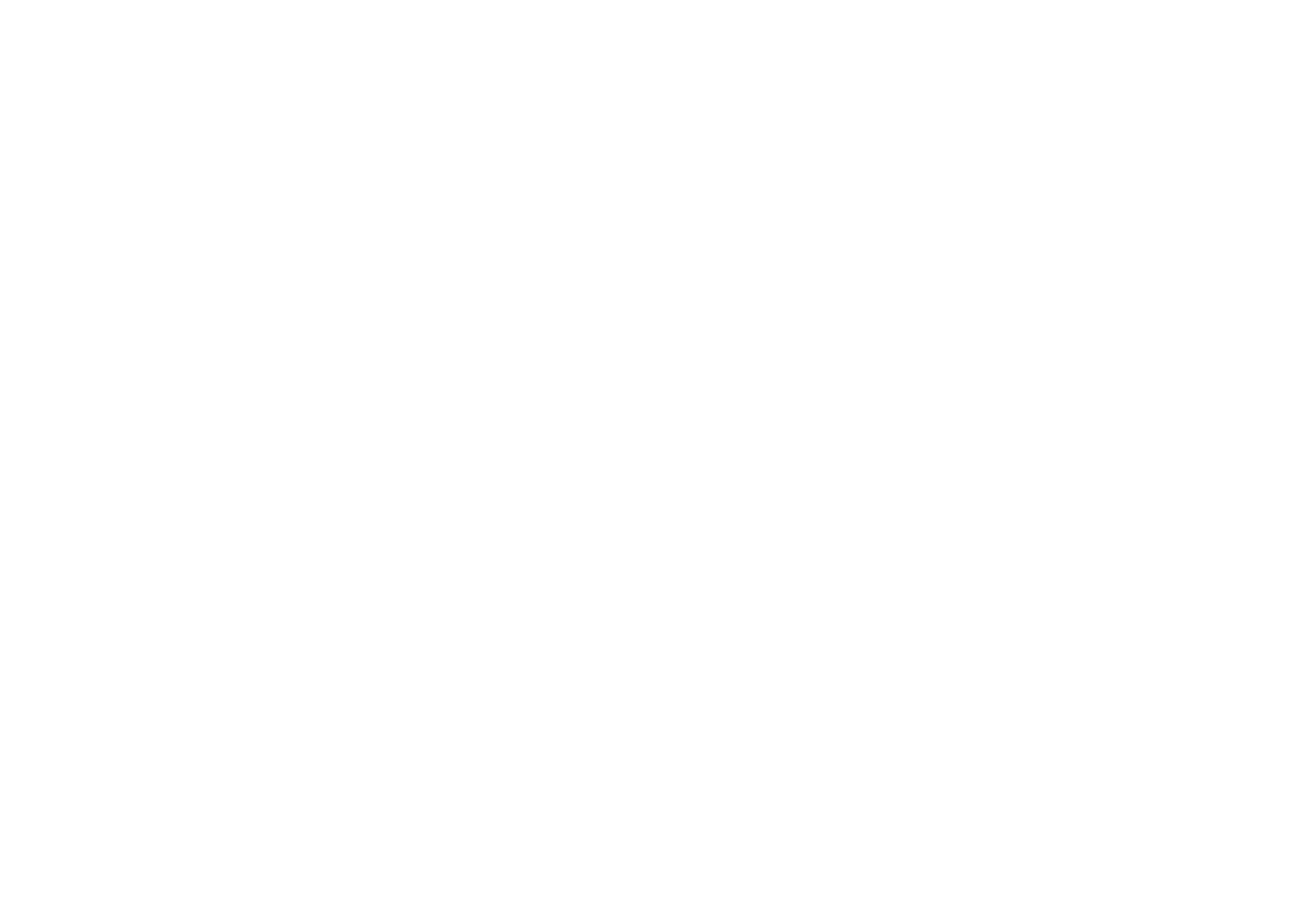#### **LEN IMPORTANT SAFETY INSTRUCTIONS**

This household sewing machine is designed to comply with IEC/EN 60335-2-28 and UL1594.

## **IMPORTANT SAFETY INSTRUCTIONS**

When using an electrical appliance, basic safety precautions should always be followed, including the following:

Read all instructions before using this household sewing machine. Keep the instructions in a suitable place close to the machine. Make sure to hand them over if the machine is given to a third party.

## **DANGER - To reduce the risk of electric shock :**

- A sewing machine should never be left unattended when plugged in. Always unplug this sewing machine from the electric outlet immediately after using and before cleaning, removing covers, lubricating or when making any other user servicing adjustments mentioned in the instruction manual.

## **WARNING - To reduce the risk of burns, fire, electric shock, or injury to person :**

- Do not allow to be used as a toy. Close attention is necessary when this sewing machine is used by or near children.
- Use this sewing machine only for its intended use as described in this manual. Use only attachments recommended by the manufacturer as contained in this manual.
- Never operate this sewing machine if it has a damaged cord or plug, if it is not working properly,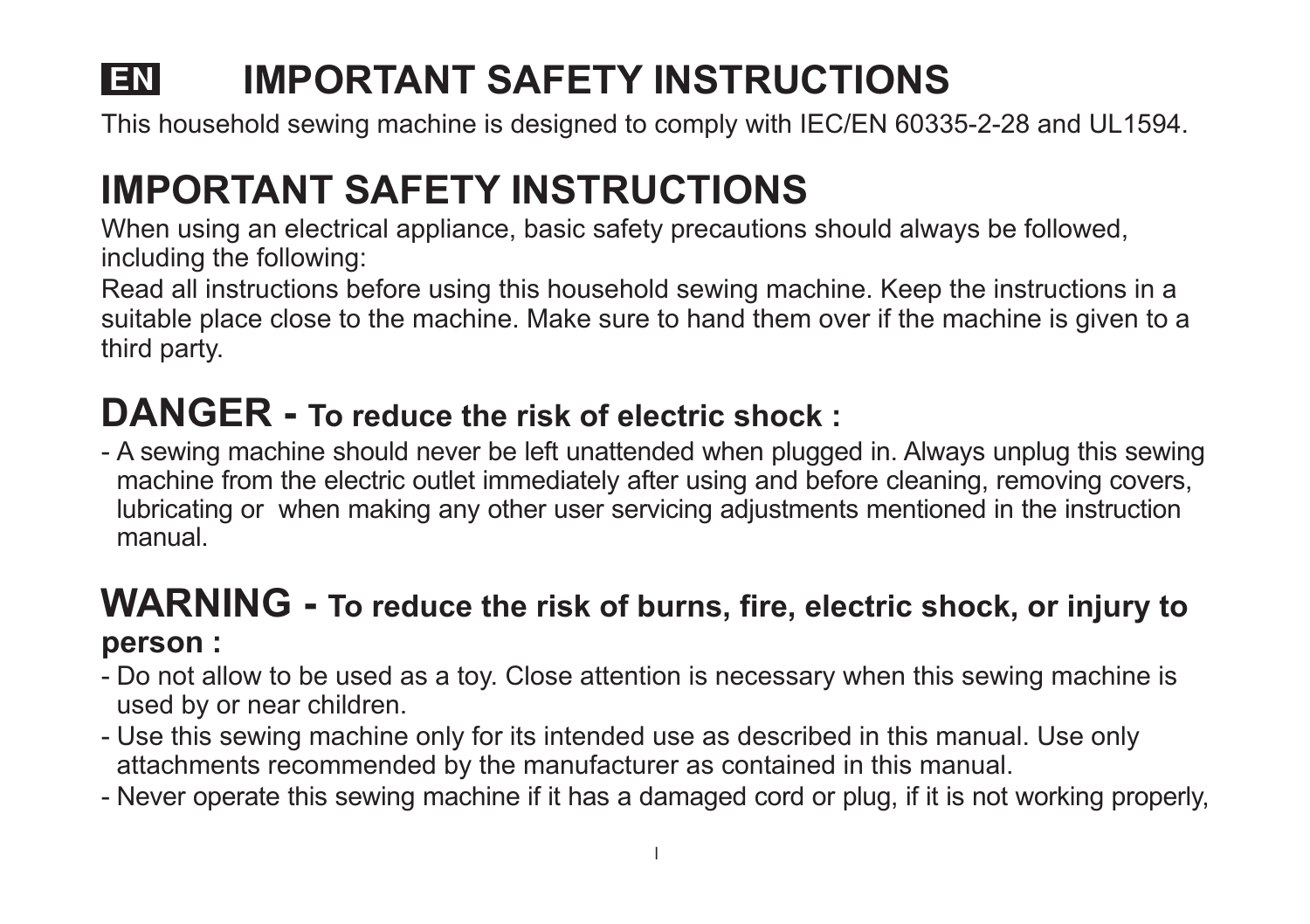if it has been dropped or damaged, or dropped into water. Return the sewing machine to the nearest authorized dealer or service center for examination, repair, electrical or mechanical adjustment.

- Never operate the sewing machine with any air openings blocked. Keep ventilation openings of the sewing machine and foot control free from the accumulation of lint, dust, and loose cloth.
- Keep fingers away from all moving parts. Special care is required around the sewing machine needle.
- Always use the proper needle plate. The wrong plate can cause the needle to break.
- Do not use bent needles.
- Do not pull or push fabric while stitching. It may deflect the needle causing it to break.
- Wear safety glasses.
- Switch the sewing machine off ("O") when making any adjustment in the needle area, such as threading needle, changing needle, threading bobbin, or changing presser foot, etc.
- Never drop or insert any object into any opening.
- Do not use outdoors.
- Do not operate where aerosol (spray) products are being used or where oxygen is being administrated.
- To disconnect, turn all controls to the off ("O") position, then remove plug from outlet.
- Do not unplug by pulling on cord. To unplug, grasp the plug, not the cord.
- The foot control is used to operate the machine. Avoid placing other objects on the foot control.
- Do not use the machine if it is wet.
- If the LED lamp is damaged or broken, it must be replaced by the manufacturer or its service agent or a similarly qualified person, in order to avoid a hazard.
- If the supply cord connected with the foot control is damaged, it must be replaced by the manufacturer or its service agent or a similarly qualified person, in order to avoid a hazard.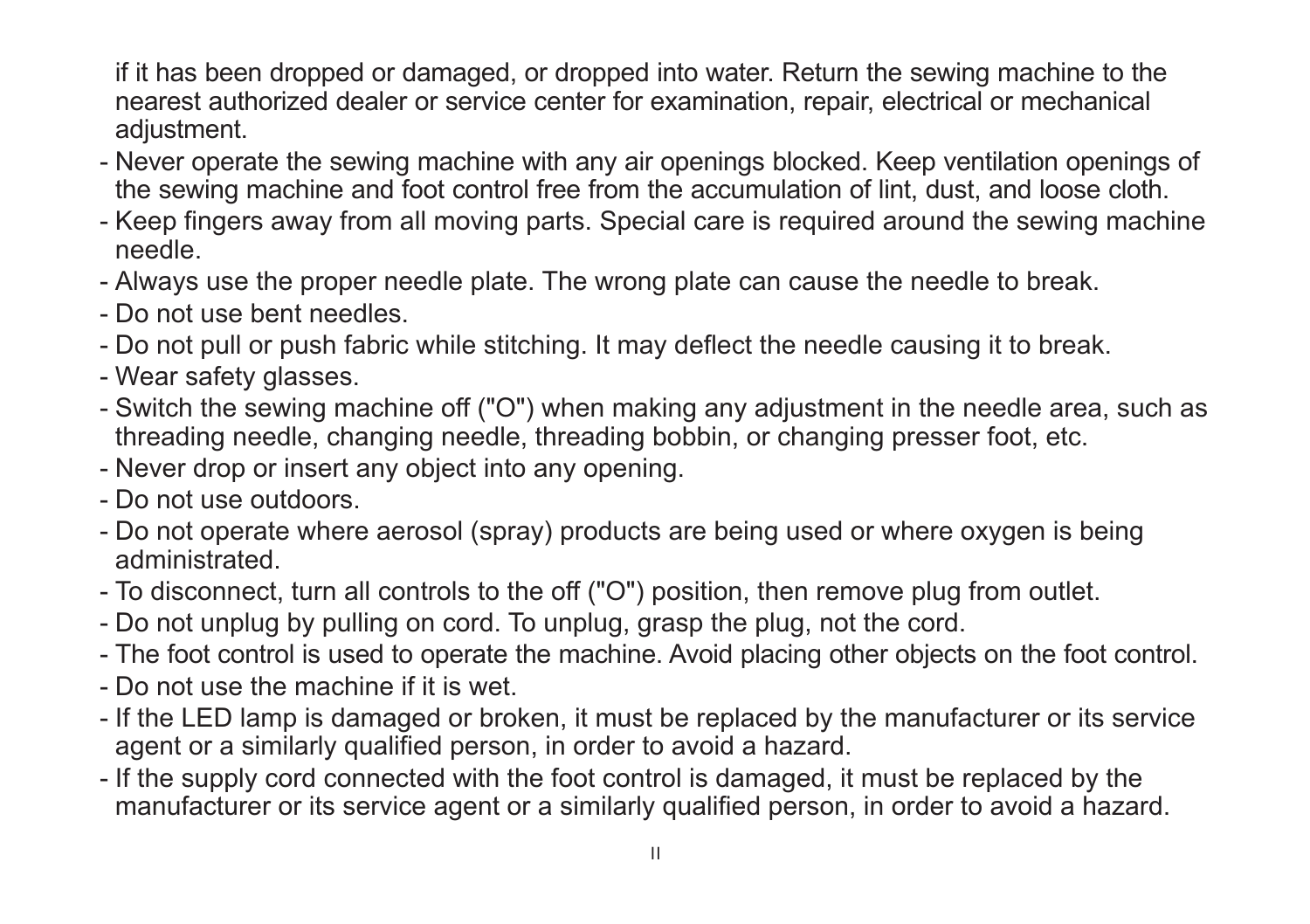- This sewing machine is provided with double insulation. Use only identical replacement parts. See instructions for Servicing of Double-Insulated Appliances.

# **SAVE THESE INSTRUCTIONS**

## **For Europe only :**

This appliance can be used by children aged from 8 years and above and persons with reduced physical, sensory or mental capabilities or lack of experience and knowledge if they have been given supervision or instruction concerning use of the appliance in a safe way and understand the hazards involved. Children shall not play with the appliance. Cleaning and user maintenance shall not be made by children without supervision.

The noise level under normal operating conditions is less than 75dB(A). The machine must only be used with foot control of type KD-1902, FC-1902 (110-120V area)/ KD-2902, FC-2902A, FC-2902D (220-240V area) manufactured by ZHEJIANG FOUNDER MOTOR CORPORATION LTD. 4C-316B (110-125V area)/ 4C-326G (230V area) manufactured by Wakaho Electric Ind. Co., Ltd.

## **For outside Europe :**

This sewing machine is not intended for use by persons (including children) with reduced physical, sensory or mental capabilities, or lack of experience and knowledge, unless they have been given supervision or instruction concerning use of the sewing machine by a person responsible for their safety. Children should be supervised to ensure that they do not play with the sewing machine.

The noise level under normal operating conditions is less than 75dB(A). The machine must only be used with foot control of type KD-1902, FC-1902 (110-120V area)/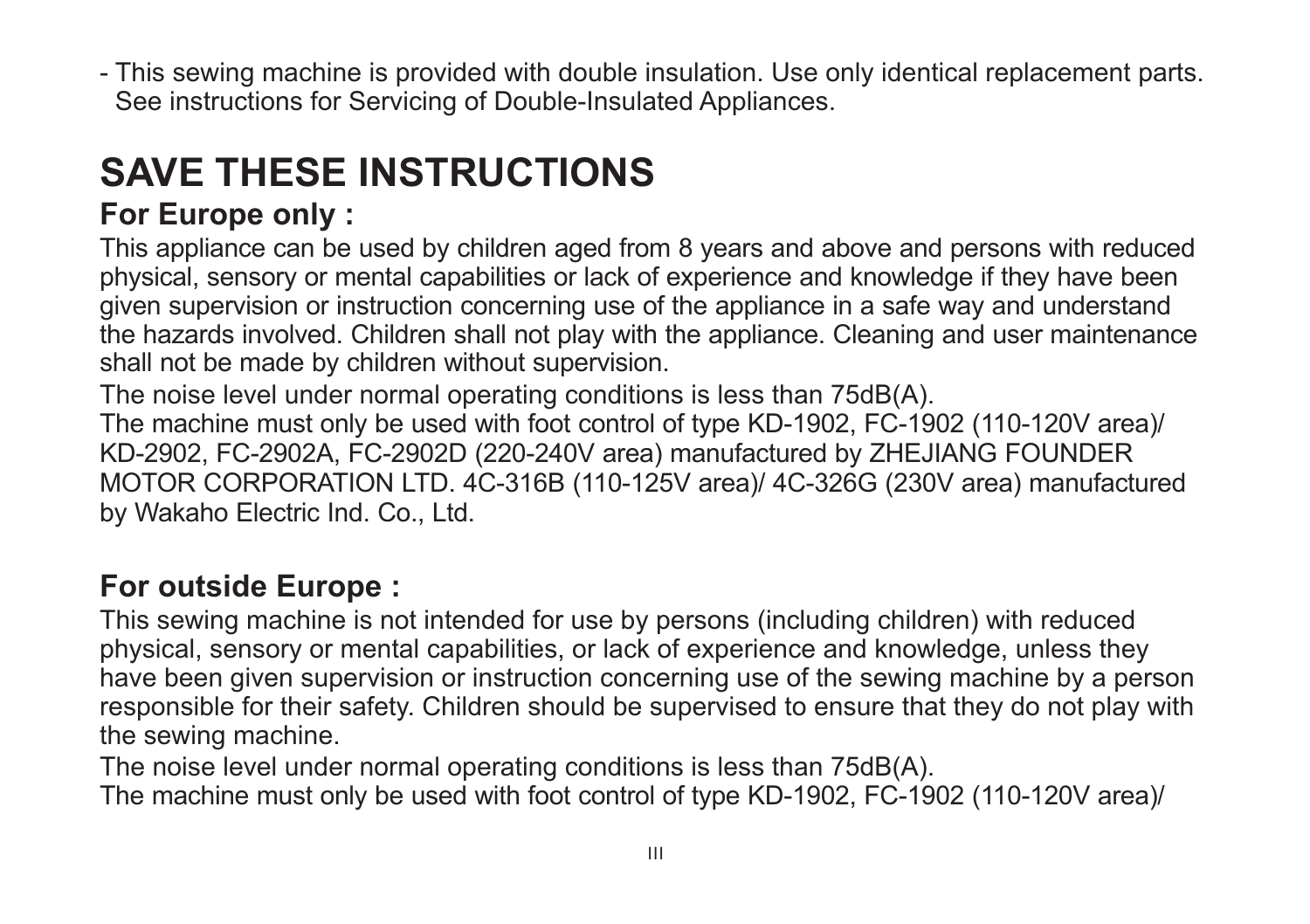KD-2902, FC-2902A, FC-2902D (220-240V area) manufactured by ZHEJIANG FOUNDER MOTOR CORPORATION LTD. 4C-316B (110-125V area)/ 4C-326G (230V area) manufactured by Wakaho Electric Ind. Co., Ltd.

## **SERVICING OF DOUBLE INSULATED PRODUCTS**

In a double-insulated product, two systems of insulation are provided instead of grounding. No ground means is provided on a double-insulated product, nor should a means for grounding be added to the product. Servicing of a double-insulated product requires extreme care and knowledge of the system and should be done only by qualified service personnel. Replacement parts for a double-insulated product must be identical to those parts in the product. A double-insulated product is marked with the words 'DOUBLE INSULATION' or 'DOUBLE INSULATED'.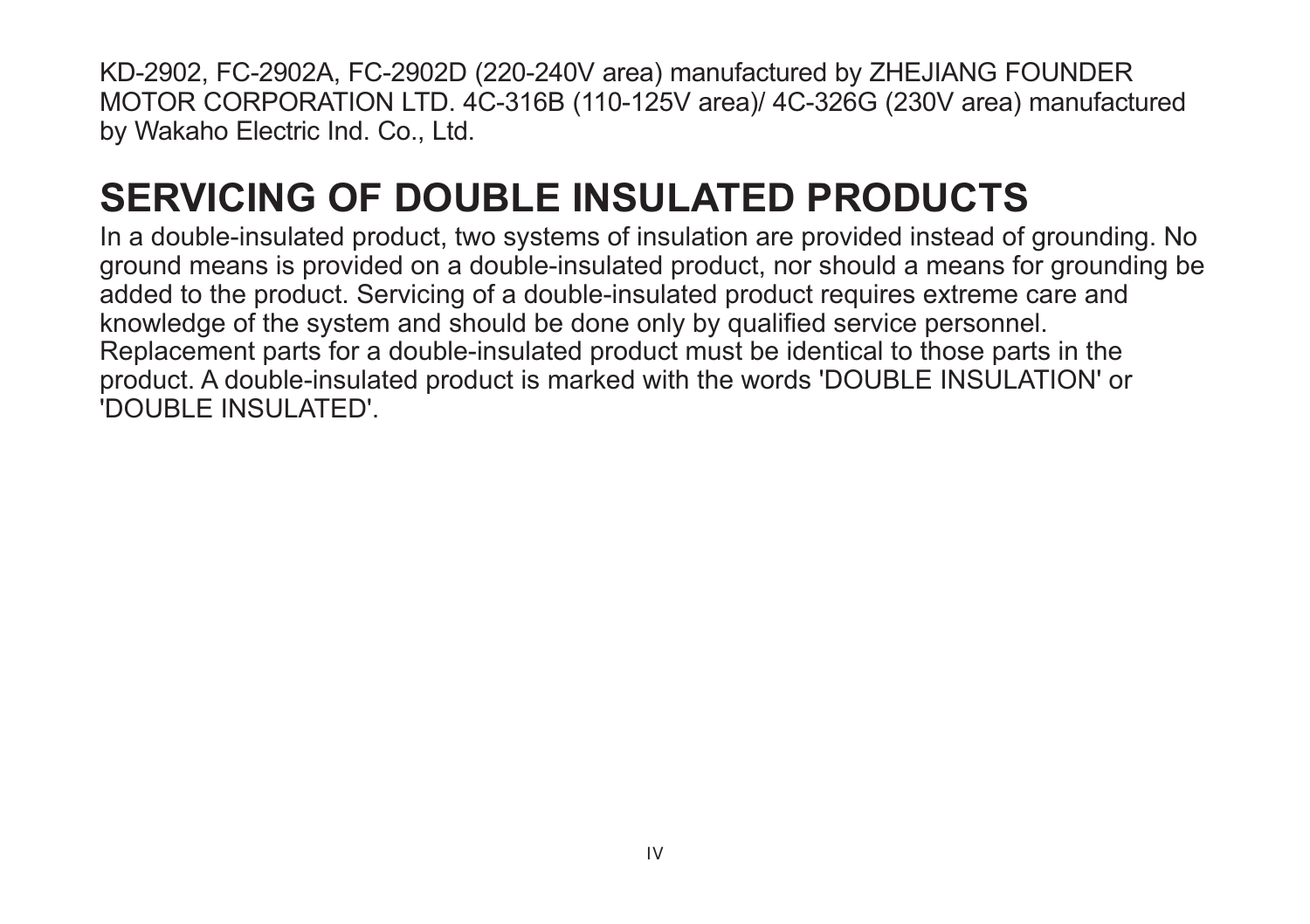#### **INSTRUCCIONES DE SEGURIDAD IMPORTANTES** E

Esta máquina de coser doméstica ha sido diseñada de conformidad con las normas IEC/EN 60335-2-28 y UL1594.

# **INSTRUCCIONES DE SEGURIDAD IMPORTANTES**

Cuando utilice un aparato eléctrico, debe respetar siempre las precauciones de seguridad básicas, incluvendo las siguientes:

Lea todas las instrucciones antes de utilizar esta máquina de coser doméstica. Conserve las instrucciones en un lugar adecuado, cerca de la máquina. Asegúrese de que acompañen a la máquina si se la da a un tercero.

## **PELIGRO - PARA REDUCIR EL RIESGO DE DESCARGA ELÉCTRICA:**

- Nunca se debe dejar la máquina de coser desatendida cuando esté enchufada. Desenchufe siempre la máquina de coser inmediatamente después de utilizarla y antes de limpiarla, quitar las tapas, lubricarla o realizar cualquier otro ajuste o mantenimiento mencionado en el manual de instrucciones.

## **ADVERTENCIA - PARA REDUCIR EL RIESGO DE QUEMADURAS,** INCENDIO, DESCARGA ELÉCTRICA O DAÑOS PERSONALES:

- No permita que se utilice como un juguete. Deberá prestar especial atención cuando se utilice la máquina cerca de niños.
- Utilice esta máquina de coser únicamente para el uso previsto, tal y como se explica en este manual. Utilice únicamente los accesorios recomendados por el fabricante, según se indica en este manual.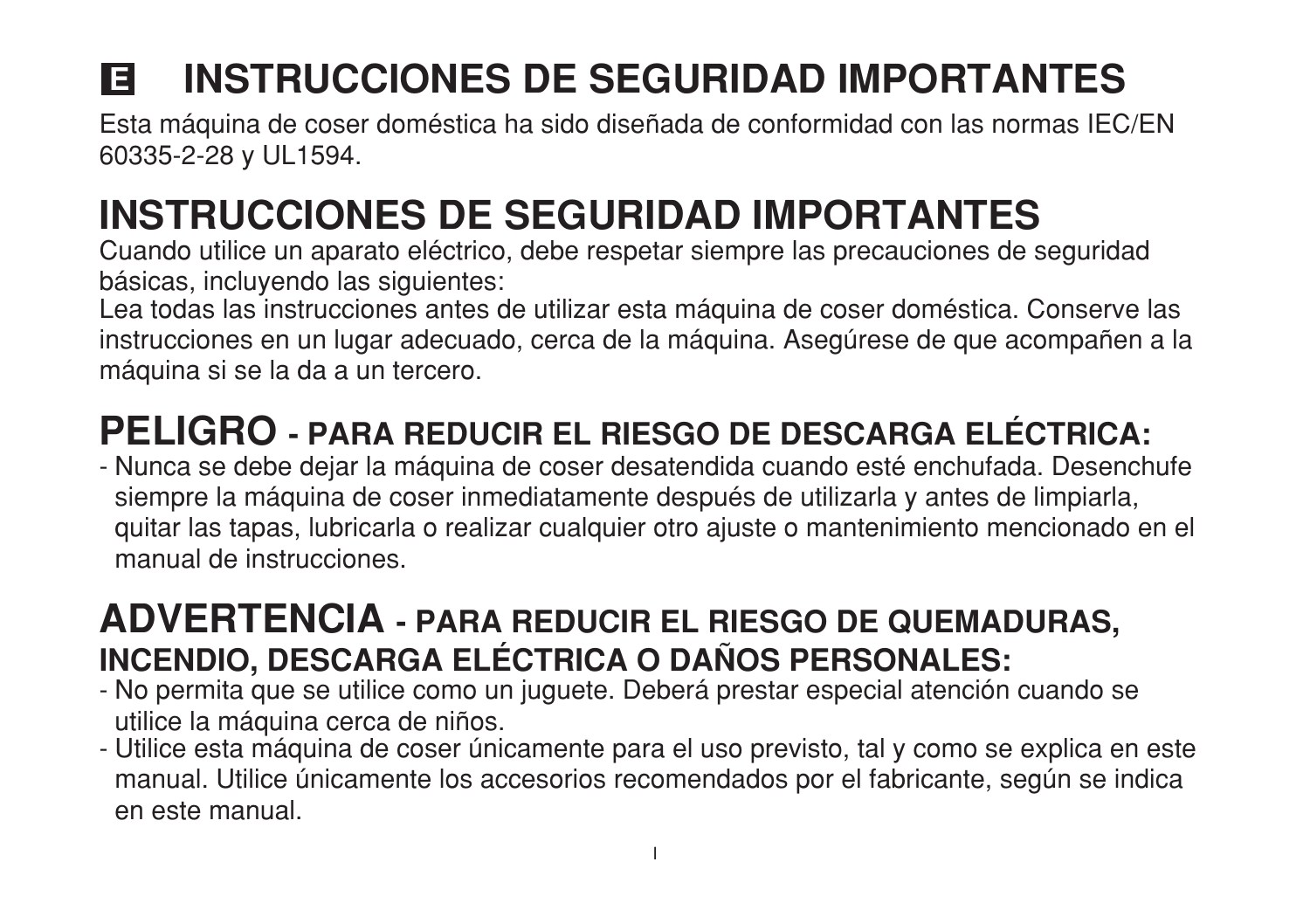- No utilice nunca la máquina de coser si el cable o el enchufe están dañados, si no funciona adecuadamente, si se ha caído o se ha dañado, o si ha caído al agua. Envíe la máquina de coser al distribuidor autorizado o centro de servicio más cercano para su examen, reparación v ajuste eléctrico o mecánico.
- No utilice la máquina de coser si alguna de las aberturas para el aire está bloqueada. Mantenga las aberturas de ventilación de la máquina de coser y el pedal limpios de hilos. suciedad y trozos de tela sueltos.
- Mantenga los dedos alejados de todas las piezas móviles. Debe poner especial cuidado en las zonas próximas a la aguja de la máquina de coser.
- Utilice siempre la placa de aguja adecuada. Una placa inadecuada puede causar la rotura de la aguja.
- No utilice aquias torcidas.
- No tire de la tela ni la empuje mientras cose. Esto puede desviar la aguja, haciendo que se rompa.
- Use gafas de seguridad.
- Apague la máquina de coser ("O") cuando realice ajustes en la zona de la aguja, como enhebrar la aquia, cambiarla, cambiar canilla, cambiar el prensatelas, etc.
- No deje caer ni introduzca objetos en las aberturas.
- No utilice la máquina al aire libre.
- No trabaje con la máquina en lugares donde se usen productos en aerosol (spray) o donde se administre oxígeno.
- Para desconectarla, ponga todos los controles en la posición de apagado ("O") y, a continuación, desenchufe la máquina.
- No la desenchufe tirando del cable. Para desenchufarla, sujete la clavija, no el cable.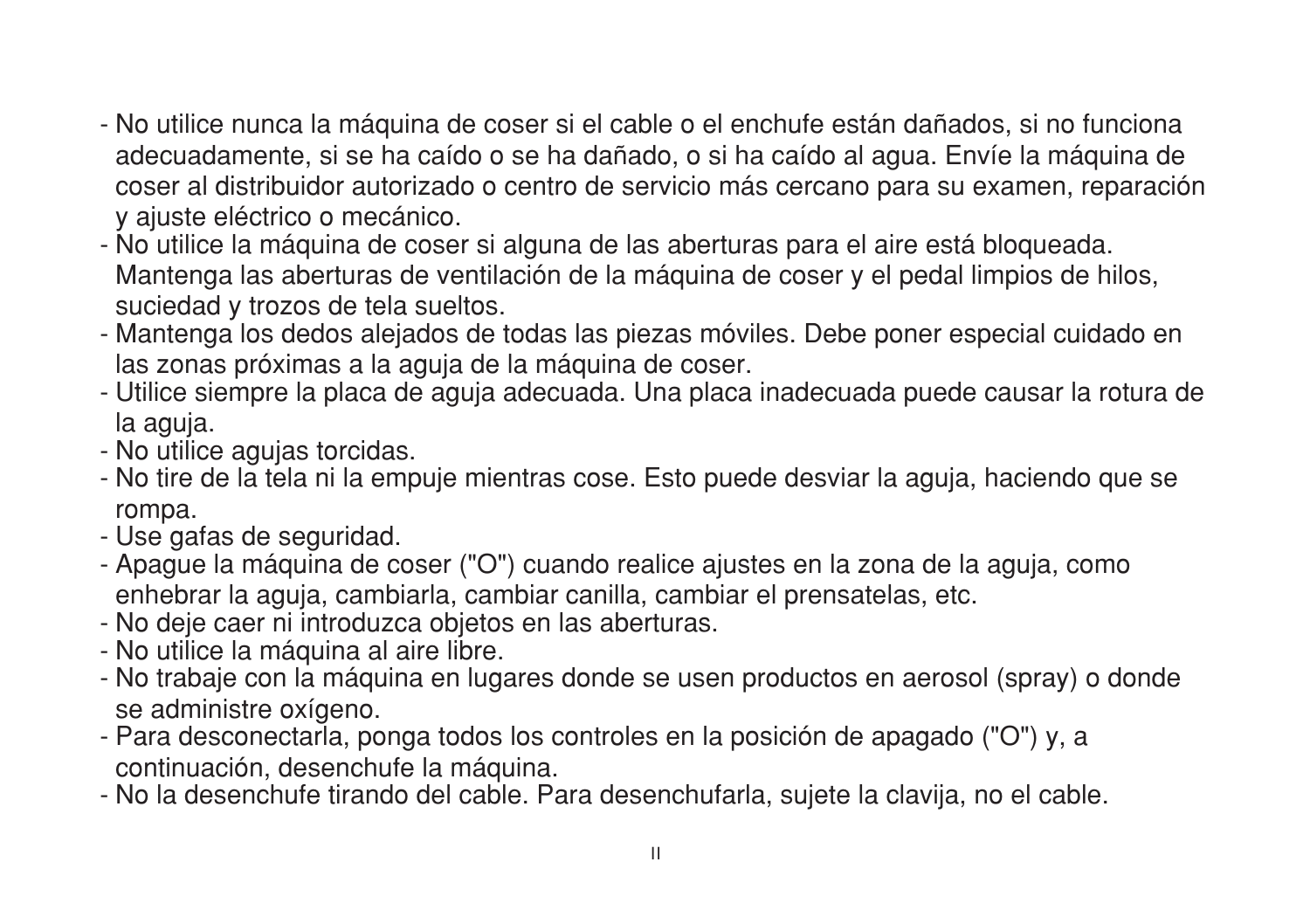- El pedal sirve para manejar la máquina. Evite colocar otros objetos en el pedal.
- No utilice la máquina si está mojada.
- Si la bombilla LED está dañada o rota, debe ser reemplazada por el fabricante o su agente de servicio o una persona igualmente calificada, para evitar riesgos.
- Si el cable de alimentación conectado con el pedal está dañado, debe ser reemplazado por el fabricante o su agente de servicio o una persona igualmente calificada, para evitar riesgos.
- Esta máquina de coser está provista de un doble aislamiento. Use exclusivamente piezas de repuesto idénticas. Consulte las instrucciones sobre el mantenimiento de los aparatos provistos de doble aislamiento.

## **GUARDE ESTAS INSTRUCCIONES PARA EUROPA SOLAMENTE:**

Esta máquina puede ser utilizada por niños de 8 años en adelante y por personas con alguna discapacidad física, sensorial o mental o sin la experiencia y los conocimientos necesarios en el caso de que hayan sido supervisados o recibido instrucciones sobre el uso de la máquina de manera segura y entiendan los peligros que implica. Los niños no deben jugar con la máquina. La limpieza y el mantenimiento del usuario no deben ser realizados por niños sin supervisión.

El nivel de ruido en condiciones de funcionamiento normales es inferior a 75 dB (A). La máquina solamente se debe usar con un pedal de tipo KD-1902, FC-1902 (110-120V area)/ KD-2902, FC-2902A, FC-2902D (220-240V area) fabricado por ZHEJIANG FOUNDER MOTOR CORPORATION LTD. (China) 4C-316B (110-125V area)/ 4C-326G (230V area) fabricado por Wakaho Electric Ind. Co., Ltd. (Vietnam) **FUERA DE EUROPA:**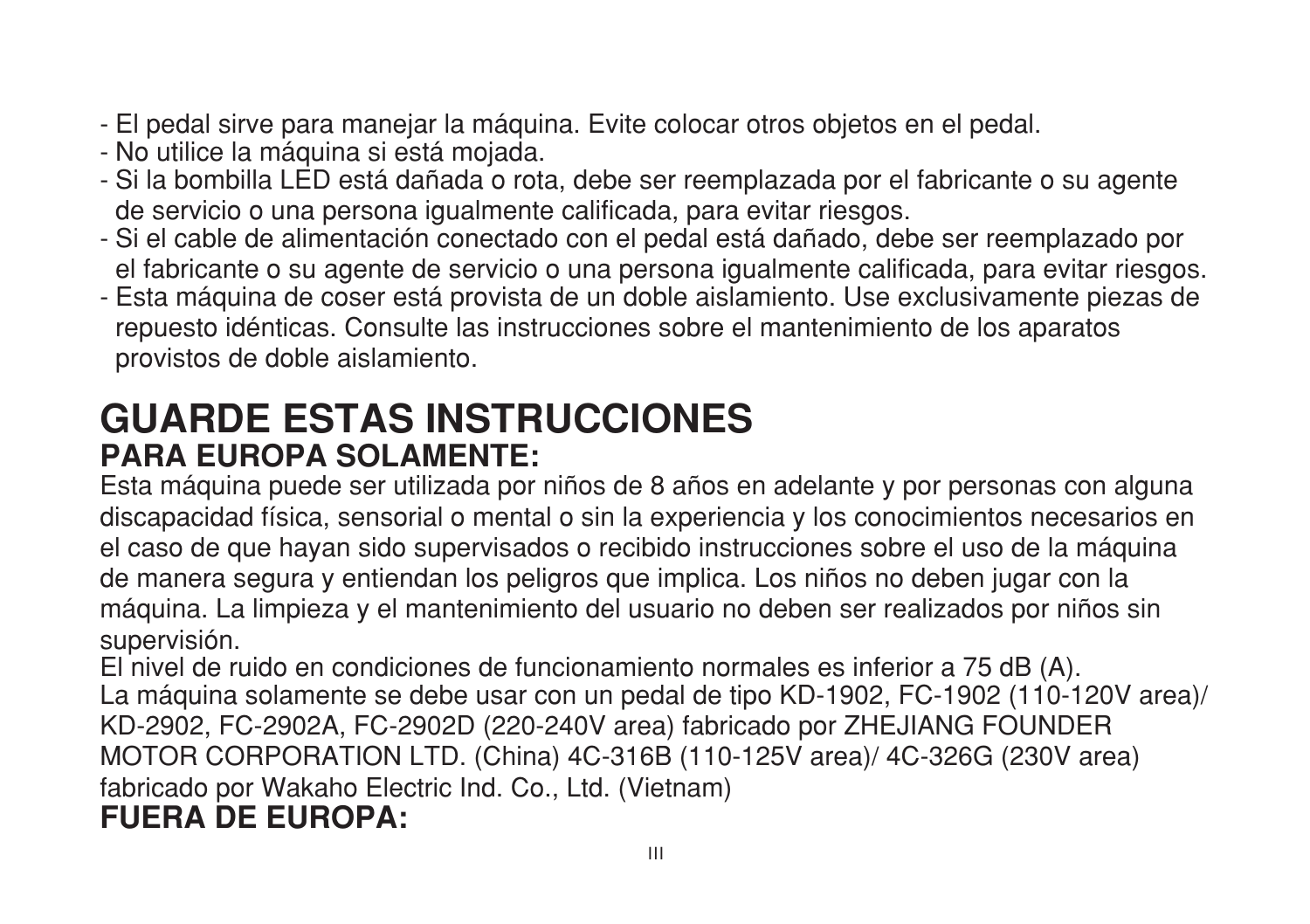Esta máquina de coser no ha sido diseñada para ser utilizada por personas (incluyendo niños) con alguna discapacidad física, sensorial o mental o sin la experiencia y los conocimientos necesarios, salvo que hayan sido supervisados o recibido instrucciones sobre el uso de la máquina de coser por parte de una persona responsable de su seguridad. Evite que los niños juequen con la máquina de coser.

El nivel de ruido en condiciones de funcionamiento normales es inferior a 75 dB (A). La máquina solamente se debe usar con un pedal de tipo KD-1902, FC-1902 (110-120V area)/ KD-2902, FC-2902A, FC-2902D (220-240V area) fabricado por ZHEJIANG FOUNDER MOTOR CORPORATION LTD. (China) 4C-316B (110-125V area)/ 4C-326G (230V area) fabricado por Wakaho Electric Ind. Co., Ltd. (Vietnam)

## **MANTENIMIENTO DE PRODUCTOS CON DOBLE AISLAMIENTO**

Un producto provisto de doble aislamiento incorpora dos sistemas de aislamiento en lugar de la toma a tierra. Los productos con doble aislamiento no incorporan ningún dispositivo de toma a tierra, ni se debe acoplar al mismo ningún dispositivo de toma a tierra. El mantenimiento de un producto con doble aislamiento requiere un gran cuidado y amplios conocimientos del sistema y sólo debe ser realizado por personal de servicio técnico especializado. Las piezas de repuesto de un producto con doble aislamiento deben ser idénticas a las piezas del producto. Los productos con doble aislamiento están marcados con las palabras DOUBLE INSULATION o DOUBLE INSULATED (DOBLE AISLAMIENTO).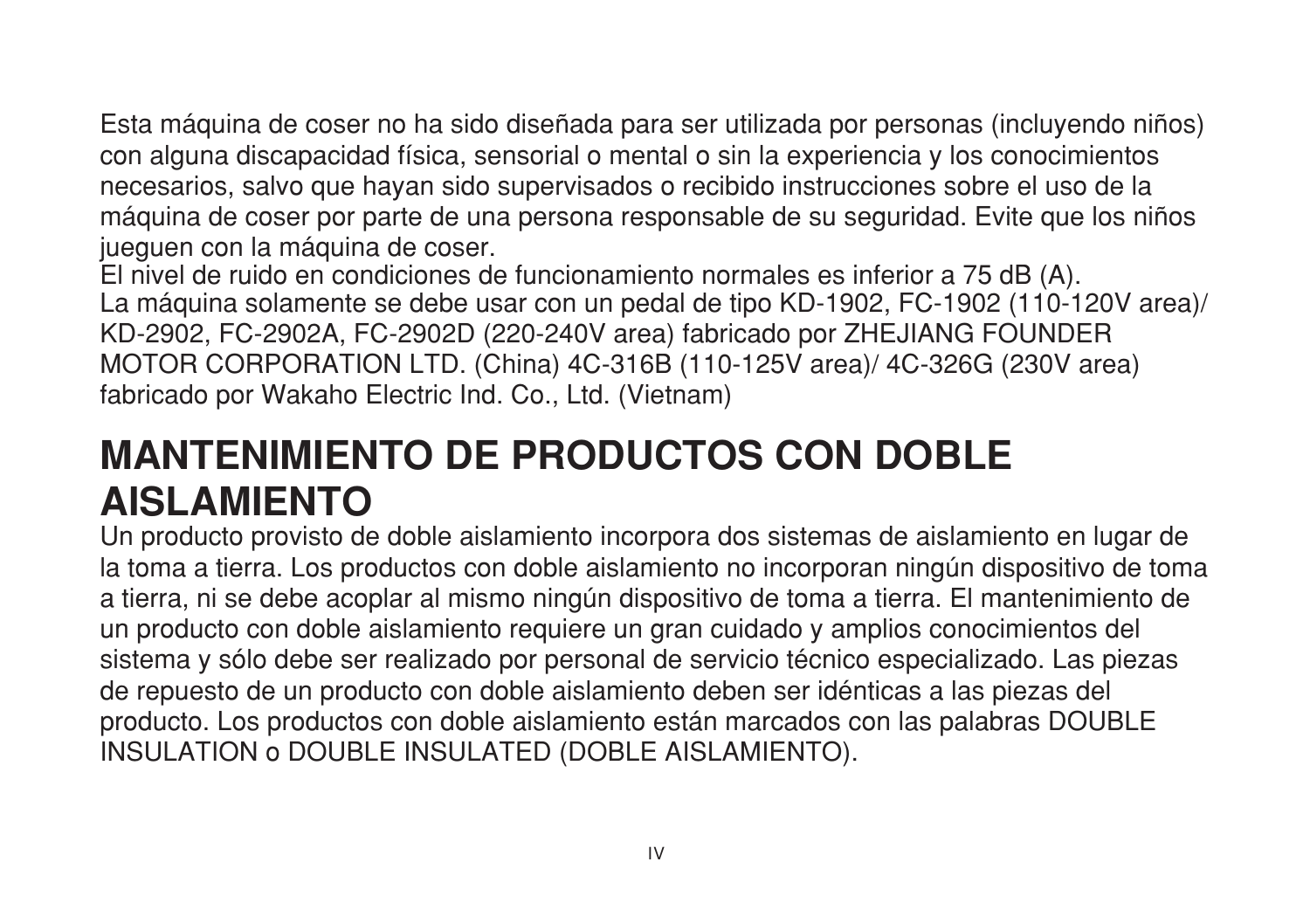# **INSTRUCTIONS IMPORTANTES DE SÉCURITÉ**

Cette machine à coudre à usage domestique est conçue pour répondre aux normes IEC/EN 60335-2-28 et Ul1594.

# **CONSIGNES DE SÉCURITÉ IMPORTANTES**

Lors de l'utilisation d'un appareil électrique, les précautions de sécurité essentielles doivent toujours être respectées, y compris les suivantes :

Lisez attentivement toutes les instructions avant d'utiliser cette machine à coudre à usage domestique. Conservez les instructions dans un lieu approprié près de la machine. Veillez à les transmettre avec la machine si celle-ci est donnée à une autre personne.

## **DANGER - POUR REDUIRE LE RISQUE DE DECHARGE ELECTRIQUE :**

- Vous ne devez jamais laisser une machine à coudre sans surveillance lorsqu'elle est branchée. Débranchez toujours cette machine à coudre de la prise immédiatement après l'avoir utilisée et avant de la nettoyer, d'enlever les capots, de lubrifier ou lorsque vous faites n'importe quels autres réglages mentionnés dans le manuel d'instruction.

## **AVERTISSEMENT - POUR REDUIRE LE RISQUE DE BRULURES, D'INCENDIE, DE DECHARGE ELECTRIQUE OU DE BLESSURES CORPORELLES :**

- Ne laissez personne jouer avec la machine. Il est fortement recommandé de redoubler d'attention lorsque cette machine à coudre est utilisée par ou près d'enfants.
- N'utilisez cette machine à coudre que pour son usage prévu, comme décrit dans ce manuel. N'utilisez que les accessoires recommandés par le fabricant, conformément aux indications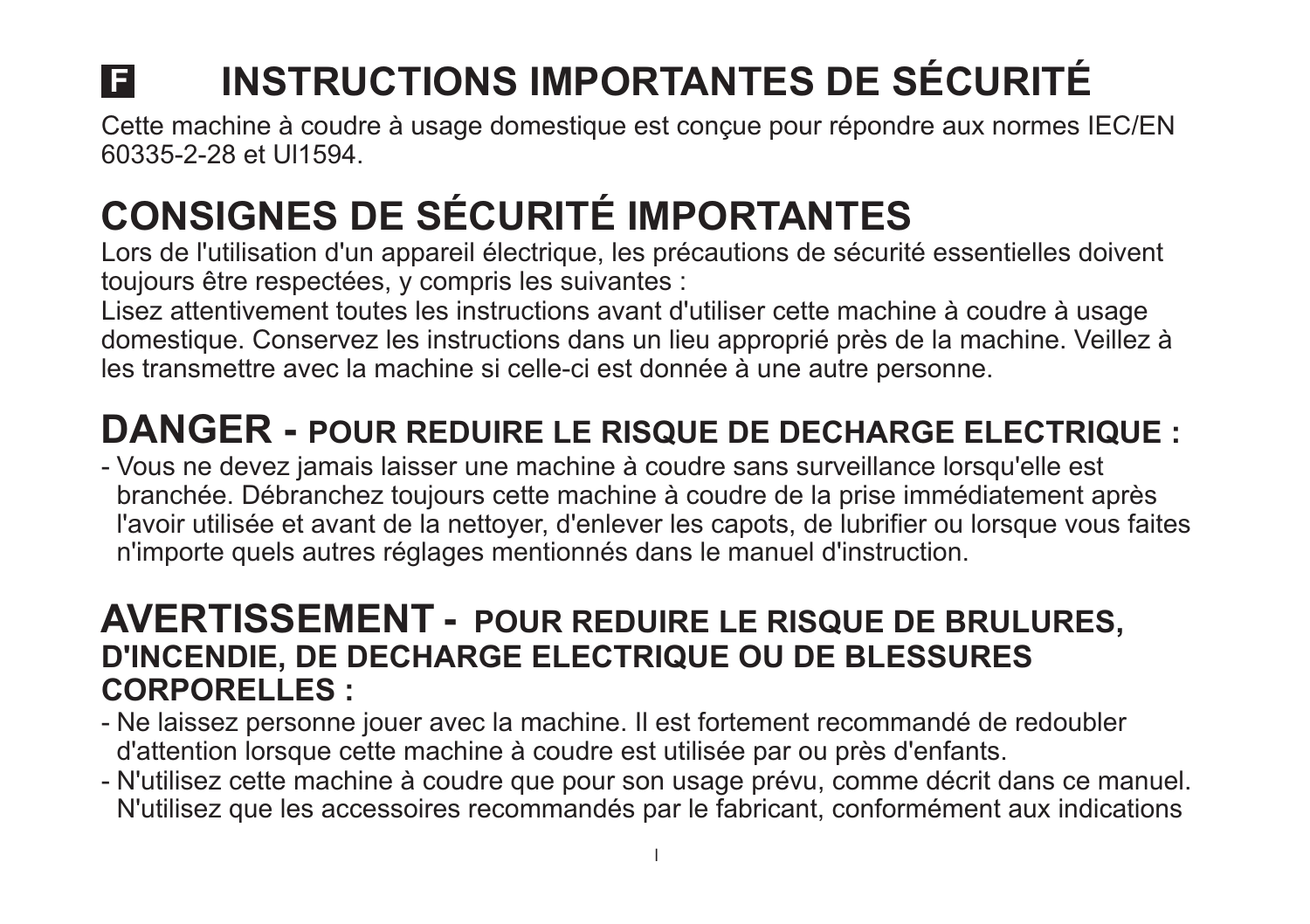fournies dans ce manuel.

- Ne faites jamais fonctionner cette machine à coudre si la prise ou le cordon sont endommagés, si elle ne fonctionne pas correctement ou si elle est tombée par terre ou a été endommagée ou plongée dans l'eau. Retournez la machine au distributeur ou au centre technique le plus proche de chez vous pour toute révision, réparation ou réglage mécanique ou électrique.
- Ne faites jamais fonctionner la machine à coudre si une ou plusieurs ouvertures de ventilation sont bouchées. Évitez toute présence de peluche, poussières, chutes de tissus dans la ventilation ou dans la pédale de commande.
- N'approchez pas les doigts des parties mobiles, en particulier au niveau de la zone située autour de l'aiguille de la machine.
- Utilisez toujours la plaque à aiguille appropriée. L'utilisation d'une plaque inappropriée risquerait de briser les aiguilles.
- N'utilisez jamais d'aiguilles tordues.
- Ne tirez pas sur le tissu et ne le poussez pas pendant la couture. Vous éviterez ainsi de faire dévier l'aiguille puis de la casser.
- Portez des lunettes de sécurité.
- Éteignez la machine (interrupteur sur "O") lors des réglages au niveau de l'aiguille, par exemple : enfilage de l'aiguille, changement d'aiguille, bobinage de la canette, changement de pied presseur, etc.
- Ne faites jamais tomber, ni glisser un objet dans les ouvertures.
- N'utilisez pas la machine à l'extérieur.
- N'utilisez pas votre machine à proximité de bombes aérosols ou de vaporisateurs, ou lorsque de l'oxygène est administré.
- Pour débrancher, commencez toujours par éteindre votre machine (interrupteur sur "O"), puis retirez la prise du secteur.
- Ne débranchez pas la machine en tirant sur le cordon. Pour débrancher, saisissez la prise et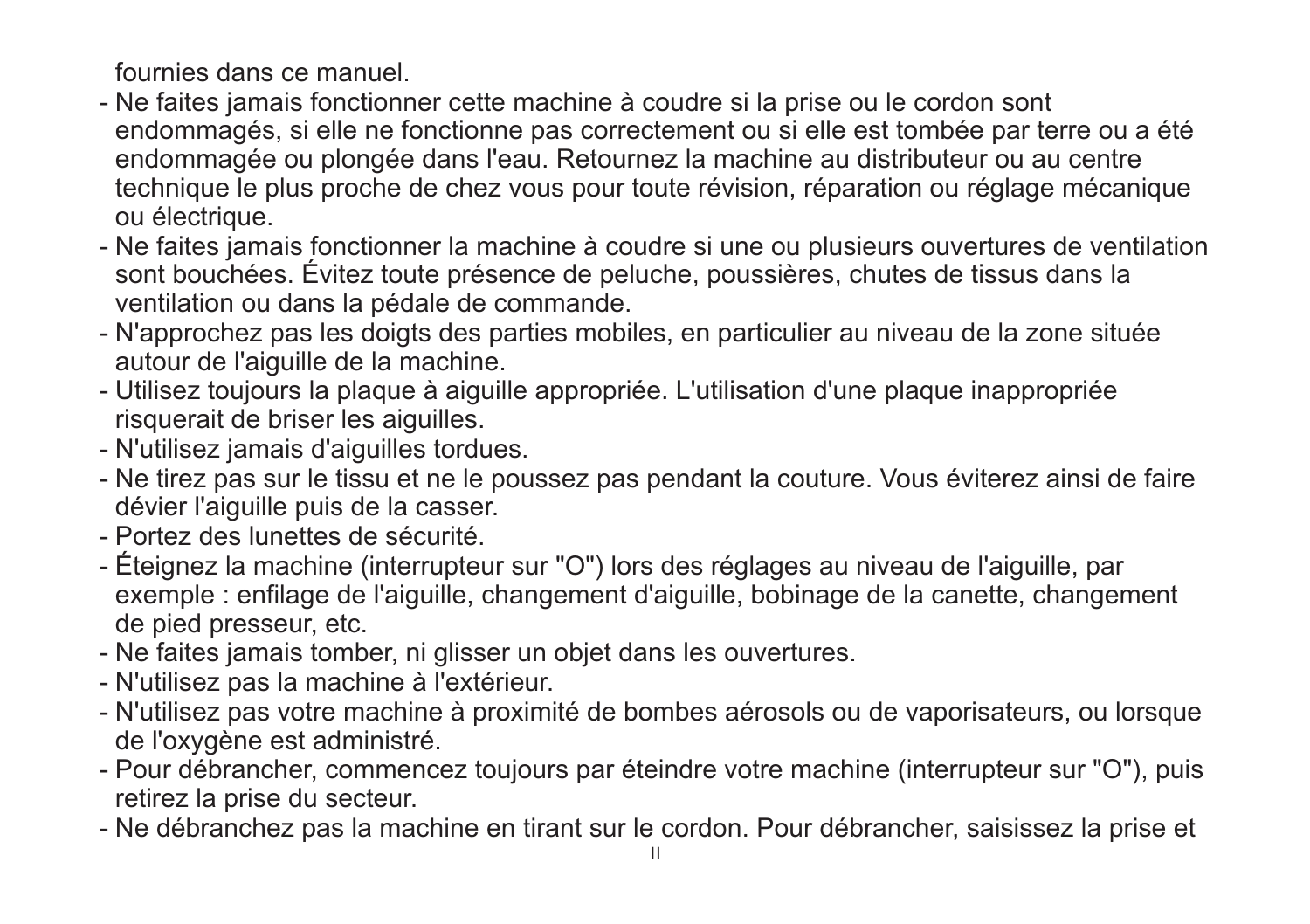non le cordon.

- La pédale est utilisée pour faire fonctionner la machine. Évitez de placer d'autres objets sur la pédale.
- N'utilisez pas la machine si elle est mouillée.
- Si le voyant LED est endommagé ou cassé, il doit être remplacé par le fabricant ou son agent de service, ou toute autre personne qualifiée, afin d'éviter les risques.
- Si le cordon de la pédale est endommagé, il doit être remplacé par le fabricant ou son agent de service, ou toute autre personne qualifiée, afin d'éviter les risques.
- Cette machine est équipée d'une double isolation. N'utilisez que des pièces détachées d'origine. Voir les instructions relatives à l'entretien des appareils à double isolation.

## **CONSERVEZ CES INSTRUCTIONS POUR L'EUROPE UNIQUEMENT :**

Cet appareil peut être utilisé par des enfants de plus de 8 ans ainsi que des personnes ayant des capacités physiques, sensorielles ou mentales réduites ou un manque d'expérience et de connaissances, s'ils sont supervisés ou ont reçu des instructions quant à l'utilisation de l'appareil en toute sécurité et s'ils comprennent les éventuels risques encourus. Les enfants ne doivent pas jouer avec l'appareil. Le nettoyage et l'entretien à réaliser par l'utilisateur ne doivent pas être effectués par des enfants sans surveillance.

Le niveau sonore en conditions normales est inférieur à 75 dB(A).

La machine ne doit être utilisée qu'avec une pédale du type KD-1902, FC-1902 (110-120V)/ KD-2902, FC-2902A, FC-2902D (220-240V) fabriquée par ZHEJIANG FOUNDER MOTOR CORPORATION LTD. 4C-316B (110-125V)/ 4C-326G (230V) fabriquée par Wakaho Electric Ind. Co., Ltd.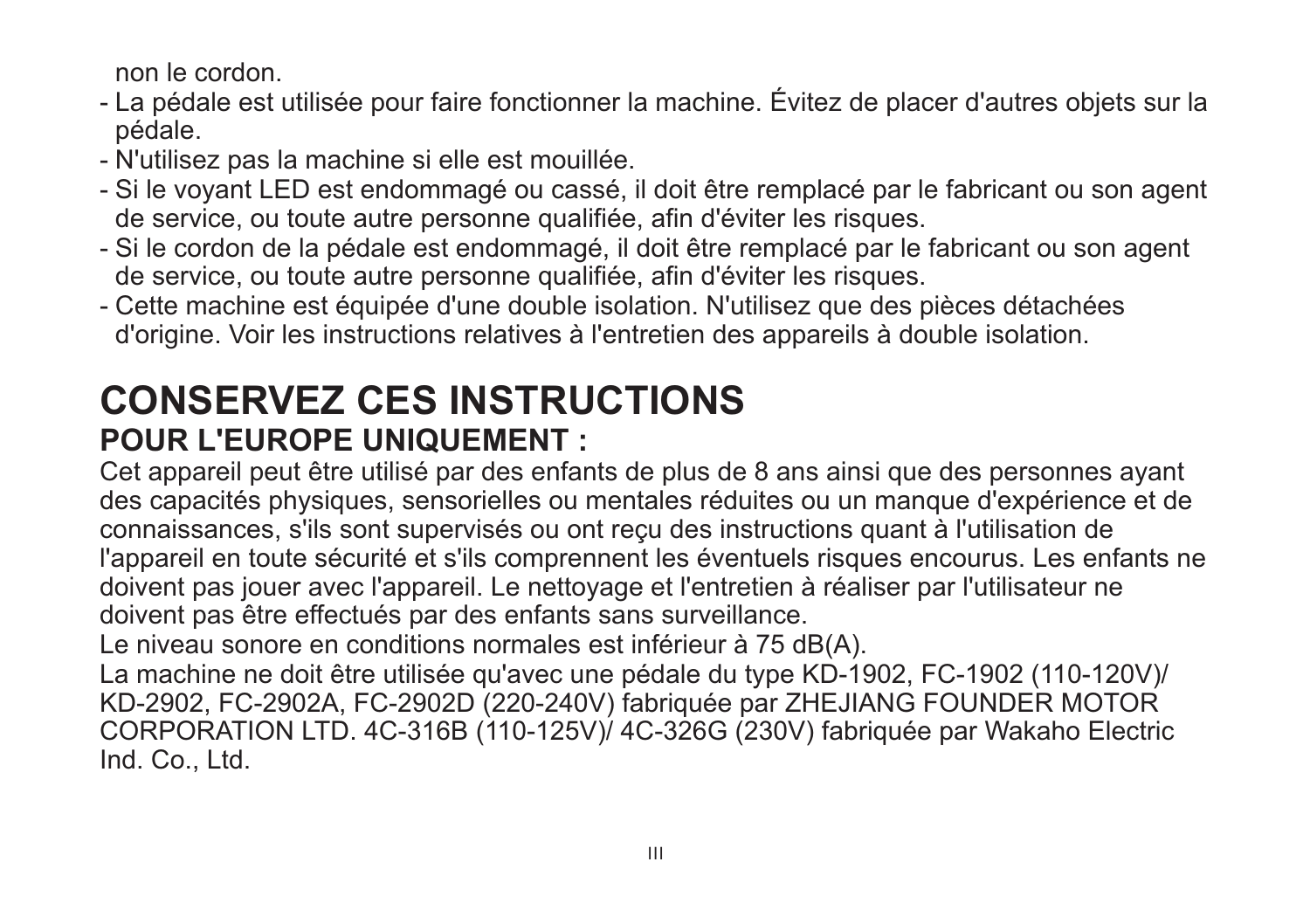## **POUR LES PAYS HORS EUROPE :**

Cette machine à coudre n'est pas destinée à être utilisée par des personnes (y compris des enfants) ayant des capacités physiques, sensorielles ou mentales réduites ou un manque d'expérience et de connaissances, sauf si une personne responsable de leur sécurité les surveille ou les aide à utiliser la machine à coudre. Ne laissez pas les enfants jouer avec la machine à coudre.

Le niveau sonore en conditions normales est inférieur à 75 dB(A).

La machine ne doit être utilisée qu'avec une pédale du type KD-1902, FC-1902 (110-120V)/ KD-2902, FC-2902A, FC-2902D (220-240V) fabriquée par ZHEJIANG FOUNDER MOTOR CORPORATION LTD. 4C-316B (110-125V)/ 4C-326G (230V) fabriquée par Wakaho Electric Ind. Co., Ltd.

## **ENTRETIEN DES PRODUITS ÉQUIPÉS D'UNE DOUBLE ISOLATION**

Une machine à double isolation est équipée de deux systèmes d'isolation au lieu d'une mise à la terre. Aucun branchement à la terre n'est livré avec un produit à double isolation et ne doit non plus y être ajouté. L'entretien d'un produit à double isolation nécessite une attention toute particulière ainsi qu'une bonne connaissance technique et doit obligatoirement être effectué par du personnel qualifié. Les pièces détachées d'un appareil à double isolation doivent être des pièces d'origine. La mention "DOUBLE ISOLATION" doit figurer sur tout appareil équipé d'une double isolation.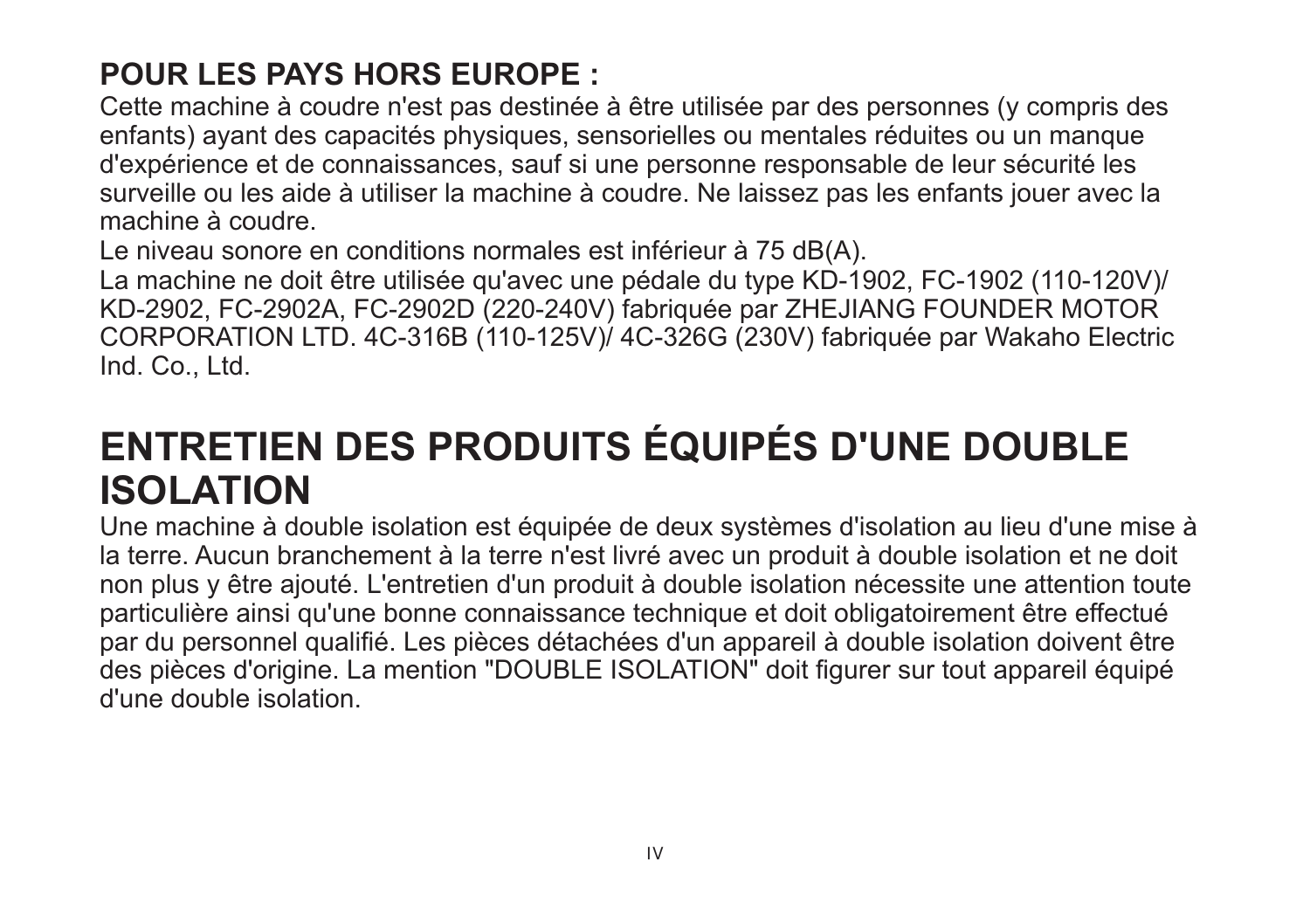### **EN** Congratulations

As the owner of a new SINGER sewing machine, you are about to begin an exciting adventure in creativity. From the moment you first use your machine, you will know you are sewing on one of the easiest to use sewing machines ever made.

May we recommend that, before you start to use your sewing machine, you discover the many features and the ease of operation by going through this instruction book, step by step, seated at vour machine.

To ensure that you are always provided with the most modern sewing capabilities, the manufacturer reserves the right to change the appearance, design or accessories of this sewing machine when considered necessary.

Singer and Start are exclusive trademarks of The Singer Company Limited S.à.r.l. or its Affiliates. ©2014 The Singer Company Limited S.à.r.l. or its Affiliates. All rights reserved.

## **E** Felicitaciones

Como propietario/ a de una nueva máquina de coser SINGER, usted acaba de iniciar una gran oportunidad para plasmar su creatividad. Desde el momento en que utilice por primera vez su máquina, se dará cuenta de que está cosiendo con una de las máquinas más fáciles de utilizar

Le recomendamos encarecidamente que, antes de comenzar a utilizar su máquina de coser, conozca las numerosas ventajas y su facilidad de uso levendo detenidamente este manual de instrucciones, paso a paso, sentado ante su máquina.

Para cerciorarse de que siempre dispondrá de las más modernas capacidades para coser, el fabricante se reserva el derecho de cambiar la apariencia, diseño y accesorios de está máquina cuando lo considere necesario.

Singer y Start son marcas exclusivas de "The Singer Company Limited S.à.r.l." o sus Afiliadas ©2014 The Singer Company Limited S à r Lo sus Afiliadas<sup>-</sup> Todos los derechos reservado.

## **El** Félicitations

Vous voici à présent propriétaire d'une machine à coudre SINGER, vous êtes sur le point de vous lancer dans une aventure excitante dans le domaine de la créativité. Dès le départ, vous réaliserez que vous allez coudre avec l'une des machines les plus faciles à utiliser

Avant de commencer à coudre, nous vous recommandons de découvrir les différentes options ainsi que la facilité d'utilisation en lisant ce mode d'emploi en étant assis devant votre machine à coudre

Afin de garantir que votre machine vous donnera toujours le meilleur du point de vue technique, le fabricant se réserve le droit de modifier l'apparence. le concept ou les accessoires de cette machine s'il le juge nécessaire.

Singer et Start sont des marques exclusives de The Singer Company Limited S.à.r.l. ou de ses Affiliés. ©2014 The Singer Company Limited S.à.r.l. ou de ses Affiliés. Tous droits réservés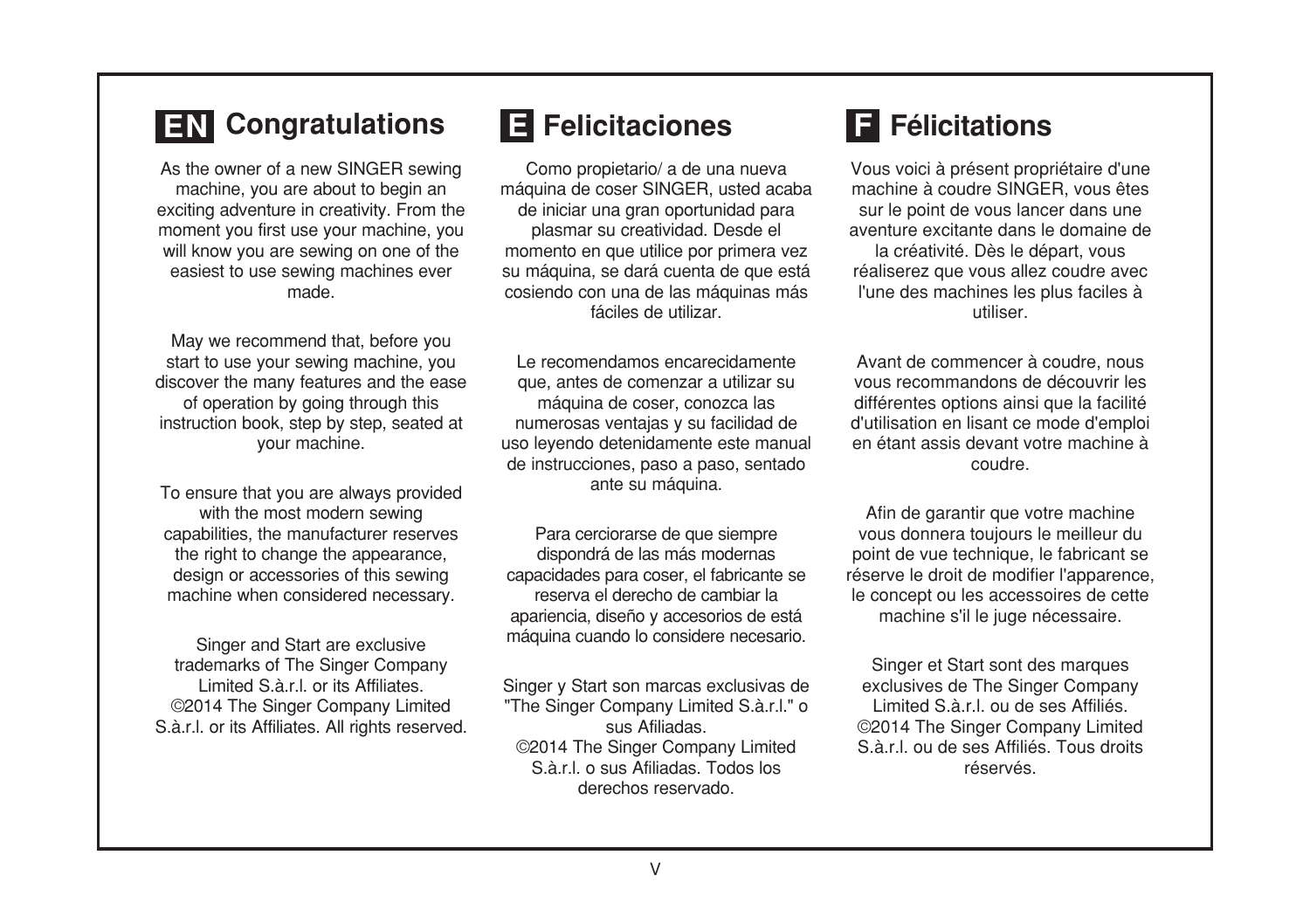## **EN** List of contents

| <b>Machine Basics</b>                  |  |
|----------------------------------------|--|
|                                        |  |
|                                        |  |
|                                        |  |
|                                        |  |
| <b>Threading the Machine</b>           |  |
|                                        |  |
|                                        |  |
|                                        |  |
|                                        |  |
|                                        |  |
| Sewing                                 |  |
|                                        |  |
|                                        |  |
|                                        |  |
|                                        |  |
|                                        |  |
|                                        |  |
|                                        |  |
|                                        |  |
| <b>General Information</b>             |  |
|                                        |  |
|                                        |  |
|                                        |  |
|                                        |  |
| <b>Maintenance and Troubleshooting</b> |  |
|                                        |  |
|                                        |  |
|                                        |  |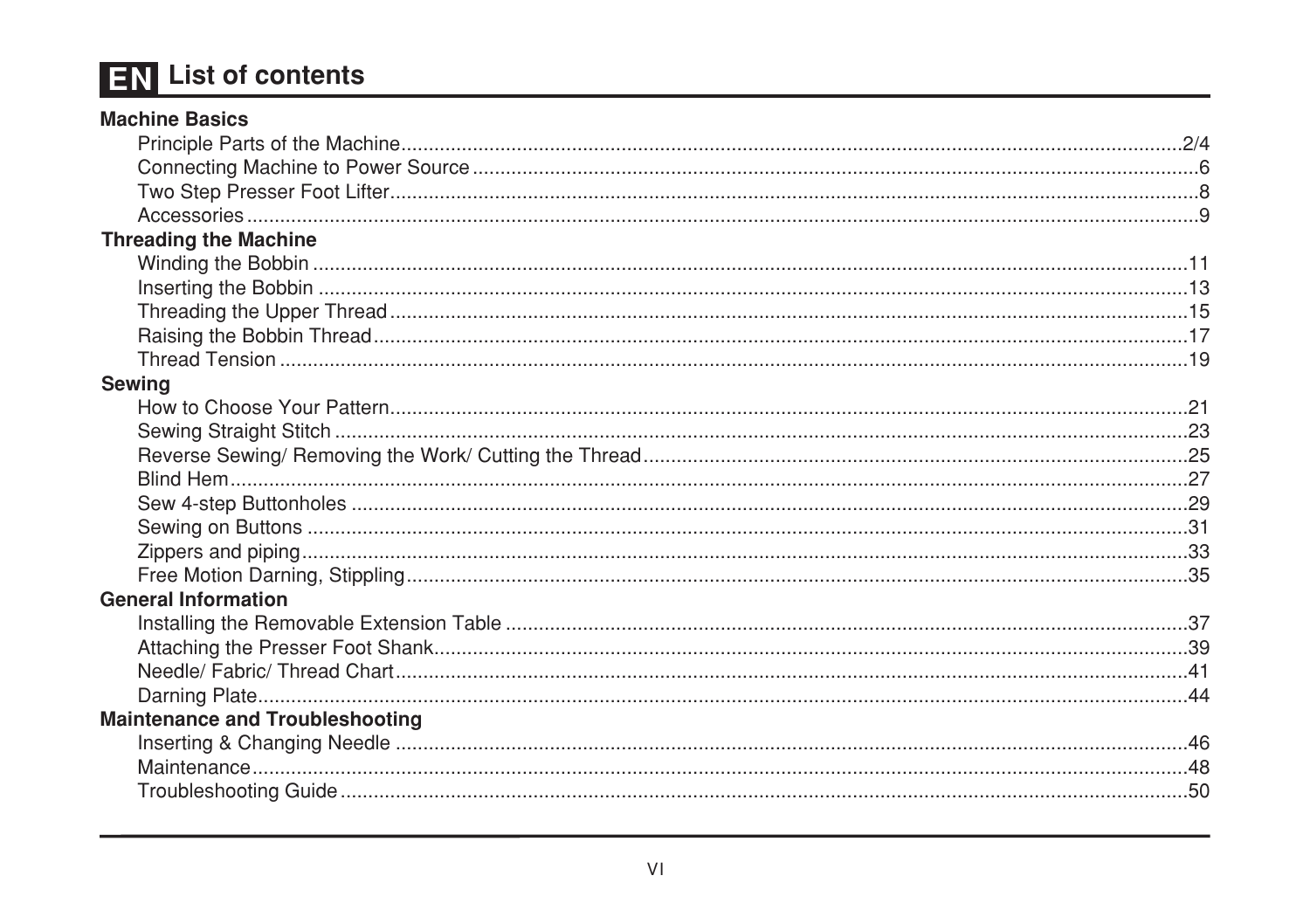## $\Box$  Indice

| Partes de la máquina                  |  |
|---------------------------------------|--|
|                                       |  |
|                                       |  |
|                                       |  |
|                                       |  |
| Enhebrando la máquina                 |  |
|                                       |  |
|                                       |  |
|                                       |  |
|                                       |  |
|                                       |  |
| Cosiendo                              |  |
|                                       |  |
|                                       |  |
|                                       |  |
|                                       |  |
|                                       |  |
|                                       |  |
|                                       |  |
|                                       |  |
| <b>Información General</b>            |  |
|                                       |  |
|                                       |  |
|                                       |  |
|                                       |  |
| Mantenimiento y solución de problemas |  |
|                                       |  |
|                                       |  |
|                                       |  |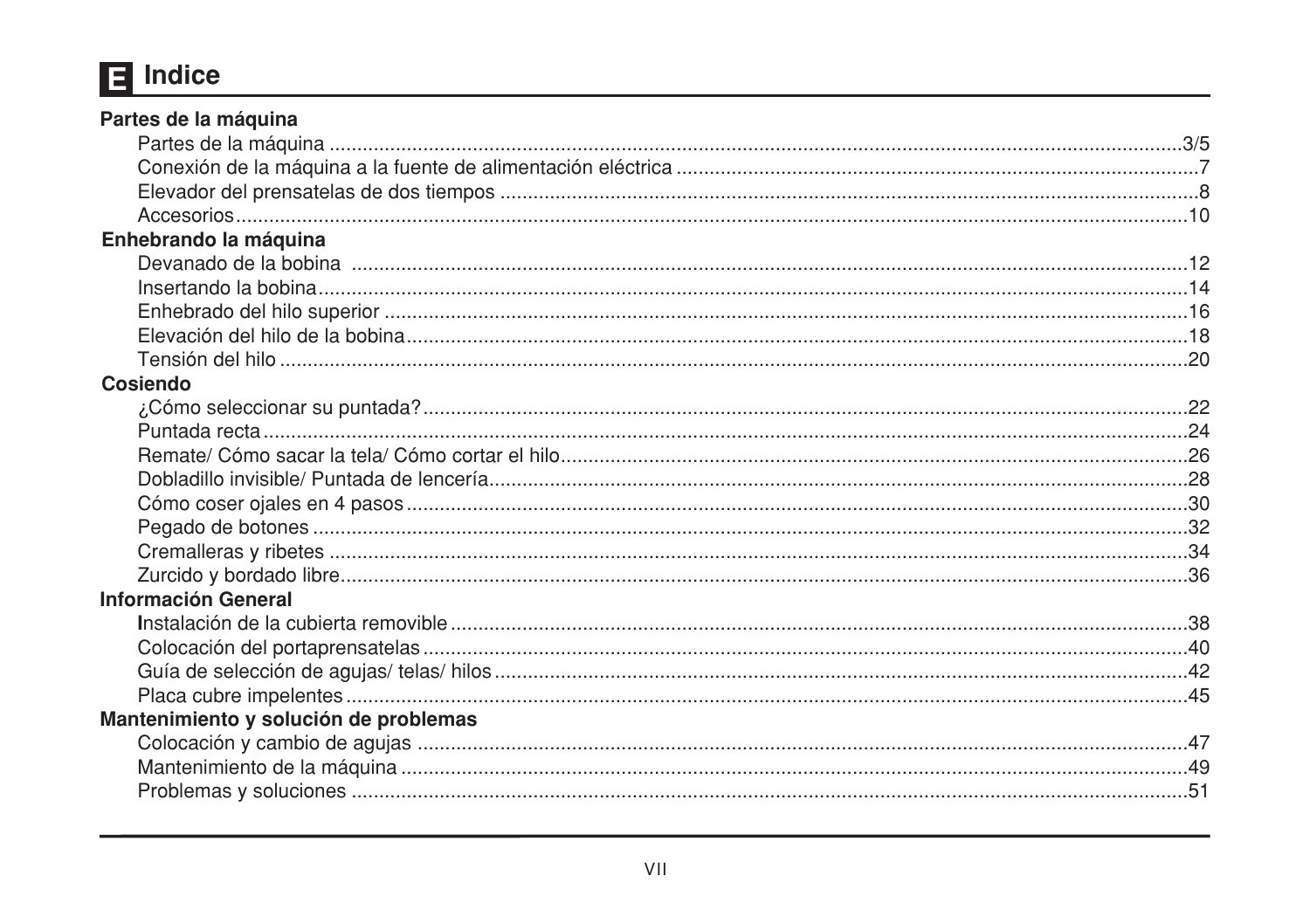## F Table des matières

| Les bases de la machine |  |
|-------------------------|--|
|                         |  |
|                         |  |
|                         |  |
|                         |  |
| Enfilage de la machine  |  |
|                         |  |
|                         |  |
|                         |  |
|                         |  |
|                         |  |
| Couture                 |  |
|                         |  |
|                         |  |
|                         |  |
|                         |  |
|                         |  |
|                         |  |
|                         |  |
|                         |  |
| Informations générales  |  |
|                         |  |
|                         |  |
|                         |  |
|                         |  |
| Entretien et dépannage  |  |
|                         |  |
|                         |  |
|                         |  |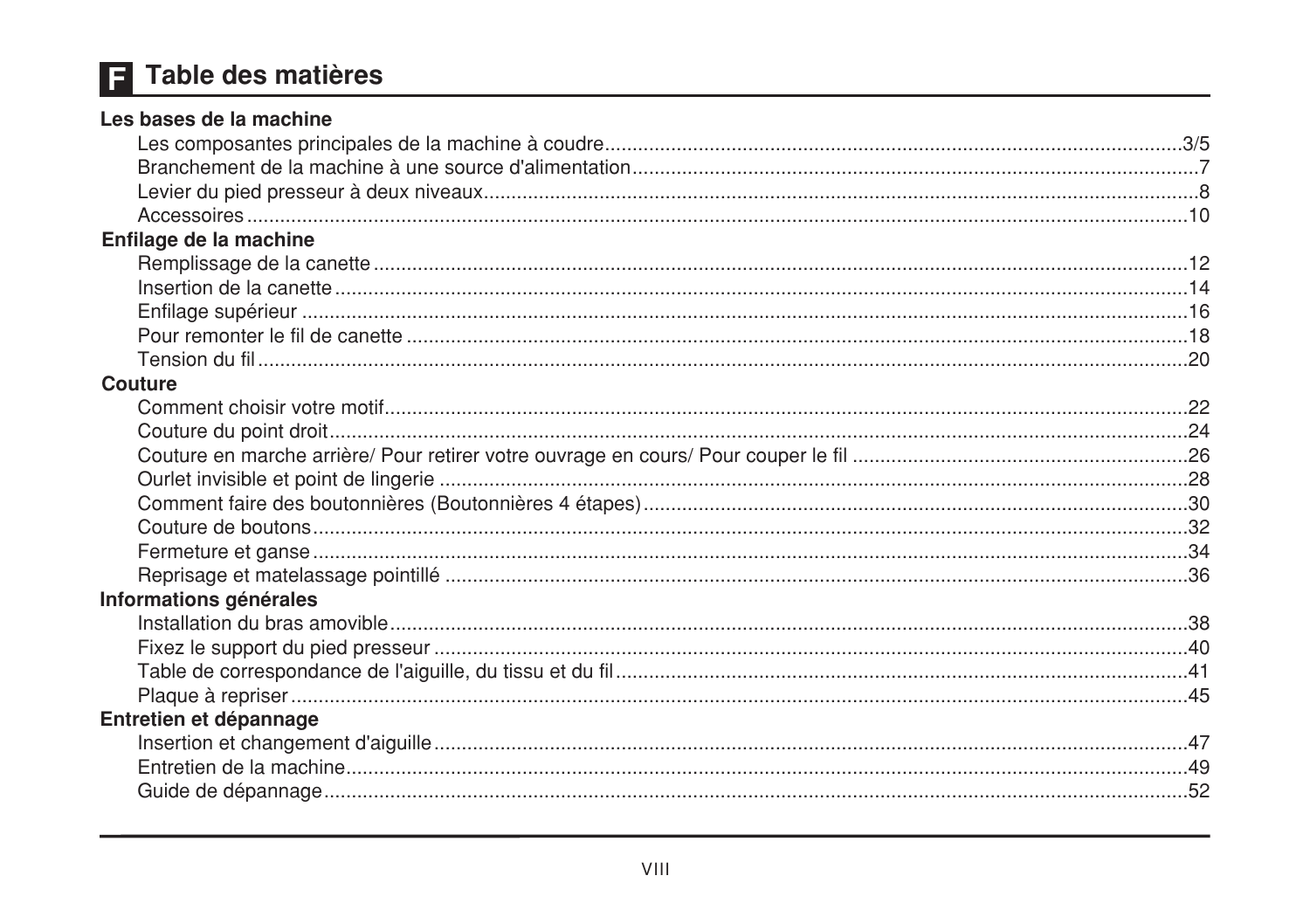## **EN** Principal Parts of the Machine

- 1. Thread take-up lever
- 2. Thread tension dial
- 3. Face plate
- 4. Thread cutter
- 5. Presser foot
- 6. Needle plate
- 7. Sewing table and accessory box
- 8. Thread guide
- 9. Bobbin winder stopper
- 10. Pattern selector dial
- 11. Reverse sewing lever

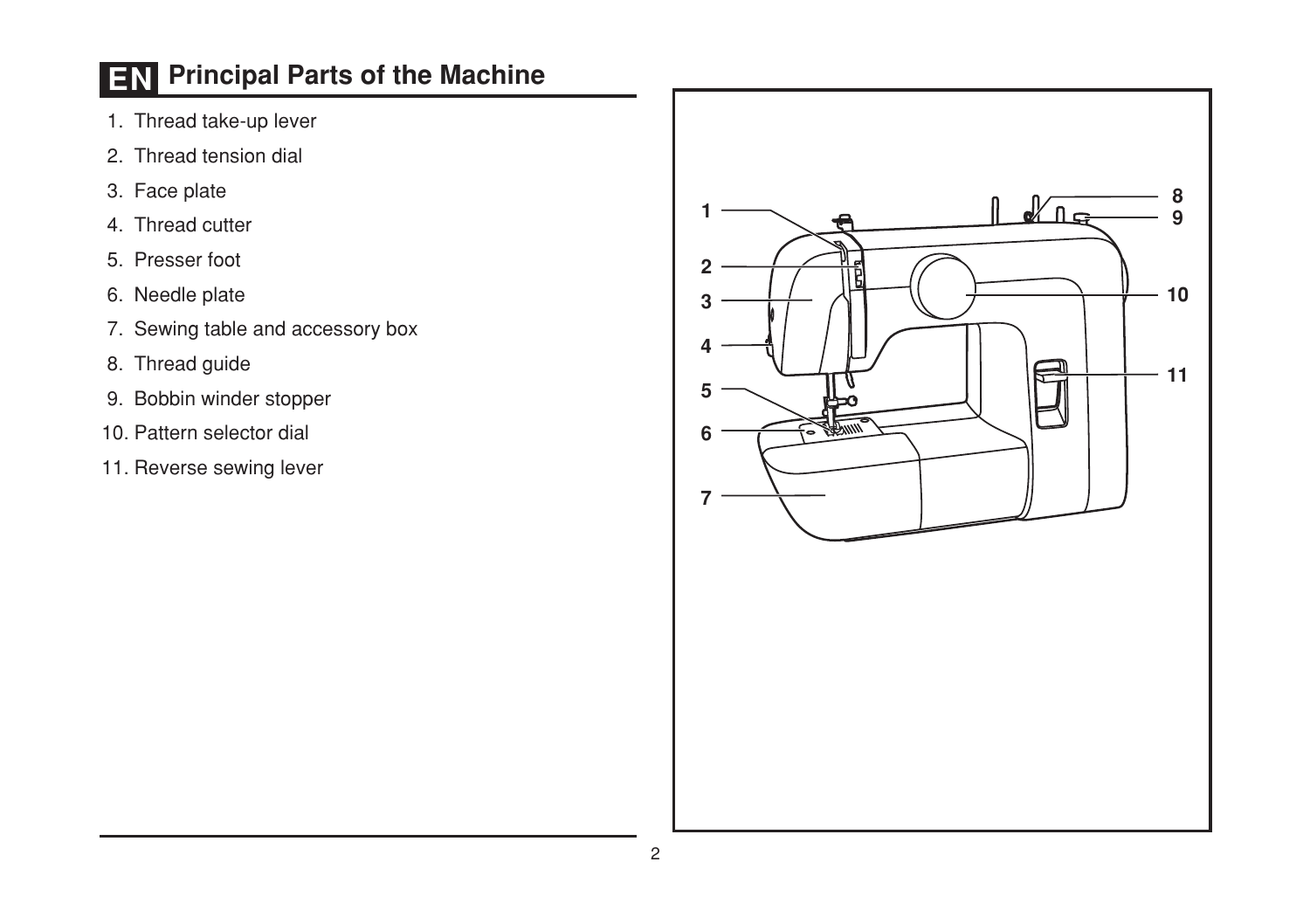## Partes de la máquina

- 1. Tirahilos
- Disco de tensión  $\mathcal{P}$
- Cubierta frontal  $\mathcal{B}_{\cdot}$
- Cortabilos  $4.$
- Prensatelas  $5.$
- 6. Placa de la aguja
- Mesa de coser/ removible caja de accesorios  $7.$
- Guía del hilo superior 8.
- Tope del devanador 9.
- 10. Selector de Puntadas
- 11. Palanca de retroceso frontal

#### Les composantes principales de la IF. machine à coudre

- 1. Releveur du fil
- Cadran de réglage de la tension du fil  $2.$
- Plaque frontale 3.
- Coupe fil  $4.$
- Pied presseur 5.
- Plaque aiquille 6.
- Bras amovible/ rangement des accessoires  $7<sub>1</sub>$
- Guide-fil du bobineur 8.
- Axe butoir de la canette  $9<sub>1</sub>$
- 10. Cadran de sélection de motifs
- 11. Levier de couture arrière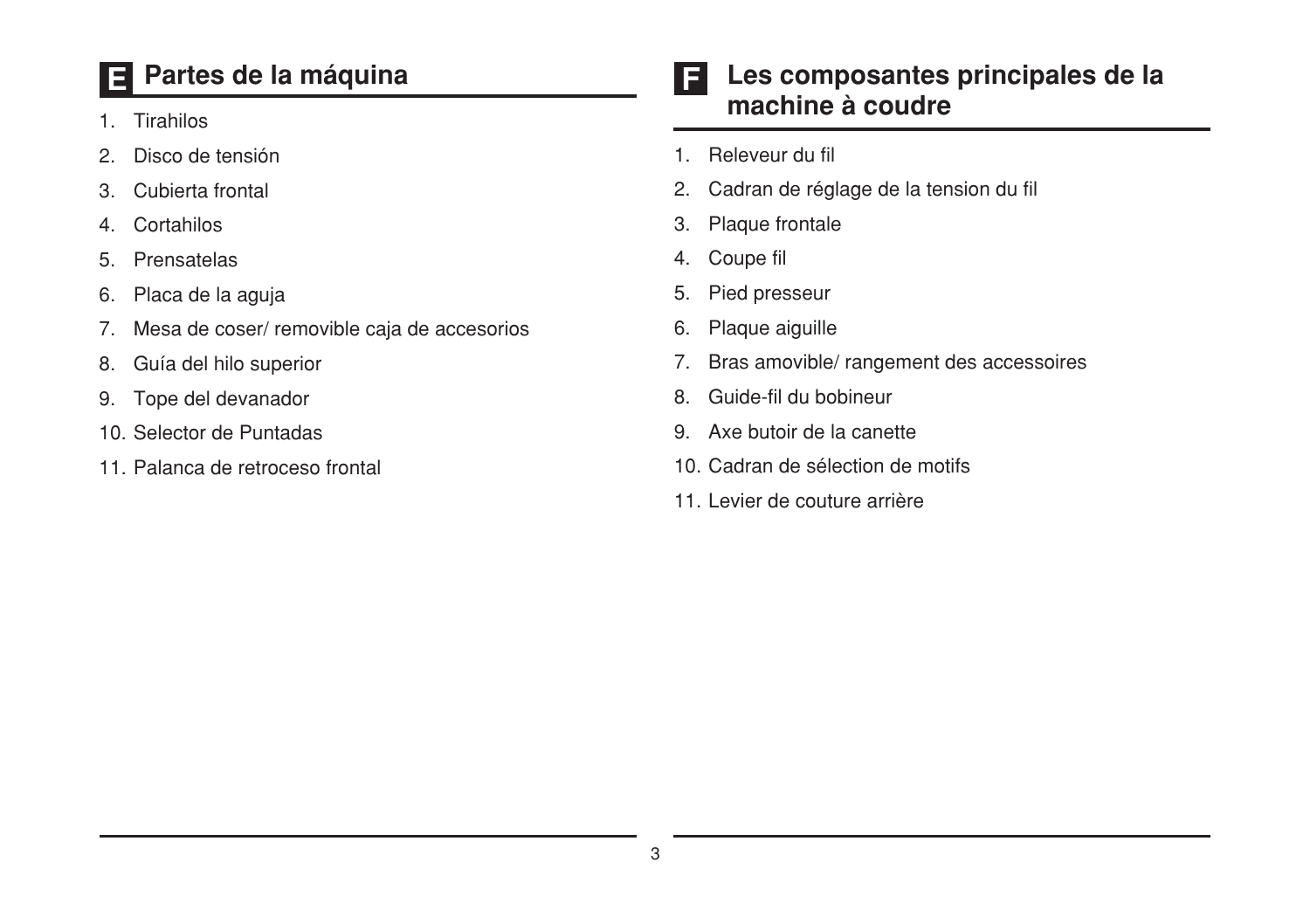## **EN** Principal Parts of the Machine

- 12. Handle
- 13. Bobbin winder spindle
- 14. Spool pins
- 15. Handwheel
- 16. Power switch
- 17. Main plug socket
- 18. Bobbin thread guide
- 19. Presser foot lifter
- 20. Foot control
- 21. Power cord

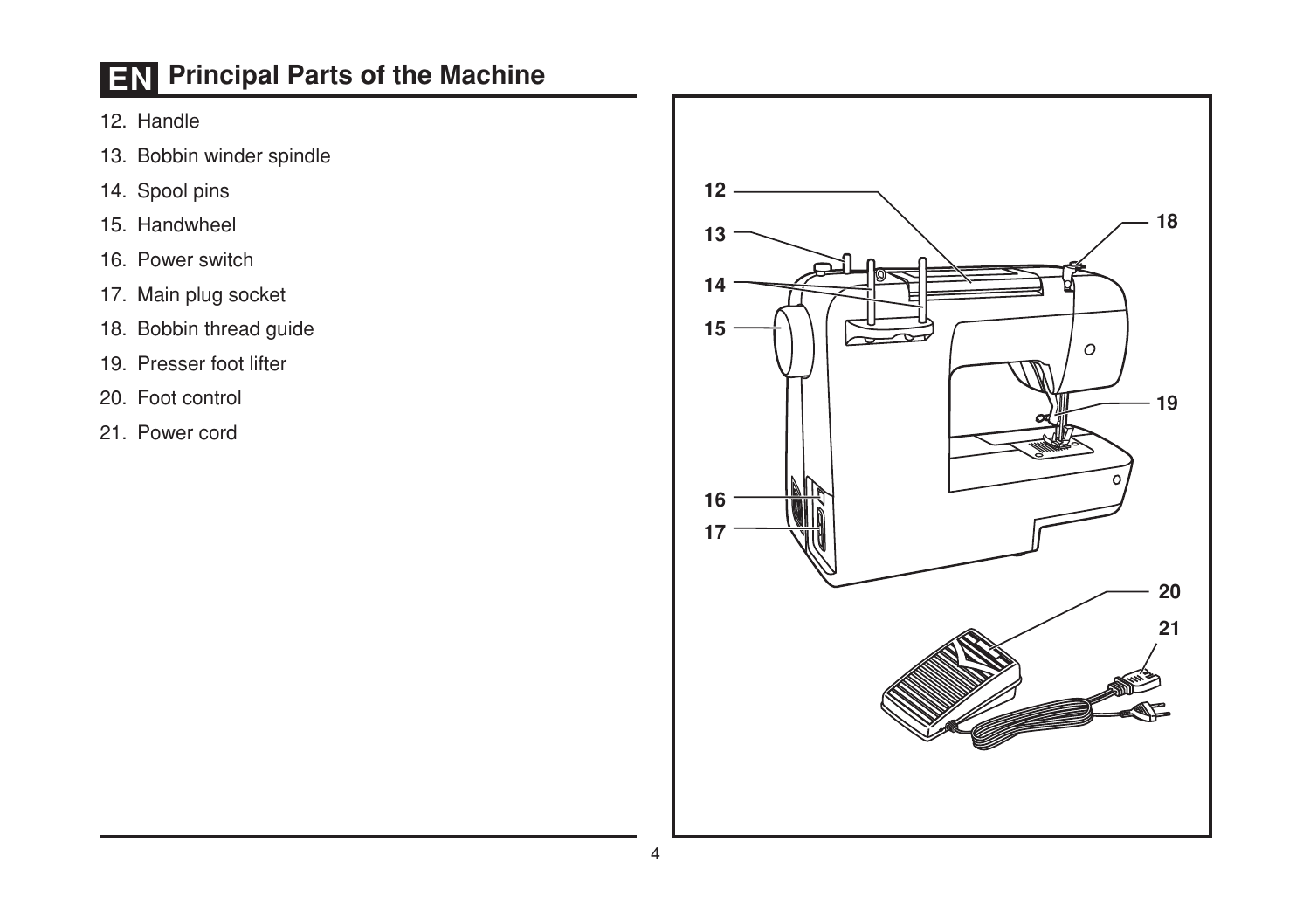## El Partes de la máquina

- 12. Asa de transporte
- 13. Devanador
- 14. Porta carretes
- 15. Volante
- 16. Interruptor de encendido y apagado
- 17. Enchufe de conexión a la red
- 18. Guía del hilo superior
- 19. Palanca del prensatelas
- 20. Control de la velocidad
- 21. Cable de alimentación

#### Les composantes principales de la F. machine à coudre

- 12. Poignée de transport
- 13. Axe pour remplir la canette
- 14. Tiges de la bobine
- 15. Volant
- 16. Interrupteur d'alimentation et d'éclairage
- 17. Prise de branchement du fil d'alimentation
- 18. Guide remplissage de canette
- 19. Releveur du pied presseur
- 20. Rhéostat
- 21. Fil électrique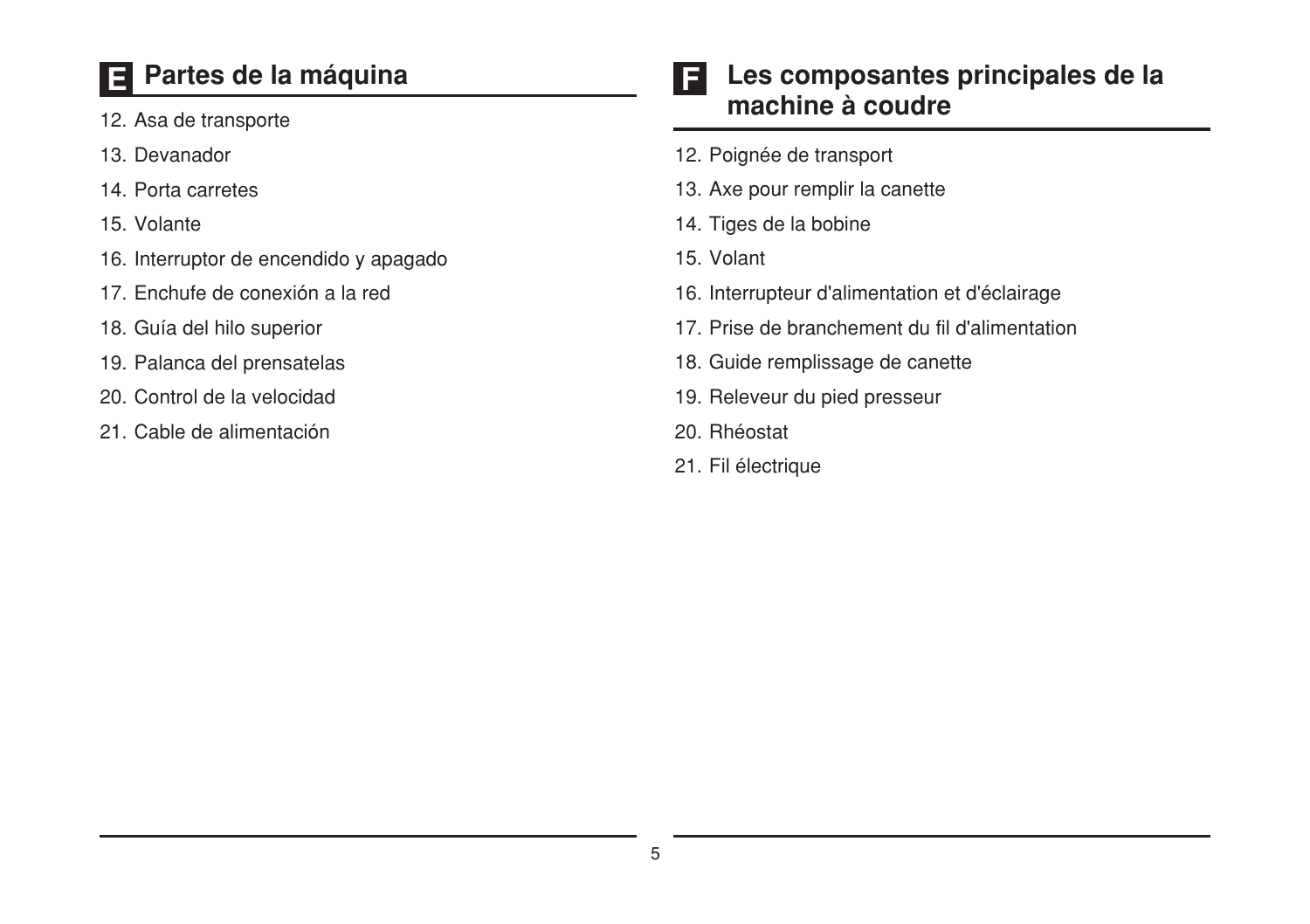### **EN Connecting Machine to Power Source**

Connect the machine to a power source as illustrated. (1) This appliance is equipped with a polarized plug which must be used with the appropriate polarized outlet. (2)

#### Attention:

Unplug power cord when machine is not in use.

#### **Foot control**

The foot control pedal regulates the sewing speed. (3)

#### Attention:

Consult a qualified electrician if in doubt of how to connect machine to power source.

Unplug power cord when machine is not in use.

#### **Sewing light**

Press main switch (A) to "I" for power and light.

#### **IMPORTANT NOTICE**

For appliance with a polarized plug (one blade is wider than the other). To reduce the risk of electric shock, this plug is intended to fit in a polarized outlet only one way. If it does not fit fully in the outlet, reverse the plug. If it still does not fit, contact a qualified electrician to install the proper outlet. Do not modify the plug in any way.

a. Polarized attachment plug

b. Conductor intended to be grounded





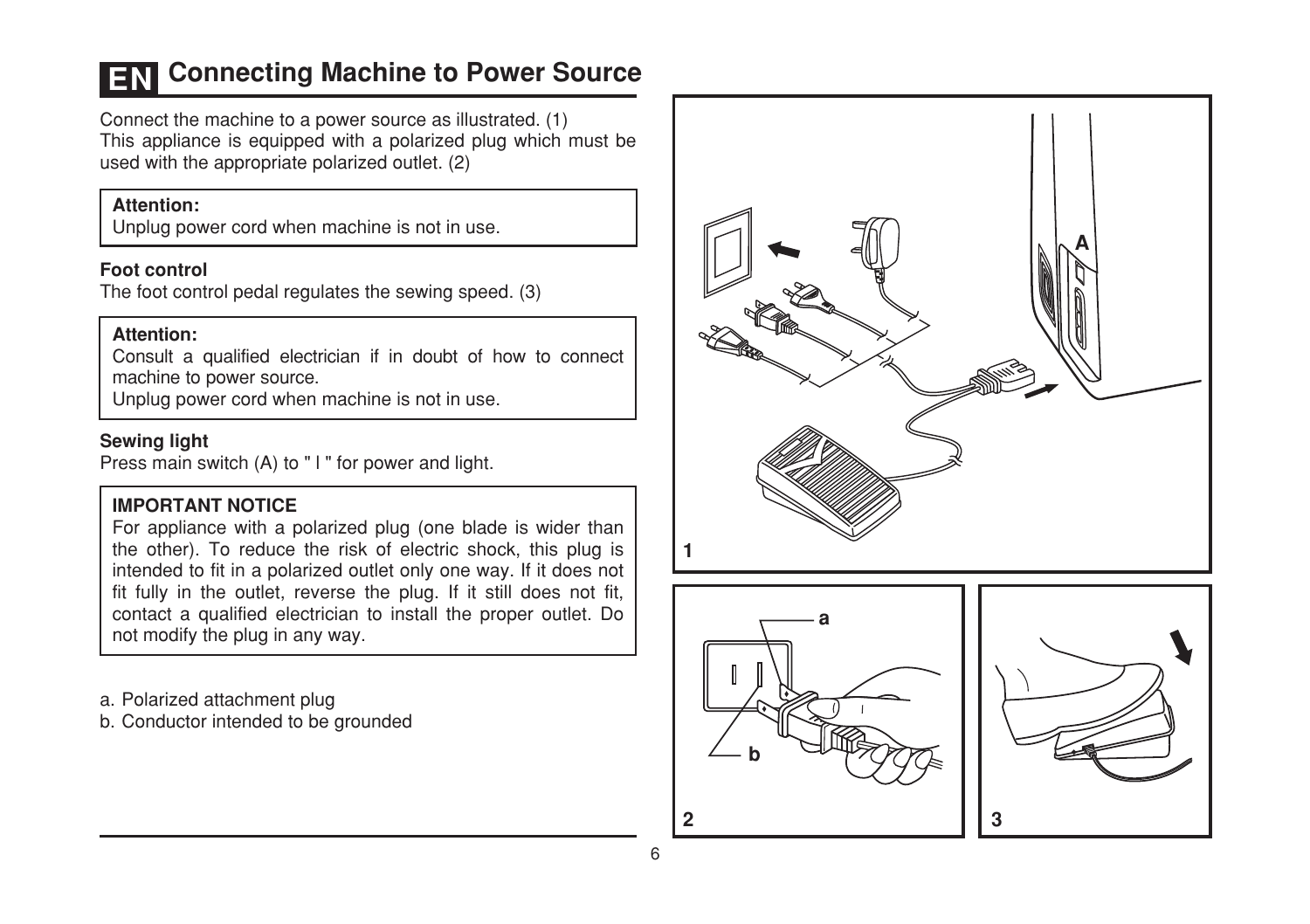### El Conexión de la máquina a la fuente de alimentación eléctrica

Conecte la máquina a una fuente de alimentación según se ilustra. (1) Esta máquina está provista de un conector polarizado, que debe utilizarse con una toma de corriente polarizada adecuada. (2)

#### Atención:

Desenchufe el cable de alimentación cuando la máquina no esté en uso.

#### Control de pedal

El pedal de control regula la velocidad de la máquina. (3)

#### Atención:

Consulte a un electricista autorizado si tiene dudas en cuanto a la conexión de la máquina a la alimentación principal. Desenchufe el cable de alimentación cuando la máquina no esté  $An$   $11S<sub>0</sub>$ 

#### Luz para coser

Pulse el interruptor principal (A) para el encendido e iluminación.

#### NOTA IMPORTANTE

Esta máquina tiene un conector polarizado (una clavija es más ancha que la otra).

Para reducir el riesgo de sacudidas eléctricas, este conector ha de insertarse en una toma de corriente polarizada solamente en una dirección. Si no se obtiene una salida adecuada, invertir la polaridad.

a. Enchufe Polarizado

b. Conductor destinado a tierra

#### Branchement de la machine à une source E d'alimentation

Brancher la machine comme indiqué. (1) La fiche de la machine est dotée de broches normalisées et doit être utilisée avec une prise de courant conforme aux normes en vigueur. (2)

#### **Attention:**

Débrancher le fil d'alimentation lorsque la machine n'est pas utilisée

#### Rhéostat

Le rhéostat contrôle la vitesse de fonctionnement de la machine. (3)

#### **Attention:**

Consulter un électricien qualifié en cas de doute pour brancher la machine. Débrancher la machine quand celle-ci n'est pas utilisée. Le rhéostat doit être obligatoirement utilisé avec l'appareil.

#### Lumiere de la machine

Appuver sur le bouton d'alimentation (A) et déplacer le en position " | " pour allumer l'ampoule.

#### **REMARQUE IMPORTANTE**

La prise de la machine comporte des broches polarisées (l'une est plus large que l'autre). Afin de réduire les risques d'électrocution, brancher la machine en respectant la taille des trous de la prise.

Si la fiche n'entre pas complètement dans la prise, inverser le sens. Si vous rencontrez une difficulté, contacter un électricien. Ne pas modifier la fiche vous-même.

- a. Fiche polarisée
- b. Prise de terre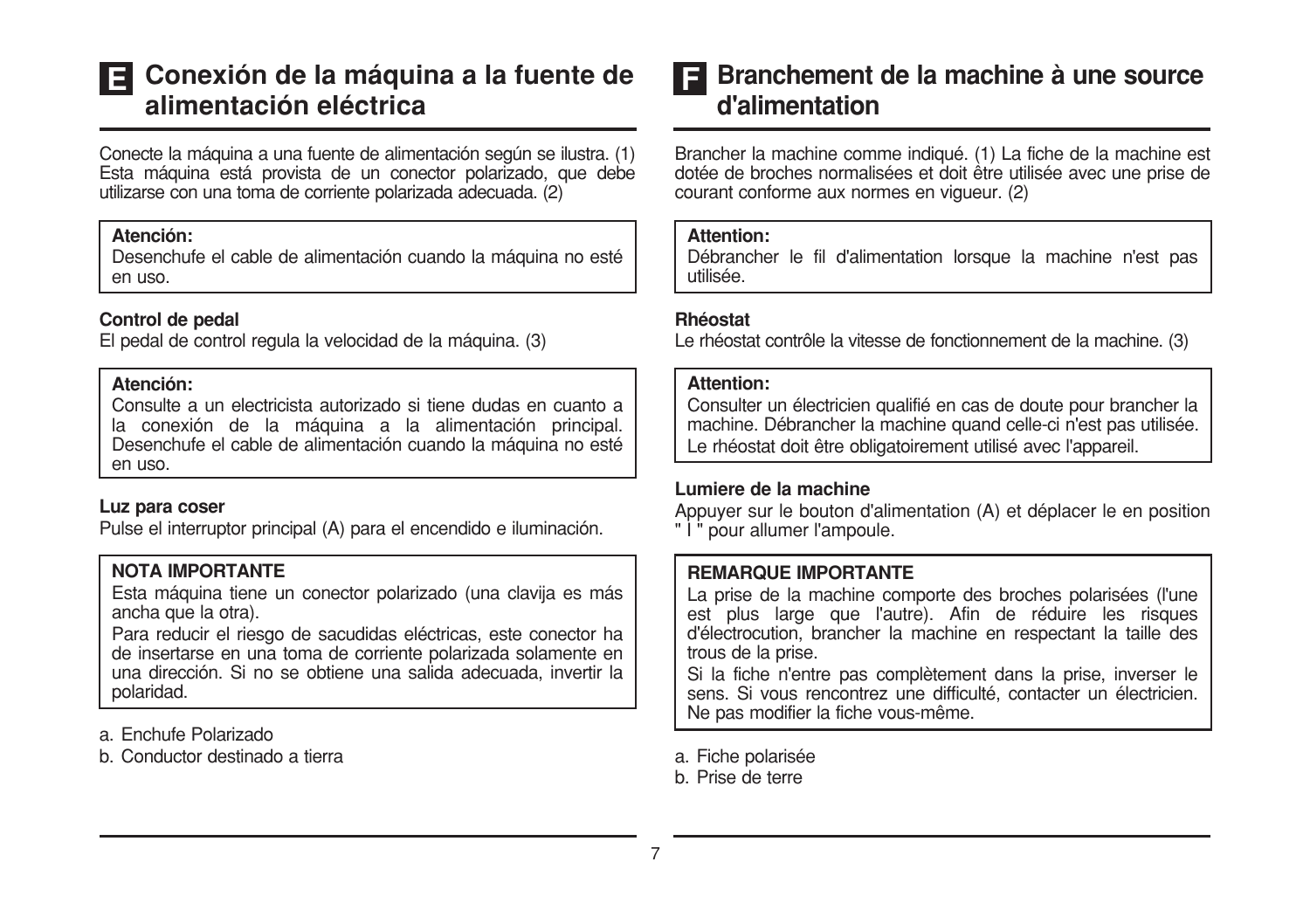## **EN Two Step Presser Foot Lifter**

When sewing several layers or thick fabrics, the presser foot can be raised to a higher position for easy positioning of the work (A).

## Elevador del prensatelas de dos tiempos

Cuando se cose varias capas de tela gruesa, el prensatelas puede elevarse a una posición alta para facilitar la colocación de la tela (A).

### El Levier du pied presseur à deux niveaux

Lorsque vous cousez plusieurs épaisseurs de tissus épais, le pied presseur peut être soulevé à un niveau plus élevé afin de faciliter le positionnement du tissu. Faire attention lorsque vous cousez plusieurs épaisseurs et travailler lentement (A).

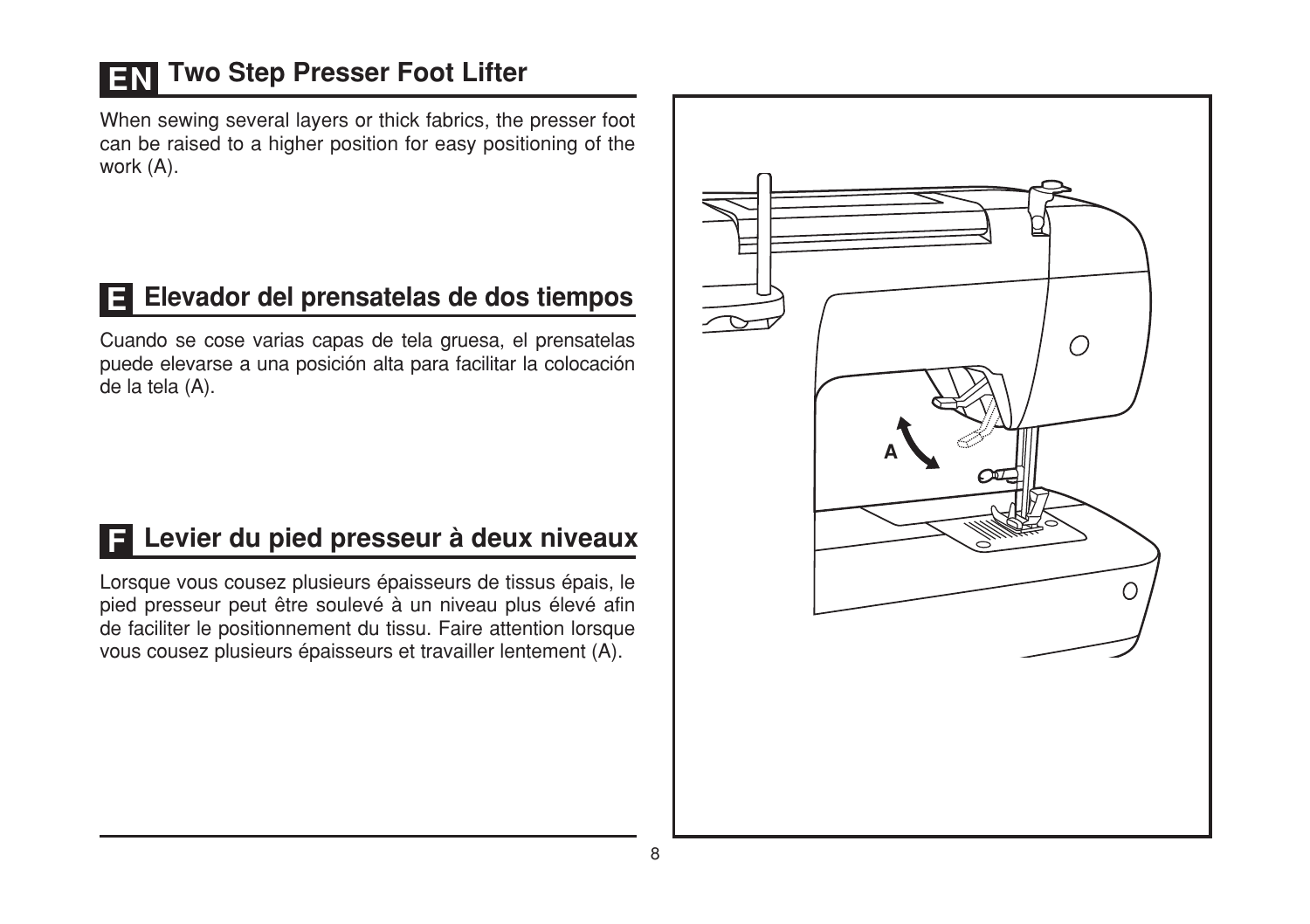## **EN Accessories**

#### **Standard accessories (1)**

- a. All purpose foot
- b. Zipper foot
- c. Buttonhole foot
- d. Darning plate
- e. L-screwdriver
- f. Seam ripper/ brush
- g. Spool pin felt (2x)
- h. Pack of needles (3x)
- i. Bobbin (3x)

#### Optional accessories (2)

(These 9 accessories are not supplied with this machine; they are however available as special accessories from your local dealer.)

- j. Quilting foot
- k. Overcasting foot
- I. Hemmer foot
- m. Blind hem foot
- n. Satin stitch foot
- o. Darning/embroidery foot
- p. Button sewing foot
- q. Edge/ quilting guide
- r. Soft cover

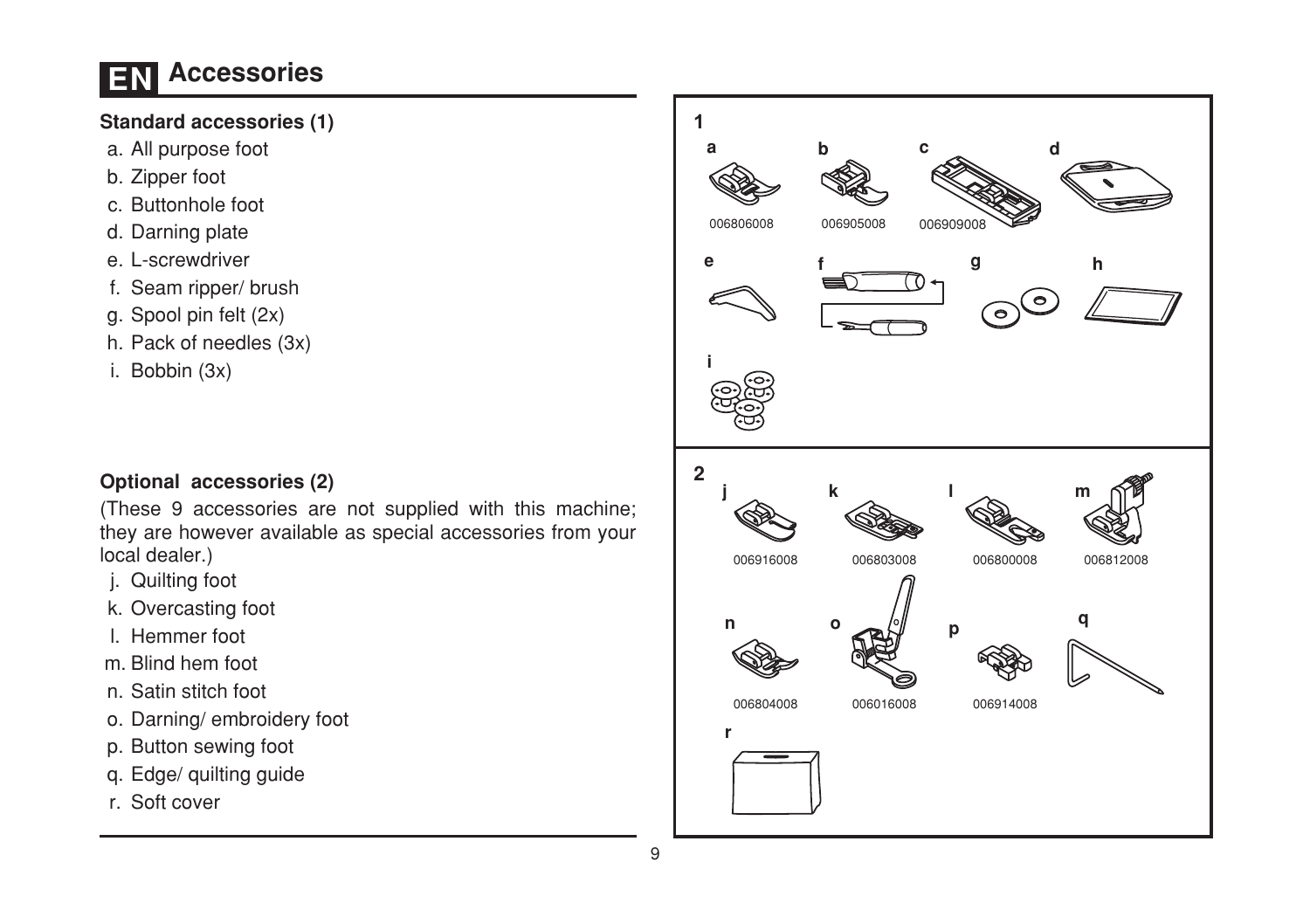## **Accesorios**

#### Accesorios incluidos (1)

- a Prensatelas universal
- b. Prensatelas para cremalleras
- c. Prensatelas para ojales
- d. Placa cubre impelentes
- e. Destornillador plano
- f Brocha descosedor
- g. Sujetador de la bobina con fieltro (2x)
- h. Paquete de agujas (3x)
- i. Canilla (3x)

#### Accesorios opcionales (2)

(Estos 9 accesorios no se suministran con esta máquina: sin embargo. están disponibles como accesorios especiales a través de su distribuidor local.)

- i. Prensatelas de acolchado
- k. Prensatelas para sobrehilar
- I. Prensatelas para dobladillo enrrollado
- m. Prensatelas de dobladillo invisible
- n. Prensatelas para aplicaciones
- o. Prensatelas de zurcido y bordado libre
- P. Prensatelas para coser botones
- g. Guía para coser bordes/edredones
- r. Cubierta para máquina

### **Accessoires**

#### Accessoires standards (1)

- a. Pied multi-usage
- b. Pied pour fermeture-éclair
- c. Pied pour boutonnière
- d. Plaque de reprisage
- e Tournevis I
- f. Brosse/Découseur
- g. Feutre pour Bobine (2x)
- h. Étui à aiguilles (3x)
- i. Canette (3x)

#### Accessoires optionnels (2)

(Ces 9 accessoires ne sont pas fournis avec la machine. Cependant, ils sont disponibles dans votre magasin SINGER<sup>®</sup>)

- j. Pied pour matelassage
- k. Pied pour surfilage
- L. Pied ourleur à semelle étroite
- m. Pied pour ourlet invisible
- n Pied bourdon
- o. Pied reprisage/ broderie
- p. Pied pour pose de bouton
- q. Guide couture/ matelassage
- r. Housse de protection souple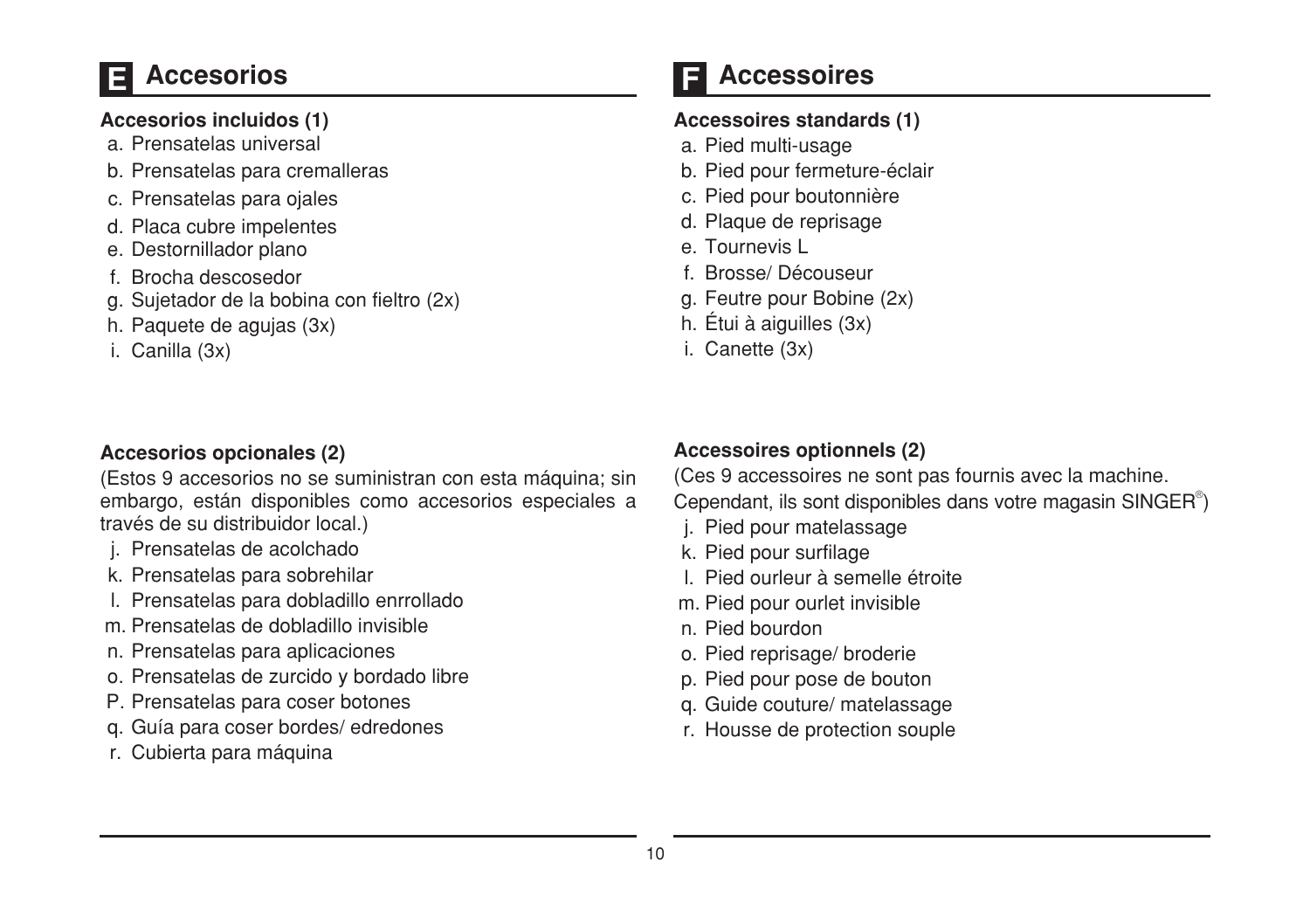## **EN** Winding the Bobbin

- Place the thread and spool pin felt (a) onto the spool pin. (1)
- Pass the thread through the thread guide. (2)
- Wind thread clockwise around bobbin winder tension discs  $(3)$
- Thread bobbin as illustrated and place on spindle. (4)
- Push bobbin spindle to right. (5)
- Hold thread end. (6)
- Step on foot control pedal. (7)
- Release the pedal after a few turns. Release the thread and cut as close as possible to the spool. Press the pedal again. Once the spool is full, it rotates slowly. Release the pedal and cut thread. (8)
- Push bobbin spindle to left (9) and remove.



#### **Please Note:**

When the bobbin winder spindle is in "bobbin winding" position, the machine will not sew and the hand wheel will not turn. To start sewing, push the bobbin winder spindle to the left (sewing position).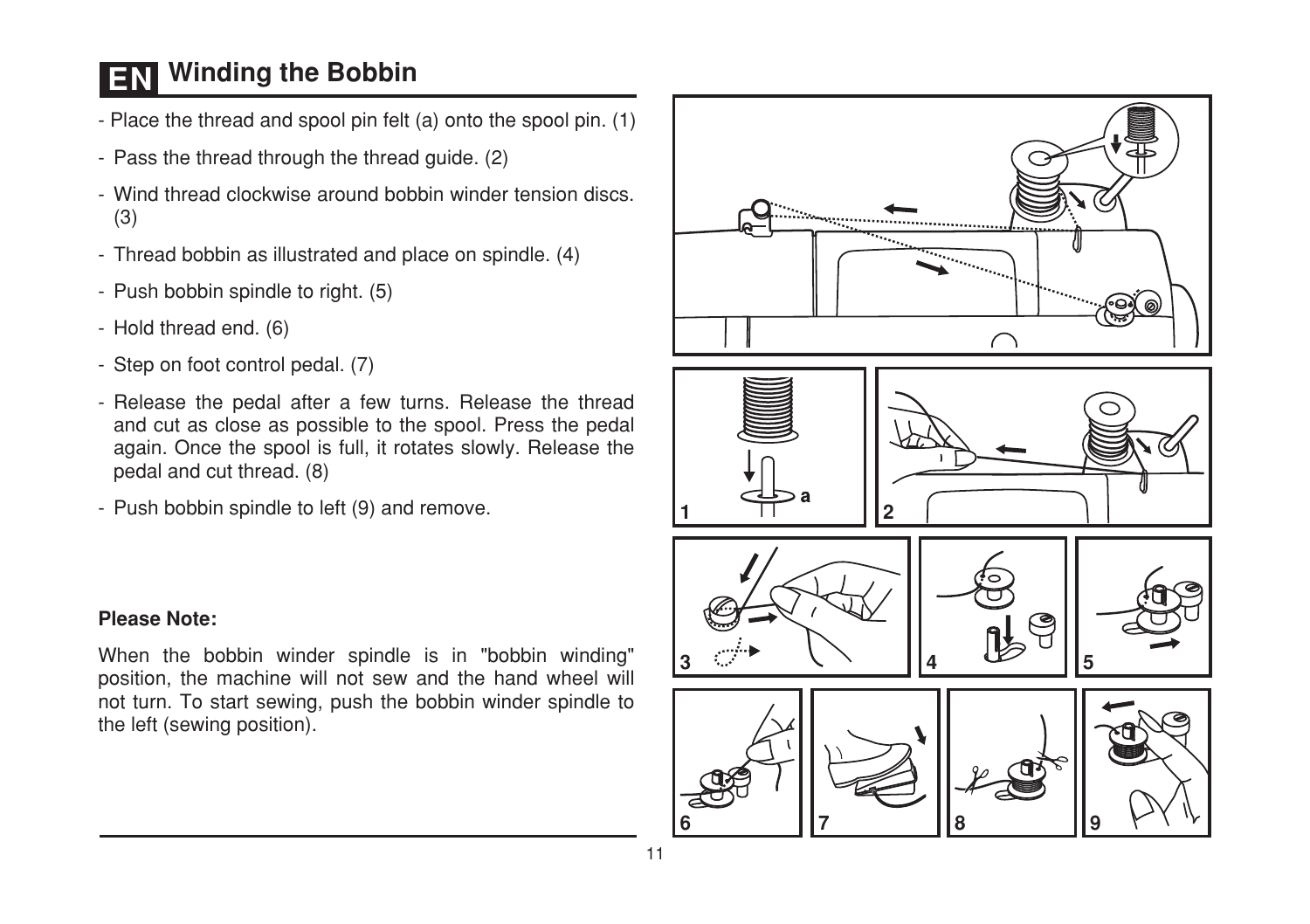## Devanado de la bobina

- Coloque el hilo y el fieltro en el portacarrete (a). (1)
- Pase el hilo por la guía de enhebrado. (2)
- Devane el hilo en sentido de las manecillas del reloj alrededor de los discos de tensión del devanador de la bobina. (3)
- Introduzca el hilo a través de uno de los orificios de la bobina de adentro hacia afuera. (4)
- Empuje la bobina a la derecha. (5)
- Sujete el extremo del hilo. (6)
- Pise el control de velocidad hasta que se llene la bobina. (7)
- Suelte el pedal después de algunas vueltas. Libere el hilo y corte lo más cerca posible de la bobina. Presione el pedal de nuevo. Cuando la bobina esté llena girará lentamente. Suelte el pedal y corte el hilo. (8)
- Empuje la bobina a la izquierda (9) y extráigala.

#### No olvide aue:

Cuando el poste del devanador de la canilla está en la posición de "devanado", la máquina no coserá y el volante no girará. Para comenzar a coser, empuje el poste del devanador de la canilla a la izquierda (posición de cosido).

### **E** Remplissage de la canette

- Installez la bobine de fil et le feutre (a) sur la tige de la bobine. (1)
- Passez le fil dans le guide-fil. (2)
- Enroulez le fil, dans le sens des aiguilles d'une montre, entre les disques du dévidoir. (3)
- Glissez le fil dans la canette tel qu'indiqué et placez celle-ci sur l'axe. (4)
- Poussez la canette vers la droite. (5)
- Tenez l'extrémité du fil. (6)
- Appuyez sur le rhéostat de la machine. (7)
- Relâchez le rhéostat après quelques tours. Relâchez le fil et coupez-le le plus près possible de la bobine. Appuyez de nouveau sur le Rhéostat. Une fois la bobine pleine, elle tourne lentement. Relâchez le Rhéostat et coupez le fil. (8)
- Repoussez l'axe vers la gauche (9) et retirez la canette.

#### Veuillez noter:

Lorsque l'axe pour remplir la canette est dans la position de remplissage de la canette, la machine ne coud pas et le volant reste immobile. Pour commencer la couture, poussez l'axe du dévidoir de canette vers la gauche (position de couture).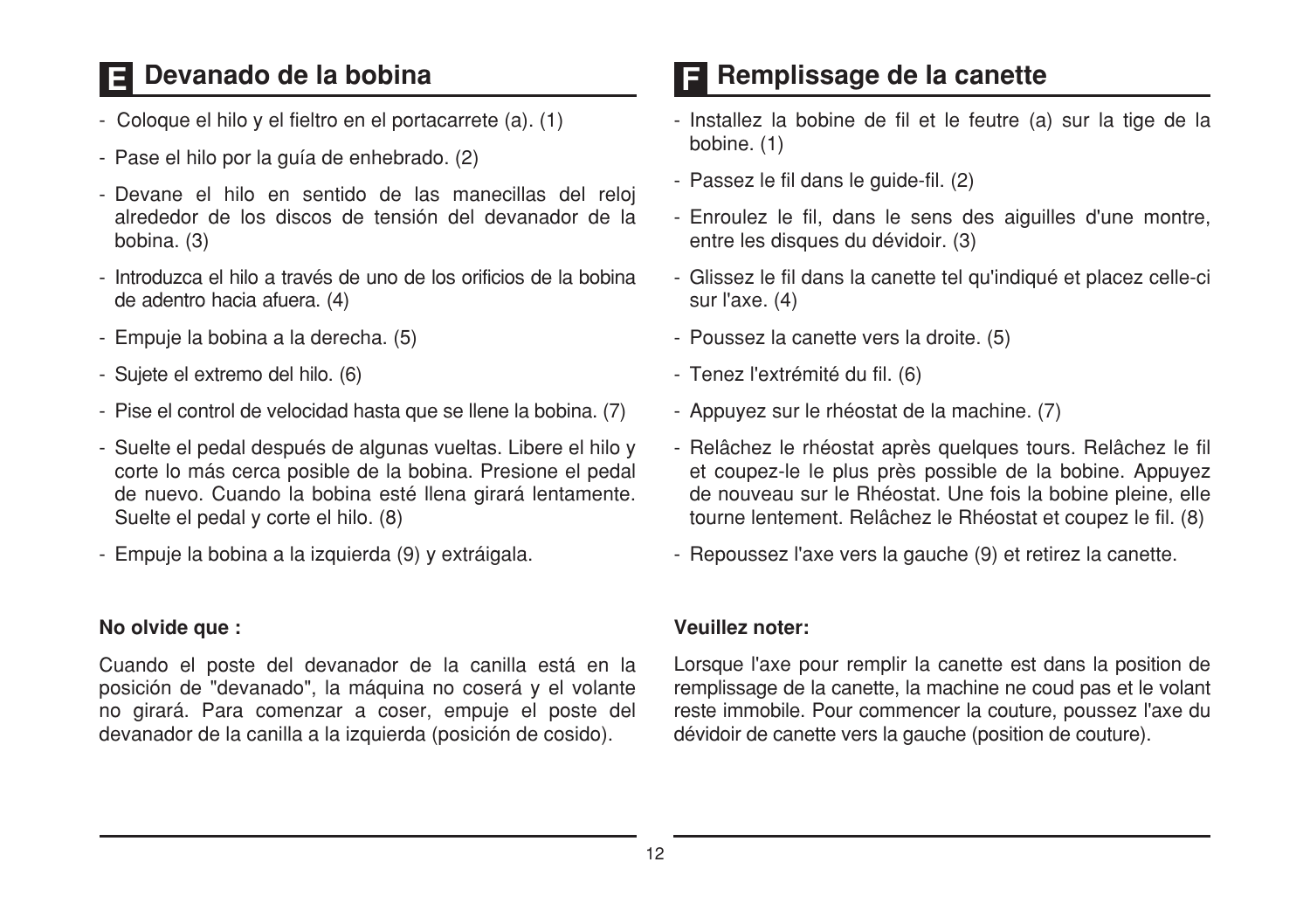## **EN** Inserting the Bobbin

When inserting or removing the bobbin, the needle must be fully raised, to the highest position.

- Remove the extension table, then open the hinged cover. (1)
- Pull the bobbin case tab (a) and remove the bobbin case. (2)
- Hold the bobbin case with one hand. Insert the bobbin so that the thread runs in a clockwise direction (arrow). (3)
- Pull the thread through the slit and under the finger, while holding the bobbin down in the case until thread clicks into place (4). Leave a 6 inch tail of thread.
- Hold the bobbin case by the open hinged latch. (5)
- Insert the bobbin case into the shuttle, so that the bobbin case finger is aligned at 12 o'clock. (6)

#### Attention:

Turn power switch to off ("O") before inserting or removing the bobbin.

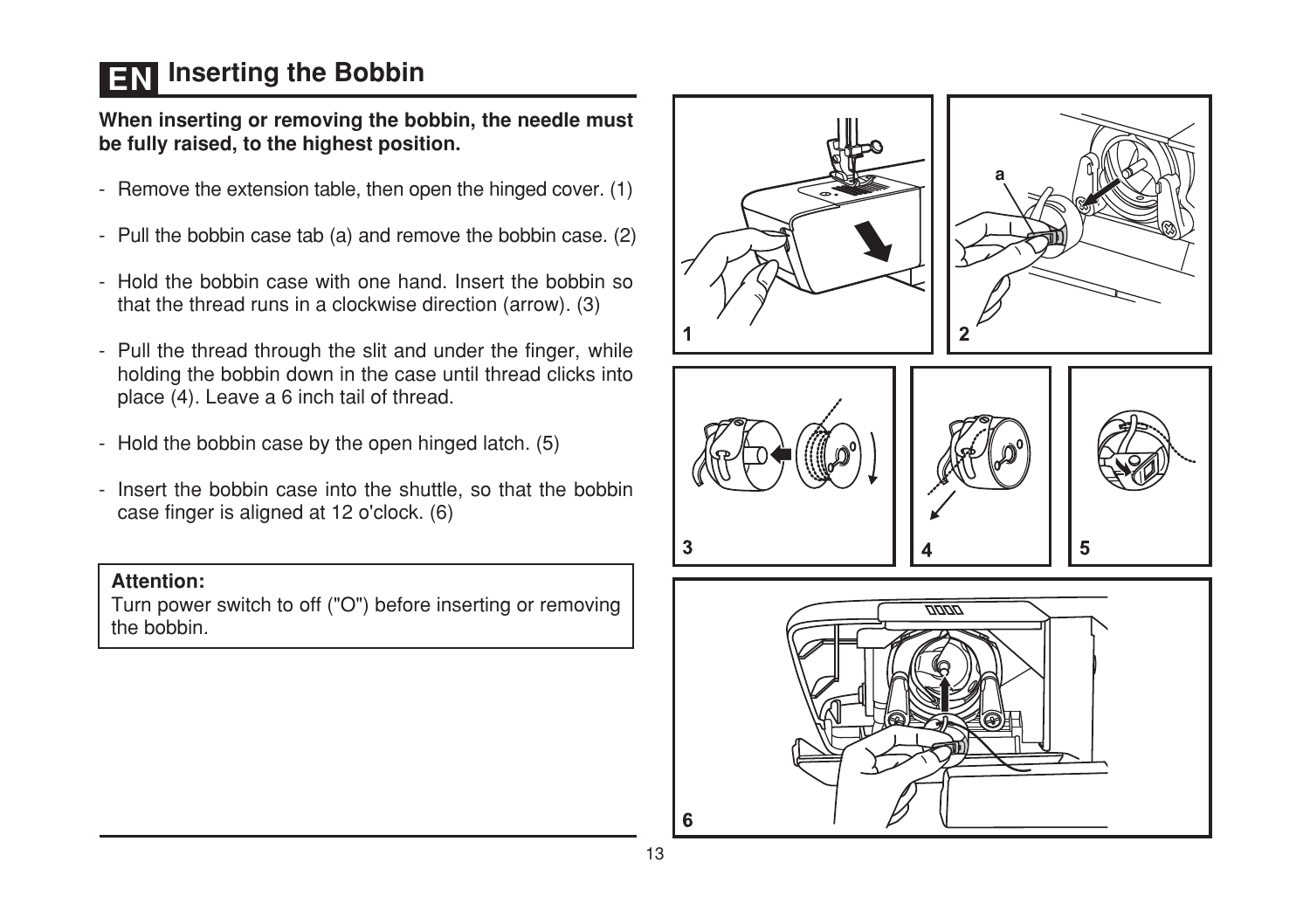## Insertando la bobina

Cuando se inserta o se remueva la bobina. la aguia debe estar completamente elevada a su altura máxima.

- Remueva la mesa extensora, después abra la cubierta. (1)
- Tome la caja bobina de la pestaña (a) y retírela. (2)
- Sostenga la caja bobina con una mano. Inserte la bobina de manera que el hilo corra en sentido de las manecillas del reloi (flecha). (3)
- Pase el hilo por la hendidura y debajo del dedo mientras sostiene la bobina abaio en la caja hasta que el hilo esté en su lugar (4). Deie un remanente de hilo de 6 pulgadas al final
- Sostenga la caja bobina por la pestaña abierta. (5)
- Inserte la caja bobina en la lanzadera, de manera que la caja bobina esté alineada con las 12 hrs de un reloj. (6)

#### Atención:

Apaque el suministro de energía en ("O") antes de insertar o remover la bobina.

### Insertion de la canette

Lors de la mise en place et du retrait de la canette, veillez à ce que l'aiquille se trouve en position haute maximale.

- Retirez la table de rallonge et ouvrez le couvercle rabattable. (1)
- Tirez le loquet du boîtier à canette (a) pour retirer le boîtier à canette. (2)
- Tenez le boîtier à canette d'une main Introduisez la canette de facon à ce que le fil s'enroule dans le sens des aiquilles d'une montre (flèche). (3)
- Engagez le fil dans la fente. Tirez-le vers la gauche et sous le doigt du boîtier jusqu'à ce que le fil apparaisse dans l'ouverture rectangulaire, tout en maintenant la canette dans le boîtier jusqu'à ce que le fil se clipse en place. (4) Laissez dépasser le fil d'environ 15cm (6").
- Maintenez le loquet du boîtier à canette ouvert entre le pouce et l'index. (5)
- Glissez le boîtier à canette dans le crochet en s'assurant que le doigt du boîtier s'insère complètement dans la fente. en position 12 heures. (6)

#### **Attention:**

Placez l'interrupteur sur la position ("O") avant d'insérer ou de retirer la canette.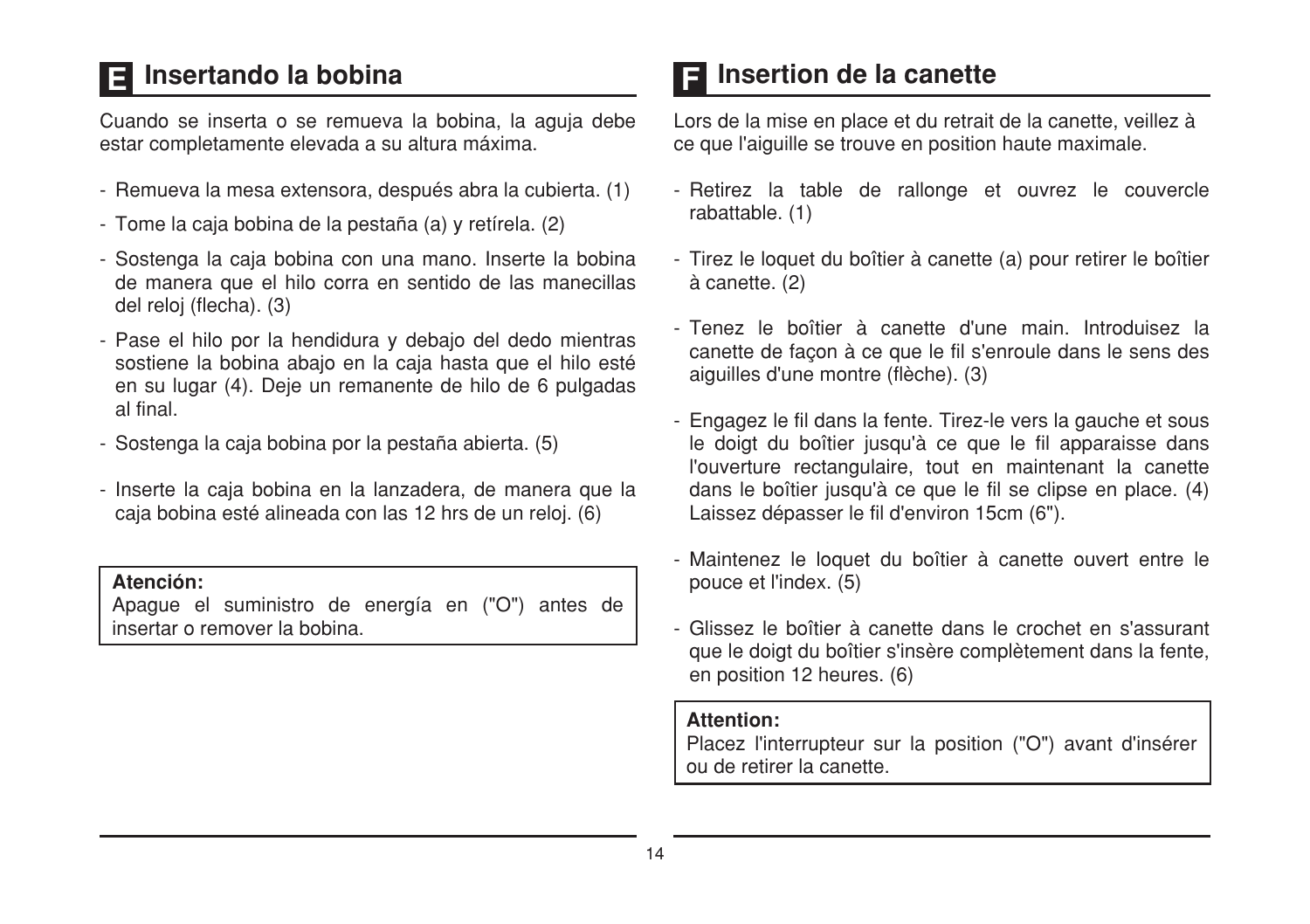## **EN** Threading the Upper Thread

This is a simple operation but it is important to carry out correctly as by not doing so several sewing problems could result.

- Start by raising the needle to its highest point (1), and continue turning the handwheel counterclockwise until the needle just slightly begins to descend. Raise the presser foot to release the tension discs. (2)

Note: For safety, it is strongly suggested you turn off the power before threading.

- Place the thread and Spool pin felt (a) onto the spool pin. (3)
- Draw thread from spool through the thread quide to the upper thread quide. (4)
- Thread tension module by leading thread down right channel and up left channel. (5) During this process it is helpful to hold the thread between the spool and thread quide.
- At the top of this movement pass thread from right to left through the slotted eve of the take-up lever and then downwards again. (6)
- Now pass thread behind the thin wire needle clamp quide (7) and then down to the needle which should be threaded from front to back
- Pull about 6-8 inches of thread to the rear beyond the needle eye. Trim thread to length with built in thread cutter. (8)

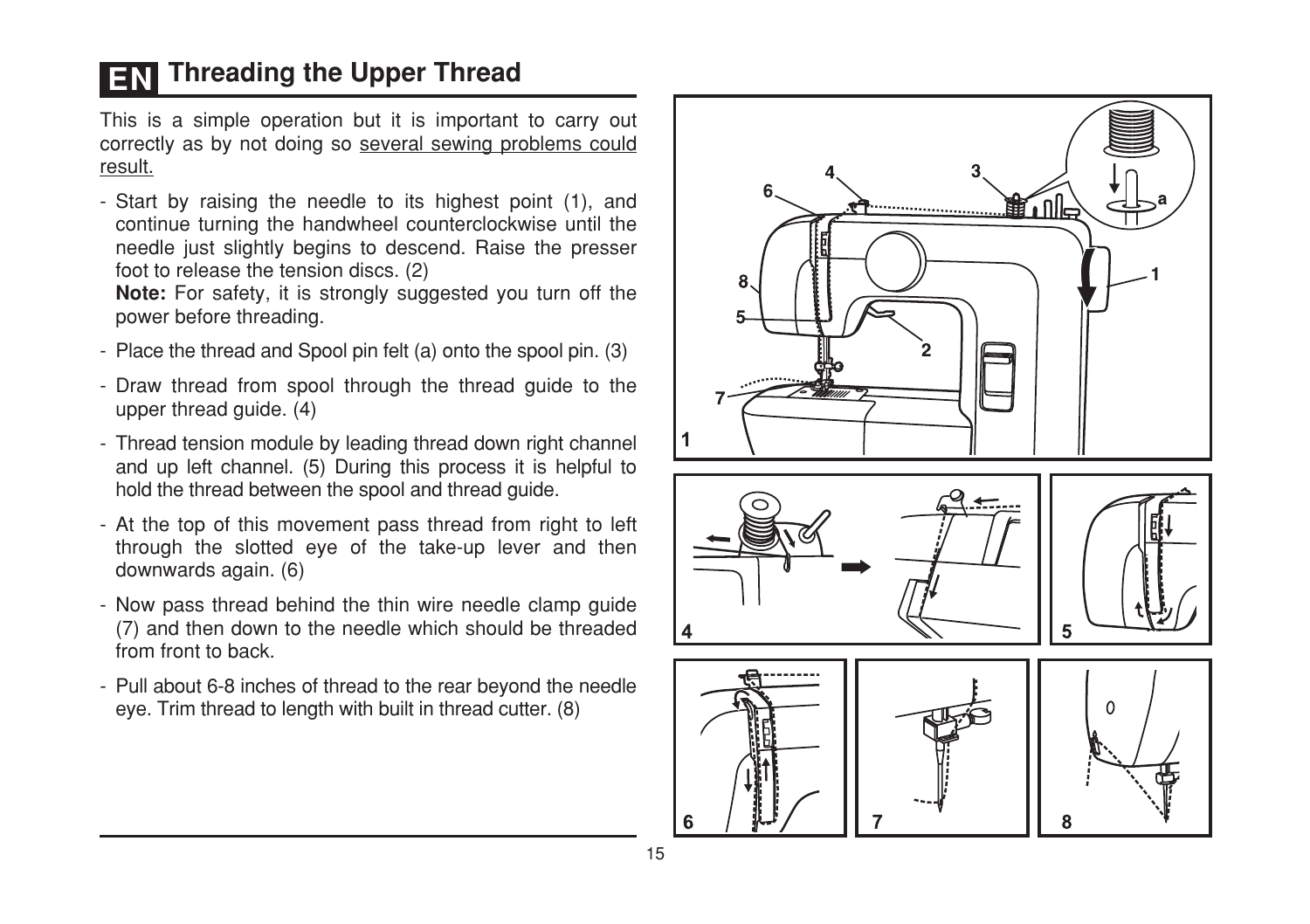## Enhebrado del hilo superior

Se trata de una operación sencilla pero es importante realizarla correctamente pues de no hacerlo podría surgir varios problemas en la costura.

- Comience elevando la aguja a su posición más alta (1) y también eleve el prensatelas para liberar los discos de tensión.

Nota: Para seguridad, se recomienda encarecidamente desconectar la alimentación principal antes del enhebrado.

- Coloque el hilo y el fieltro en el portacarrete (a). (3)
- Pase el hilo de la bobina por la quía de enhebrado, comenzando con la quía superior. (4)
- Regule la tensión del hilo insertando el hilo hacia abajo en el canal derecho y hacia arriba en el canal izquierdo. (5) Durante este proceso, es de utilidad sujetar el hilo entre el carrete y el quía-hilo.
- En la parte superior de este movimiento, pase el hilo desde la derecha a izquierda a través de la palanca tirahilo y luego hacia debaio de nuevo. (6)
- Ahora pase el hilo detrás de la abrazadera o gancho quía de la aquia (7) y llevelo hacia la aquia, la cual debe ser ensartada de frente.
- Tire entre 6 a 8 pulgadas de hilo y páselo a través del orificio de la aguja. Corte el largo del hilo, utilizando el cortador de hilo que viene en la maquina. (8)

## El Enfilage supérieur

Cette opération est simple. Il est important de l'exécuter correctement sous peine de faire éventuellement face à plusieurs problèmes de couture.

- Tournez le volant dans le sens contraire des aiguilles d'une montre pour déplacer l'aiquille en sa position la plus haute (1) iusqu'a ce qu'elle s'abaisse légèrement, relevez le pied presseur pour libérer les disques de tension.

Note: Pour des raisons de sécurité, il est fortement recommandé d'éteindre la machine avant de l'enfiler.

- Installez la bobine de fil et le feutre (a) sur la tige de la bobine. (3)
- Faites passer le fil de la bobine à travers le quide-fil vers le quide-fil supérieur. (4)
- Enfilez le module de tension en quidant le fil vers le bas via la rainure droite et vers le haut via la rainure gauche (5). Au cours de cette opération, il est utile de tenir le fil entre la bobine et le quide-fil (4) et de le tirer doucement vers le haut.
- Lorsque vous avez atteint le dessus de la machine, enfilez l'oeillet du releveur de fil en faisant passer le fil de droite à gauche et ensuite en tirant vers vous. Guidez le fil à nouveau vers le bas. (6)
- Passez le fil dans le guide-fil horizontal qui se trouve sur le pince aiguille. (7)
- Enfilez ensuite le chas de l'aiguille de l'avant vers l'arrière et tirez à peu près 15 à 20 cm (6 à 8 pouces) de fil vers l'arrière de la machine. Coupez le fil à la longueur désirée à l'aide du coupe fil incorporé. (8)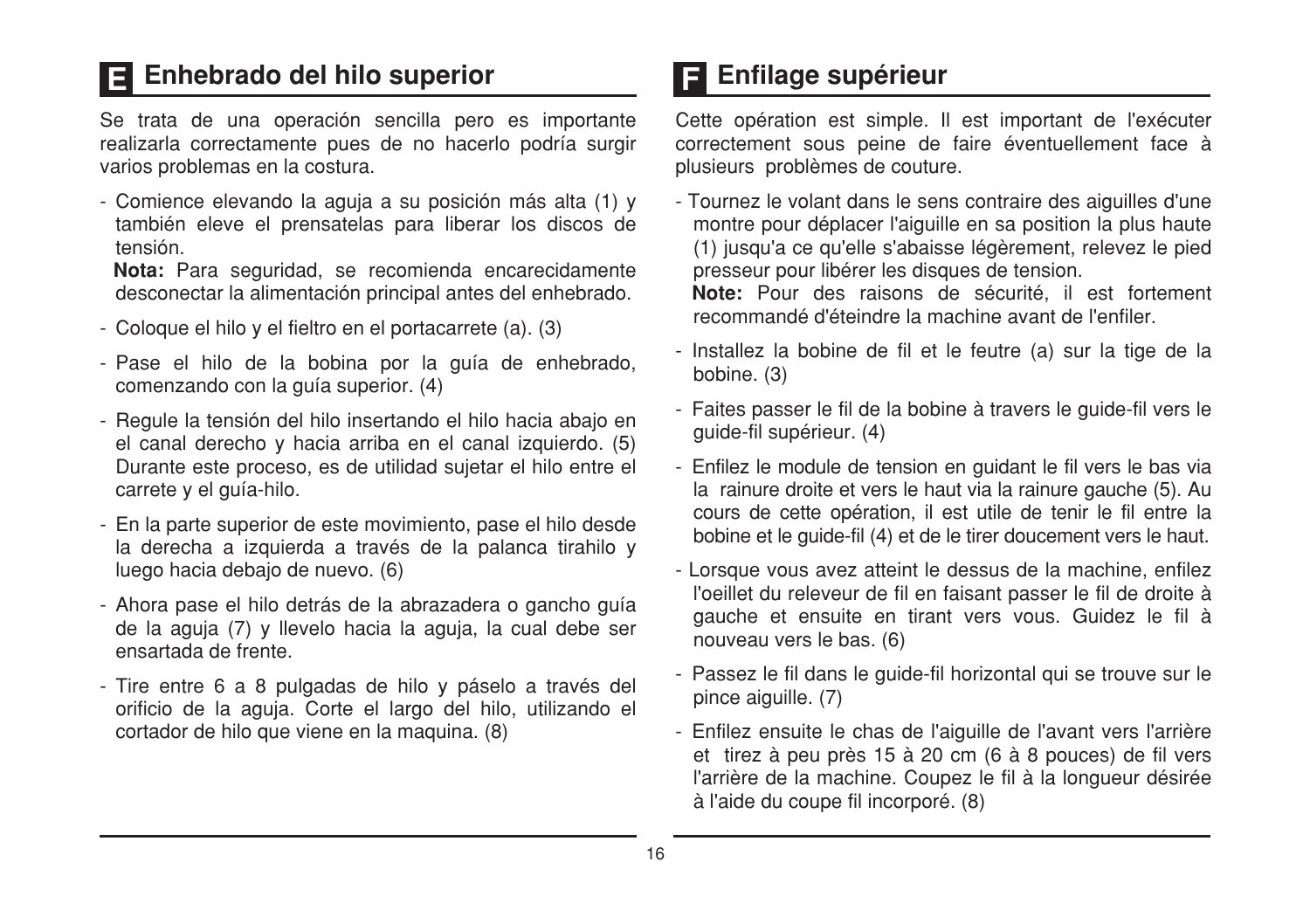## **EN** Raising the Bobbin Thread

Hold the upper thread with the left hand. Turn the handwheel (1) towards you (counterclockwise) lowering, then raising needle.

#### Note:

If it is difficult to raise the bobbin thread, check to make sure the thread is not trapped by the hinged cover or the Removable Extension Table.

Gently pull on the upper thread to bring the bobbin thread up through the needle plate hole. (2)

Lay both threads to the back under the presser foot. (3)

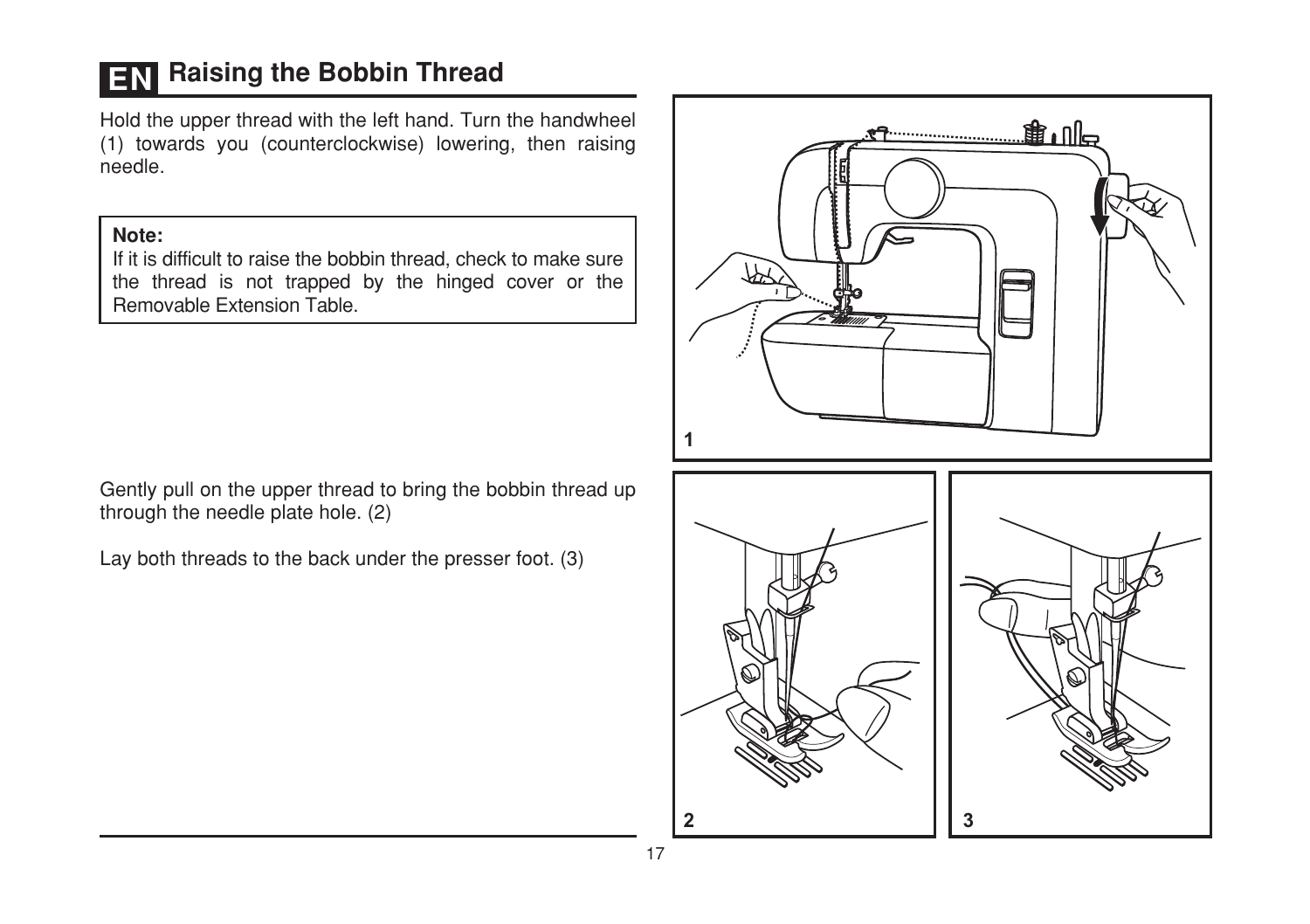### Elevación del hilo de la bobina

Sujete el hilo superior con la mano izquierda. Gire el volante (1) hacia usted hasta que baje totalmente la aquia, siga girando hasta volver a subir la aguia.

#### Nota:

Si es dificil subir el hilo de la bobina, revise y asegurese que el hilo no este atrapado en la placa o en la cubierta removible

### **El Pour remonter le fil de la canette**

Tenir le fil supérieur avec la main gauche. Tourner le volant (1) vers vous (sens contraire des aiguilles d'une montre) pour abaisser et lever l'aiquille.

#### Note:

Si vous avez des difficultés à remonter le fil de la canette. vérifiez que le fil n'est pas pris dans le couvercle du boîtier ou dans la fermeture du bras amovible.

Sostenga suavemente del hilo superior para llevar el hilo de la bobina hacia arriba a través del orificio de la placa de la aquia. (2)

Deslizar hacia atrás ambos hilos bajo el prensatelas. (3)

Tirer doucement le fil supérieur pour lever le fil de la bobine, pour faire passer le fil de la canette au travers de l'orifice de la plaque à ajouille. (2)

Déposez les deux fils à l'arrière sous le pied presseur. (3)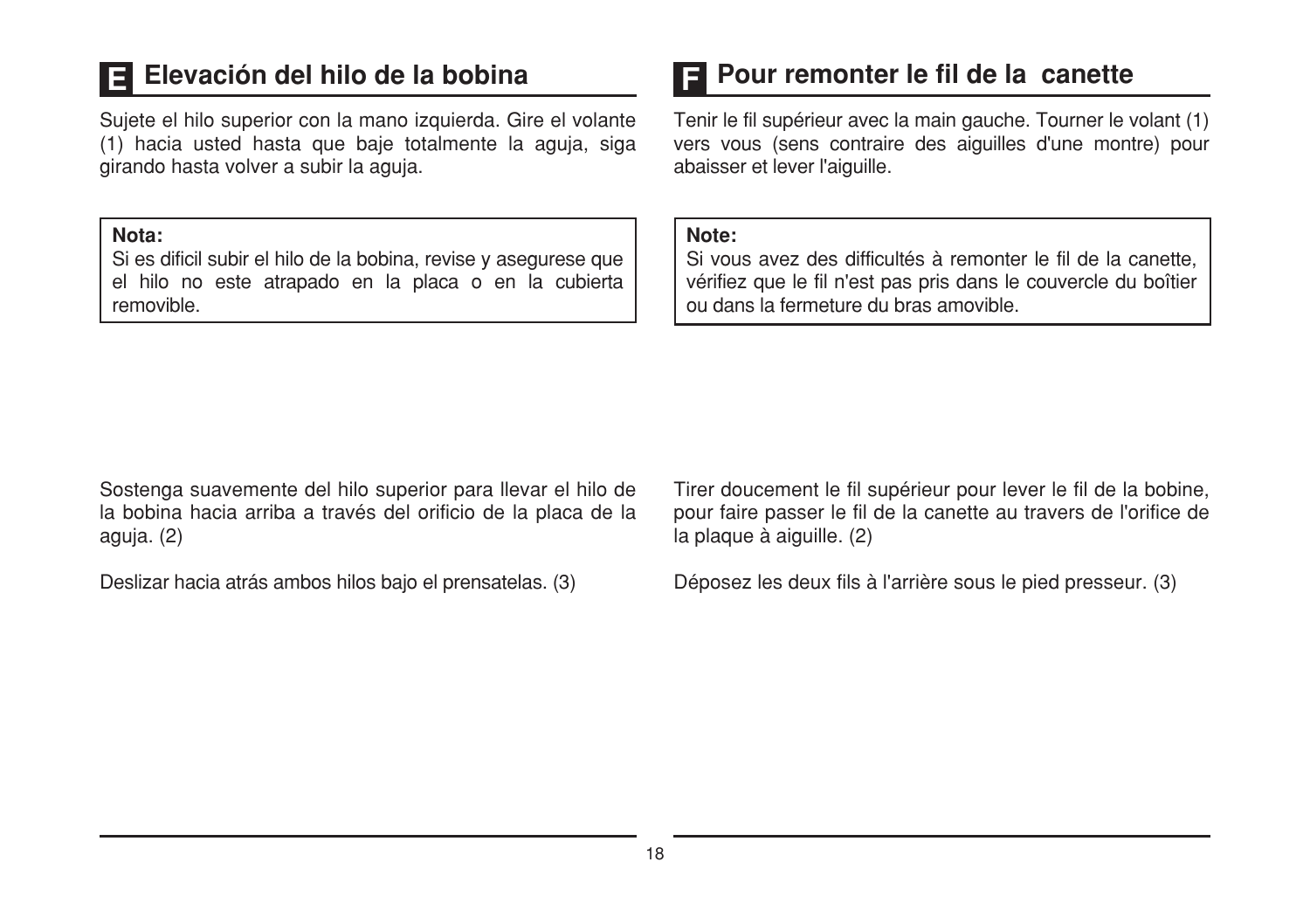## **Thread Tension**

#### Upper thread tension

Basic thread tension setting: "4" (1)

To increase the tension, turn the dial to the next number up.

- To reduce the tension, turn the dial to the next number down.
- A. Normal thread tension for straight stitch sewing.
- B. Thread tension too loose for straight stitch sewing. Turn dial to higher number.
- C. Thread tension too tight for straight stitch sewing. Turn dial to lower number.
- D. Normal thread tension for zig zag and decorative sewing. Correct thread tension is when a small amount of the upper thread appears on the bottom side of fabric.

#### Lower thread tension (2)

To test the bobbin thread tension, remove the bobbin case and bobbin and hold it by suspending it by the thread. Jerk it once or twice. If the tension is correct, the thread will unwind by about an inch or two. If the tension is too tight, it does not unwind at all. If the tension is too loose, it will drop too much. To adjust, turn the small screw on the side of the bobbin case.

#### Please note:

- Proper setting of tension is important to good sewing.
- There is no single tension setting appropriate for all stitch functions, thread or fabric.
- A balanced tension (identical stitches both top and bottom) is usually only desirable for straight stitch construction sewing.
- 90% of all sewing will be between "3" and "5".
- For zig zag and decorative sewing stitch functions, thread tension should generally be less than for straight stitch sewing.
- For all decorative sewing you will always obtain a nicer stitch and less fabric puckering when the upper thread appears on the bottom side of your fabric.

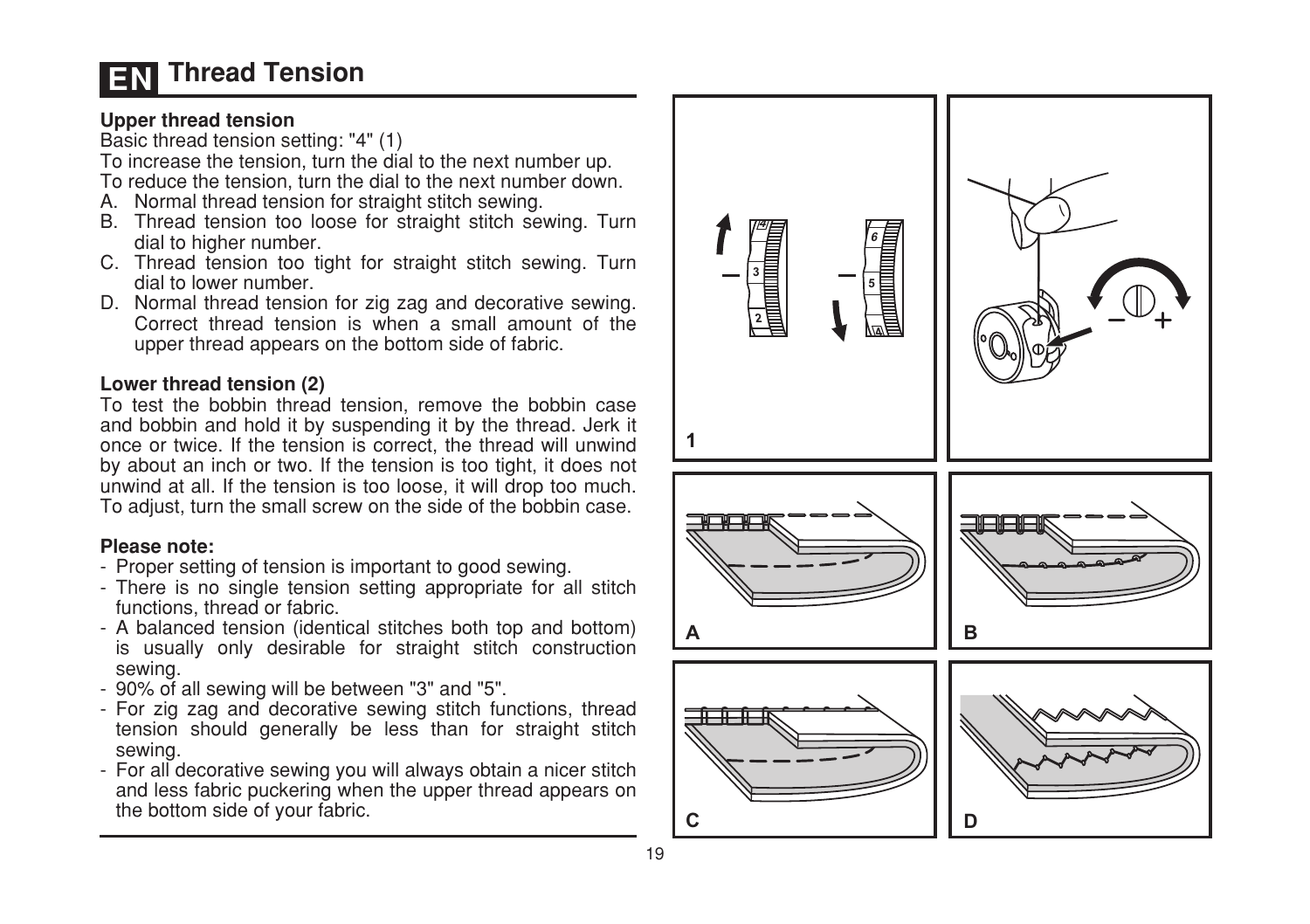## Tensión del hilo

#### Tensión del hilo superior

Ajuste básico de la tensión del hilo: "4" (1)

Para aumentar la tensión, girar el disco al siguiente número más alto. Para reducir la tensión, girar el disco al siguiente número más bajo.

- A. Tensión normal del hilo para cosido de puntos rectos.
- B. Tensión floio del hilo para cosido de puntos rectos. Girar el disco a un número mayor.
- C. Tensión demasiado fuerte del hilo para puntos rectos. Girar el disco a un número inferior.
- D. Tensión normal del hilo para puntos decorativos y en zigzag.

#### No olvide que:

- Un ajuste adecuado de la tensión es importante para un buen cosido.
- No existe ajuste único de la tensión que sea adecuado para todas las funciones de puntadas, hilos o telas.
- Una tensión equilibrada (puntadas idénticas tanto arriba como abajo) sólo suele ser aconsejable para cosido con puntos rectos.
- El 90% de todas las costuras se situará entre "3" y "5".
- Para funciones de cosido con puntos decorativos o en zigzag, la tensión del hilo suele ser menor que para el cosido con puntos rectos.
- Para todo el cosido decorativo, siempre obtendrá una puntada más atractiva y menos fruncida de la tela cuando el hilo superior aparece por el lado inferior de su tela.

## **Tension du fil**

#### Tension du fil supérieur

Réglage de base pour la tension du fil: "4" (1)

Pour augmenter la tension, tourner la molette sur une valeur plus élevée.

Pour réduire la tension, tourner la molette sur une valeur inférieure.

- A. Tension du fil normale pour couture avec points droits.
- B. Si la tension du fil est trop faible pour couture avec points droits. Tourner la molette sur une valeur plus élevée.
- C. Si la tension du fil est trop forte pour couture avec points droits. Tourner la molette sur une valeur plus basse.
- D. Tension du fil normale pour couture zigzag et décorative.

#### Veuillez noter:

- Un réglage de tension correct est important pour bien coudre.
- Il n'existe pas un réglage de tension standard pour toutes les fonctions de points, fil ou tissu.
- Une tension équilibrée (points identiques hauts et bas) n'est habituellement souhaitable que pour la couture utilisant les points droits.
- 90% de tous les travaux de couture requièrent un réglage de tension compris entre "3" et "5".
- Pour les fonctions de couture avec points zigzag et couture décorative, la tension du fil devrait généralement être inférieure à celle utilisée pour la couture utilisant des points droits.
- Pour tous les travaux de couture décorative, vous obtiendrez toujours des points de meilleure finition et moins de plis dans le tissu lorsque l'enfilage supérieur apparaît à la partie inférieure de votre tissu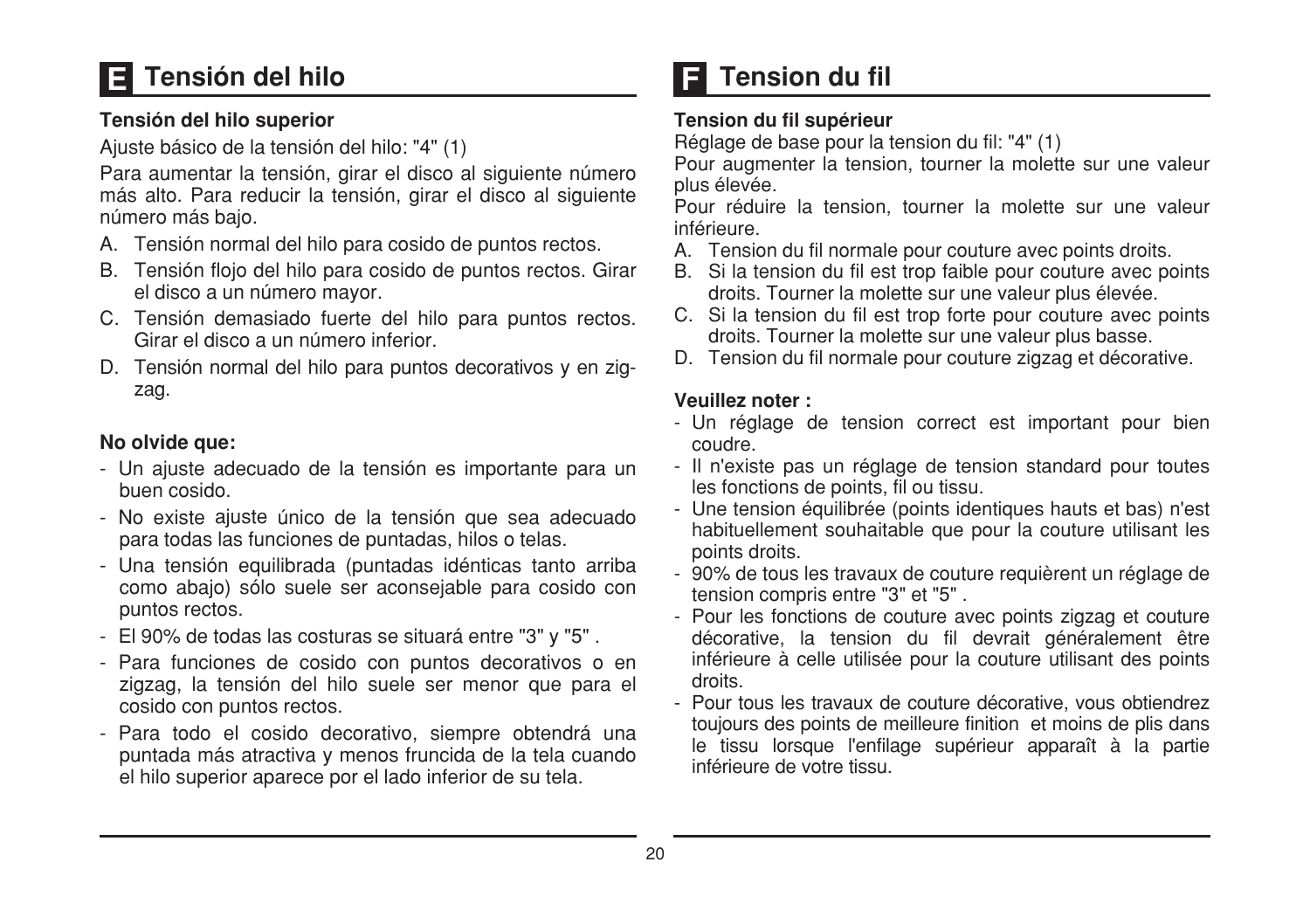# **EN** How to Choose Your Pattern

To select a stitch, simply turn the pattern selector dial. (a) The pattern selector dial may be turned in either direction.

a. Pattern Selector Dial

b. Reverse Sewing Lever

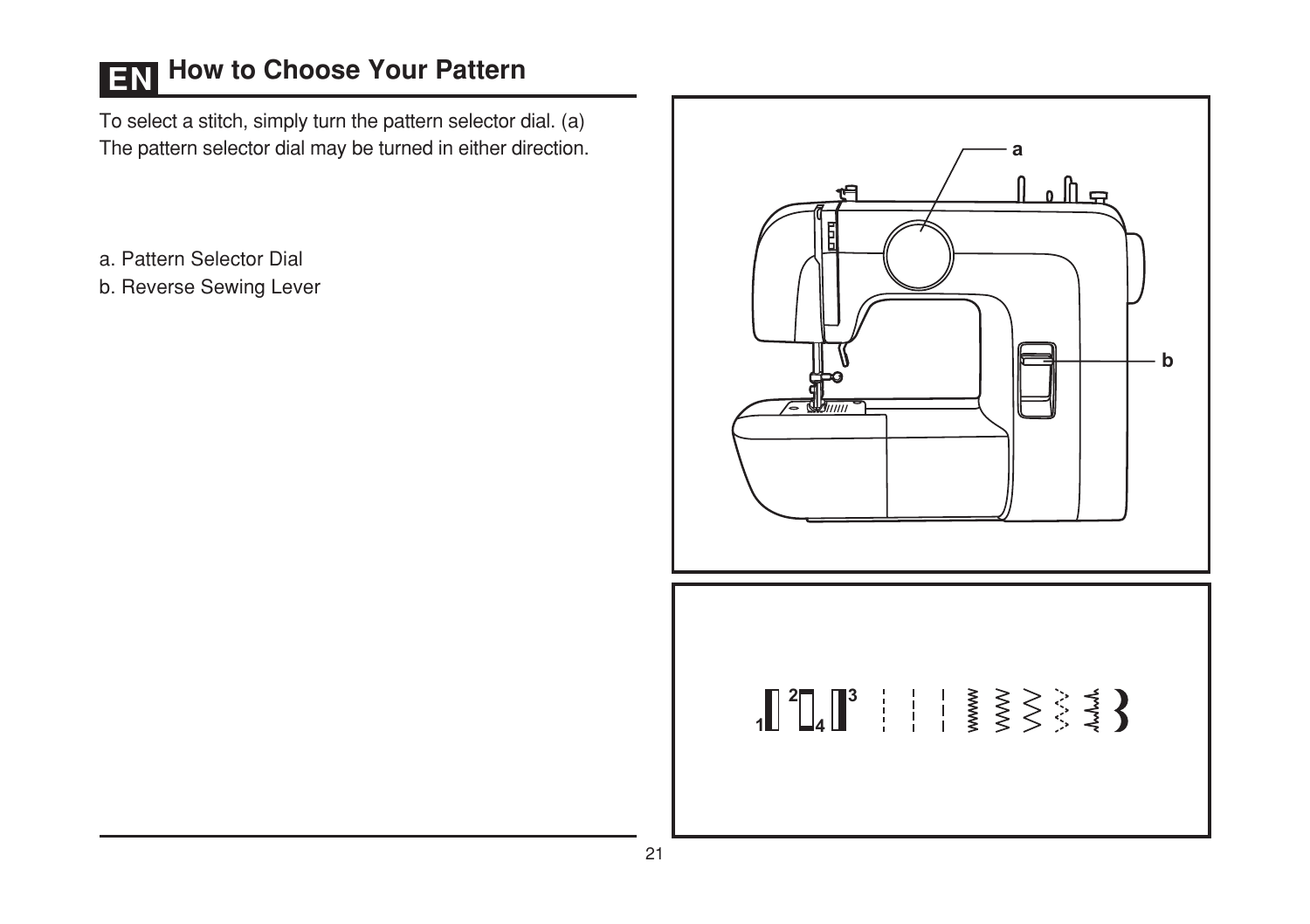## ¿Cómo seleccionar su puntada?

Para seleccionar una puntada, simplemente gire el selector de puntadas (a).

El selector de puntada puede girar en cualquier dirección.

#### ET **Comment choisir votre motif**

Tournez le cadran de sélection du point (a) pour sélectionner un point.

Le cadran de sélection du point peut être tourné dans toutes les directions.

a. Selector de puntadas

b. Palanca de retroceso

a. Cadran de sélection du point

b. Levier de couture arrière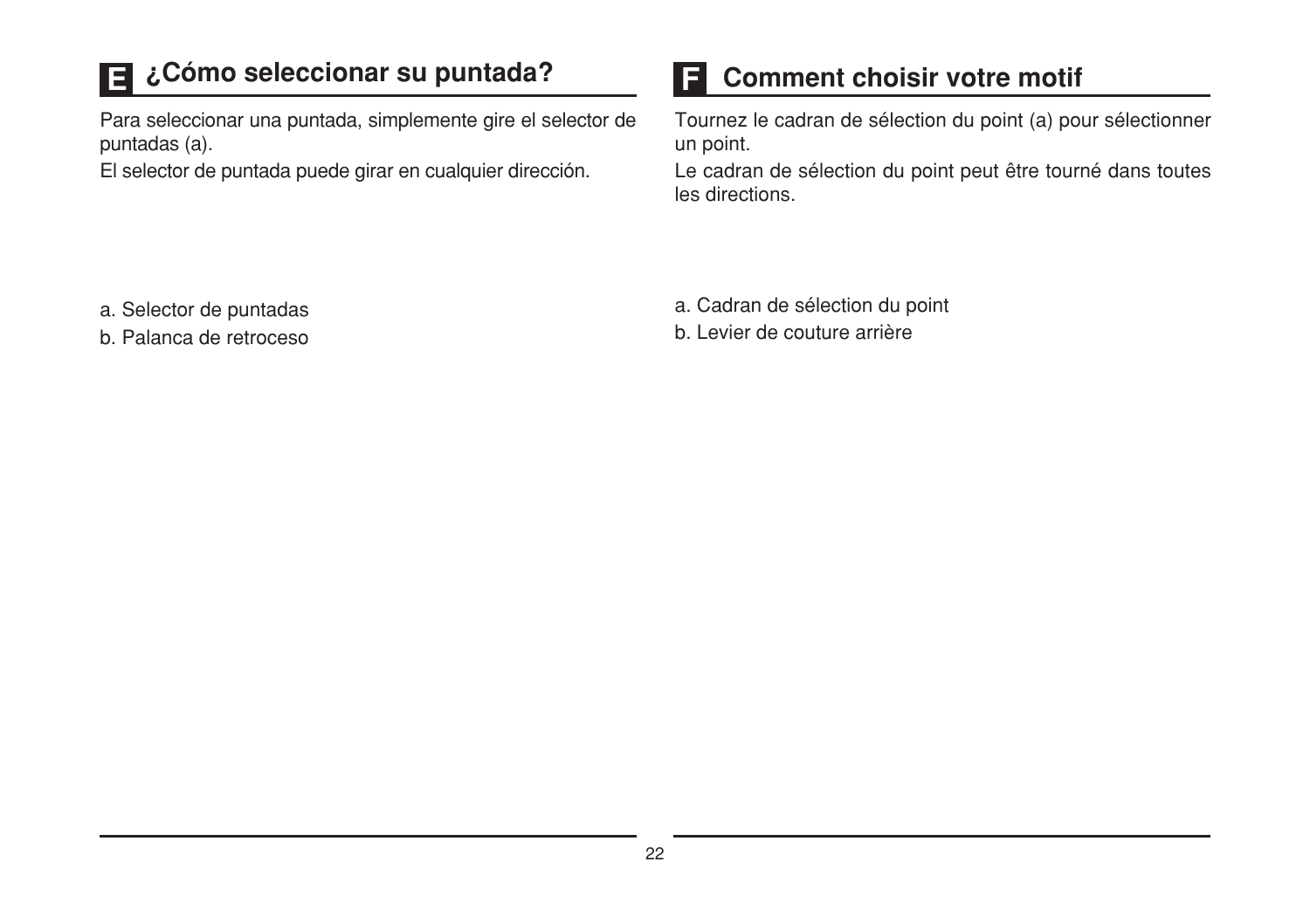## **EN** Sewing Straight Stitch

To begin sewing, set the machine for straight stitch. (1)

Place the fabric under the presser foot with the fabric edge lined up with the desired seam guide line on the needle plate.  $(2)$ 

Lower the presser foot lifter, and then step on the foot controller to start sewing. (3)

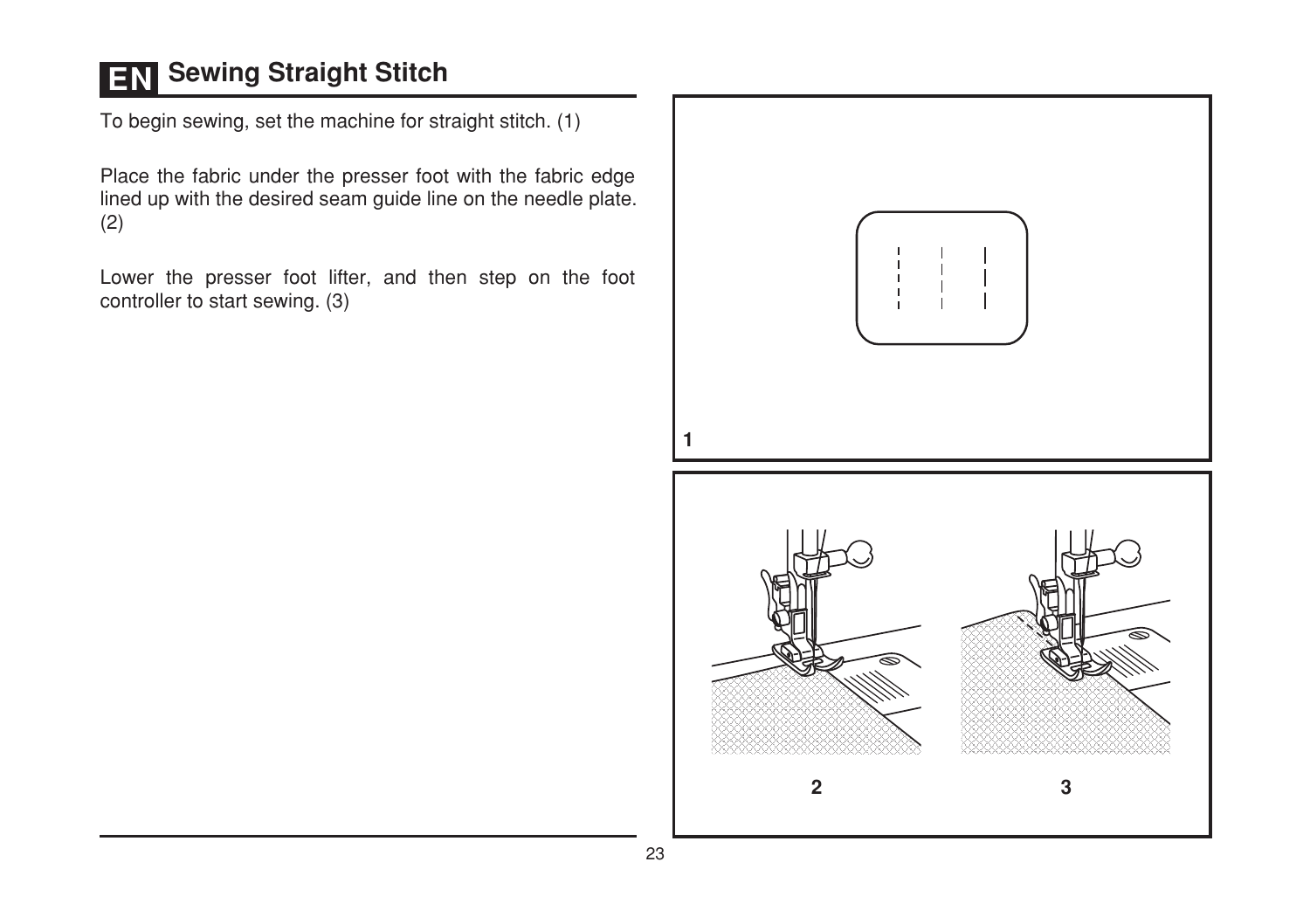#### **Puntada recta** E

Para comenzar a coser, gire el selector de puntadas en la puntada recta, puede seleccionar la posición de la aquia en centro o a la derecha. (1)

Coloque la tela bajo prensatelas con el borde de la tela alineado con la línea de quía deseada de la costura en la placa aguia. (2)

Baje el prensatelas, y después presione con el pie el control de velocidades para comenzar a coser. (3)

### **El** Couture du point droit

Pour commencer à coudre, régler la machine sur le point  $d$ roit.  $(1)$ 

Placer le tissu sous le pied presseur avec le bord du tissu aligné au quide de couture souhaité sur la plaque à aiguilles.  $(2)$ 

Abaisser le releveur du pied presseur, puis appuyer sur la pédale pour commencer à coudre. (3)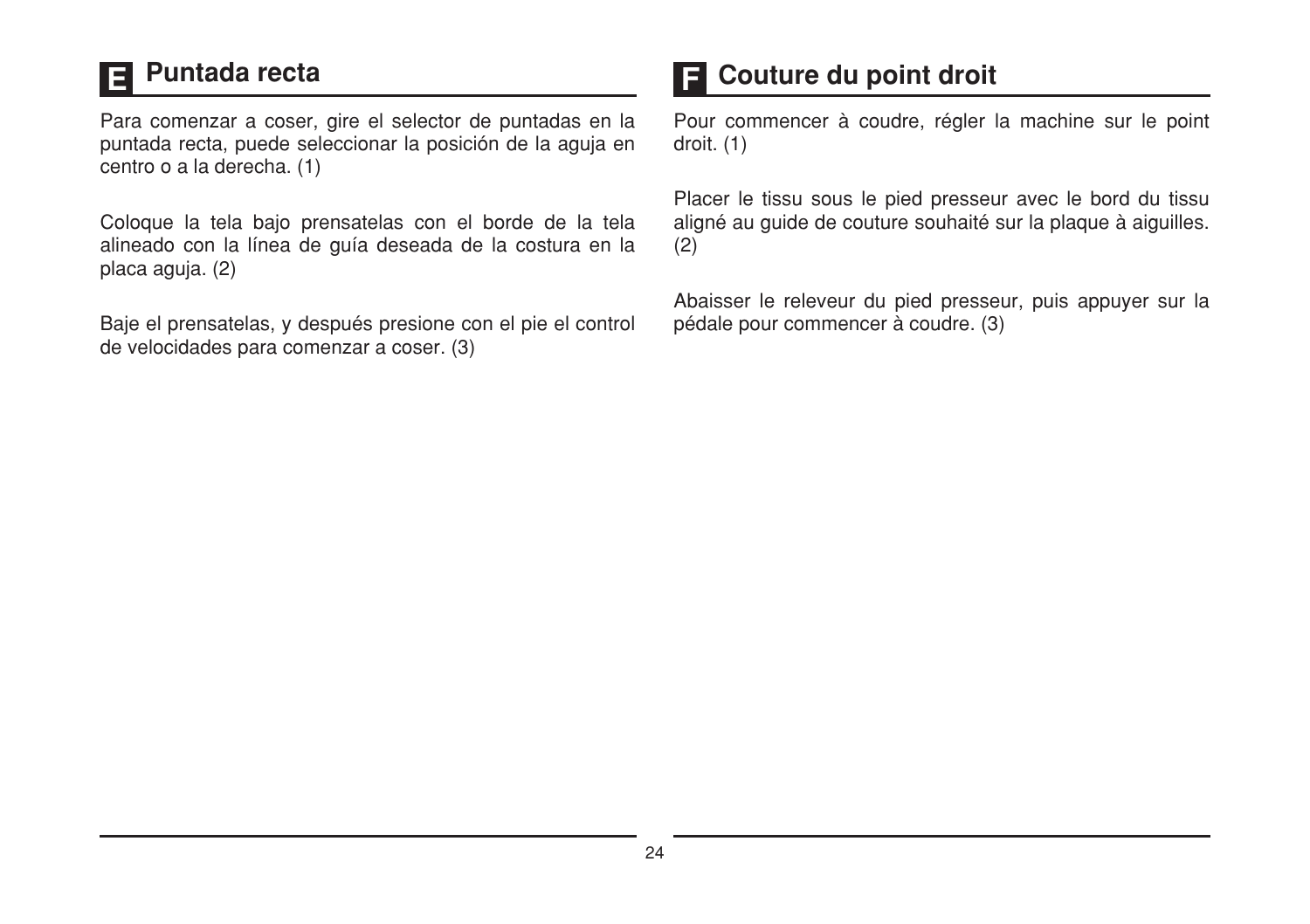## **EN Reverse Sewing**

To secure the beginning and the end of a seam, press down the reverse sewing lever (A). Sew a few reverse stitches. Release the lever and the machine will sew forward again. (1)

### **Removing the Work**

Turn the handwheel toward you (counterclockwise) to bring the thread take up lever to its highest position and the needle begins to descend, raise the presser foot and remove work behind the needle and presser foot. (2)





### **Cutting the Thread**

Pull the threads under and behind the presser foot. Guide the threads to the side of the face plate and into thread cutter (B). Pull threads down to cut. (3)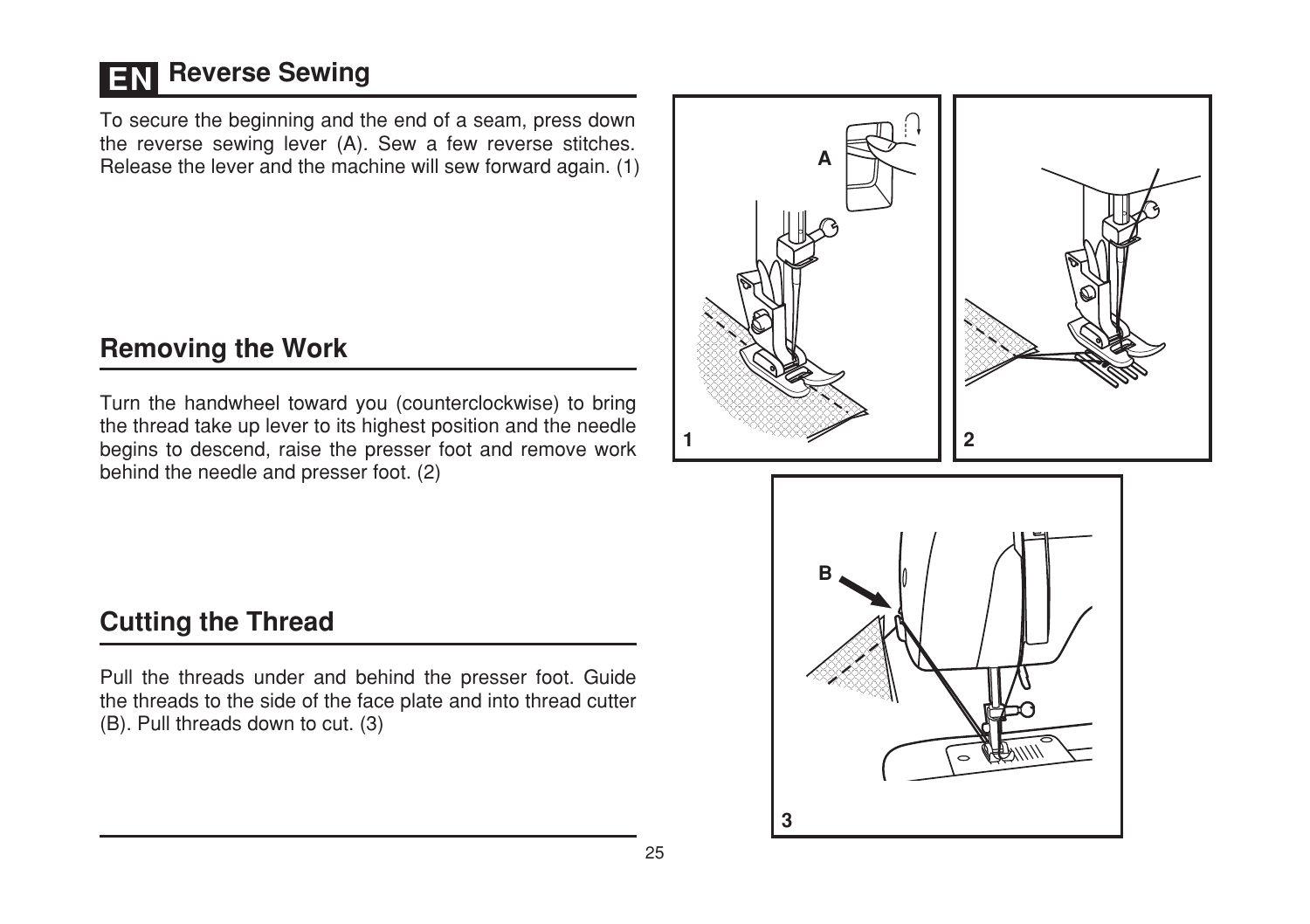### **Remate**

Para fijar el comienzo y el final de la costura, presione la palanca de retroceso. Haga unas pocas puntadas hacia atrás. Suelte la palanca y la máquina coserá de nuevo hacia delante  $(A)$ .  $(1)$ 

### **El Couture en marche arrière**

Afin de renforcer le début et la fin d'une couture, abaisser le levier de marche arrière. Faire quelques points de renverse. Relâchez le levier de marche arrière et la machine reprendra la couture vers l'avant (A). (1)

### Cómo sacar la tela

Gire el volante hacia usted (en sentido contrario a las manecillas del reloj) para levantar el tira-hilos a su más alta posición y la aguja empiece a descender, levante el pie prensatelas y saque la tela por detrás de la aguja y pie prensatelas. (2)

### Pour retirer votre travail en cours

Faites tourner le volant à la main vers vous (dans le sens contraire des auguilles d'une montre) pour amener le releveur de fil dans sa position la plus haute et que l'aiguille commence à descendre, soulever le pied presseur et tirer votre travail vers l'arrière de l'aiguille et du pied presseur. (2)

### Cómo cortar el hilo

Jale los hilos hacia atrás. Guíe los hilos hacia el lado de la placa frontal y dentro del cortahilos (B). Tire de los hilos hacia abajo para su corte. (3)

### Pour couper le fil

Tirez les deux fils en-dessous et en arrière du pied presseur. Les quider le long de la plaque frontale et les placer dans le coupe-fil (B). Tirer les fils vers le bas pour couper. (3)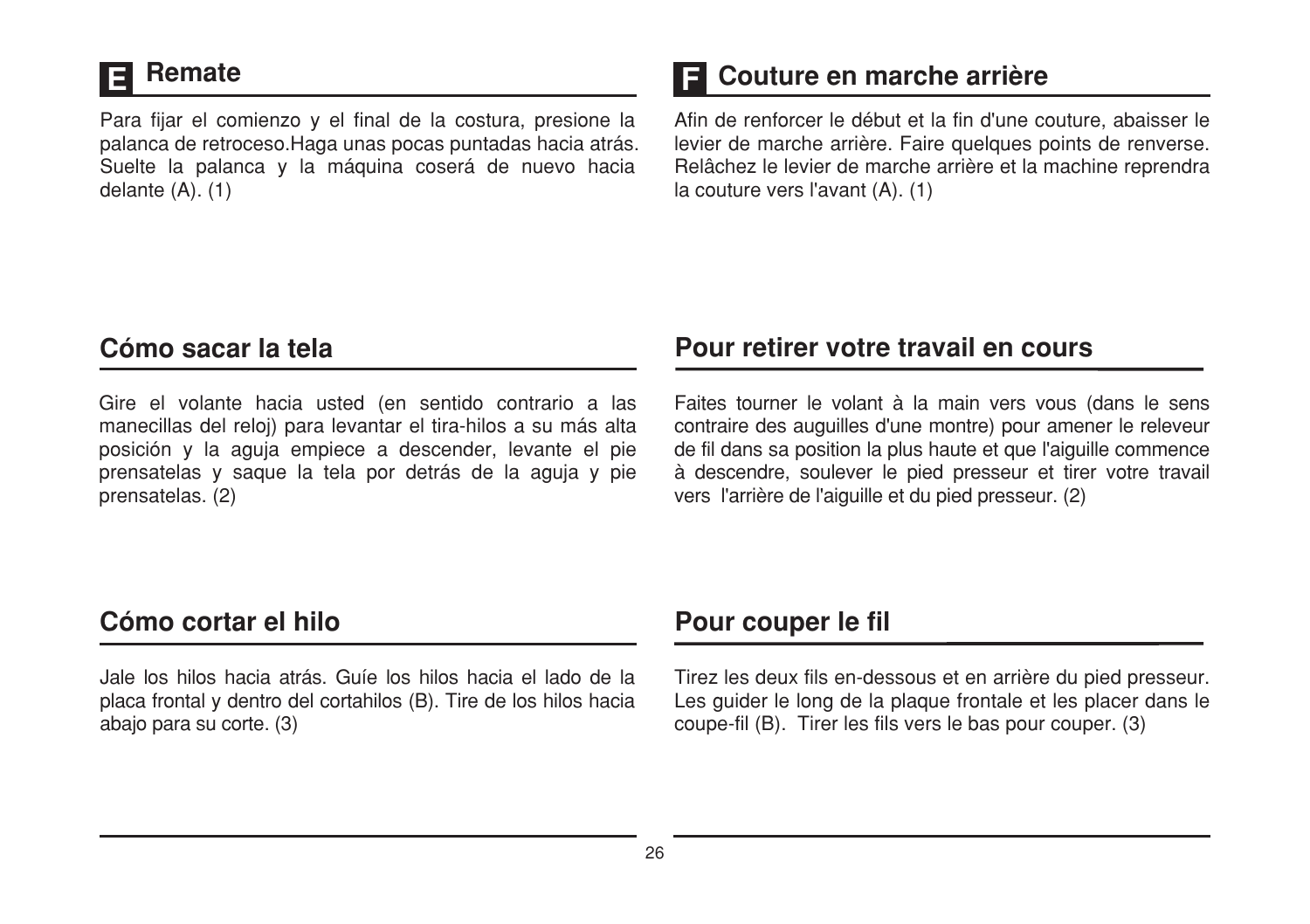## **Blind Hem**

For hems, curtains, trousers, skirts, etc.

July Blind hem for stretch fabrics.

#### Note:

It takes practice to sew blind hems. Always make a sewing test first.

#### Blind Hem:

Turn up the hem to the desired width and press. Fold back (as shown in Fig. 1) against the right side of the fabric with the top edge of the hem extending about 7 mm. (1/4") to the right side of the folded fabric.

Start to sew slowly on the fold, making sure the needle touches slightly the folded top to catch one or two fabric threads. (2)

Unfold the fabric when hemming is completed and press.

#### Lingerie Stitch:

Turn up the hem to the desired width and press. Place fabric right side up with edge of hem to the left. Begin sewing so the needle swings off the left edge of the fabric to form a small scallop. Tightening the tension slightly will produce a deeper scallop.

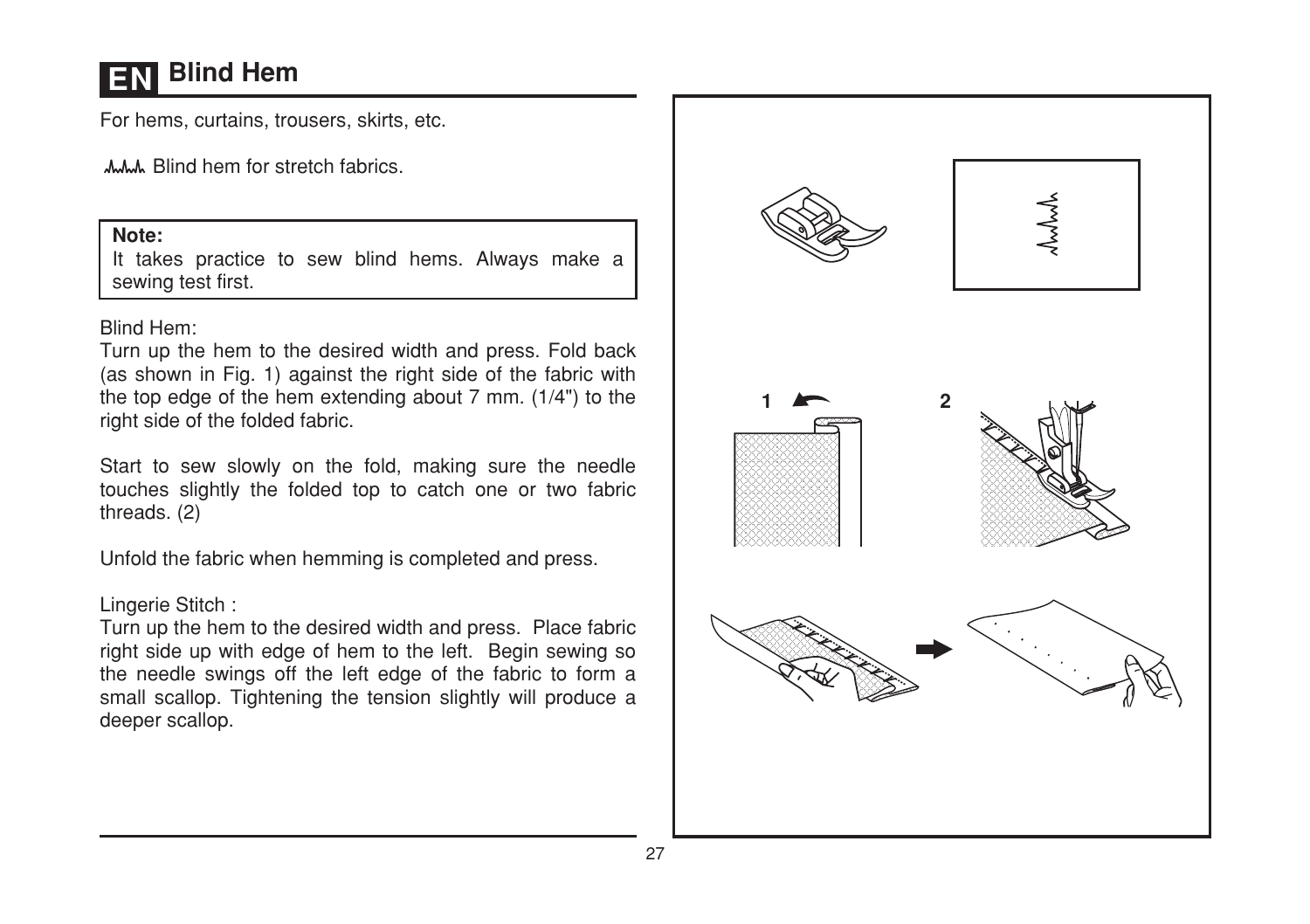### Dobladillo invisible/ Puntada de lencería

Para dobladillos. cortinas, pantalones, faldas, etc.

AAM, Para realizar un dobladillo invisible en telas elásticas. seleccione esta puntada.

Nota:

Se necesita practicar para coser dobladillos. Haga siempre primero una pureba de costura.

Dobladillo invisible:

Doble los bordes de la tela en tres. (vea pag.1), que sobresalga aproximadamente 7mm (1/4 pulgada).

Fije la quía de la tela en el tablero de la máquina de tal modo que la aquia toque ligeramente el doblez de arriba. (2)

Extienda la tela y obtendrá la puntada invisible.

#### Puntada de lencería:

Dé vuelta el dobladillo hasta el ancho deseado y presione. Coloque el lado derecho de la tela hacia arriba con el borde del dobladillo hacia la izquierda. Comience a coser de manera que la aguja oscile hacia el borde izquierdo de la tela para formar un pequeño festón. Ajustar ligeramente la tensión producirá un festón más profundo.

### **E** Ourlet invisible et point de lingerie

Pour ourlets, rideaux, pantalons, jupes, etc.

AMM Ourlet invisible pour tissu élastique.

#### Note:

Vous devez vous entraîner à coudre les ourlets invisibles Faire toujours quelques essais avant la couture.

#### Ourlet invisible:

Plier l'ourlet à la largeur désirée et presser.

Replier l'ourlet contre l'endroit de l'ouvrage de sorte que la lisière supérieure de l'ourlet dépasse d'environ 7mm (1/4") sur le côté droit de l'ouvrage. (fig. 1)

Commencez à coudre lentement sur la partie pliée, assurez vous que l'aiguille touche pratiquement juste le dessus du pli pour capturer un ou deux brins du tissus. (2)

Déplier le tissu à la fin de la couture et presser.

#### Point de lingerie:

Pliez l'ourlet à la largeur désirée et pressez. Placez le tissu côté droit vers le haut avec le bord de l'ourlet vers la gauche. Commencez à coudre de façon à ce que l'aiguille touche au rebord du tissu pour former un genre de coquille. Resserez légèrement la tension et la coquille sera plus profonde.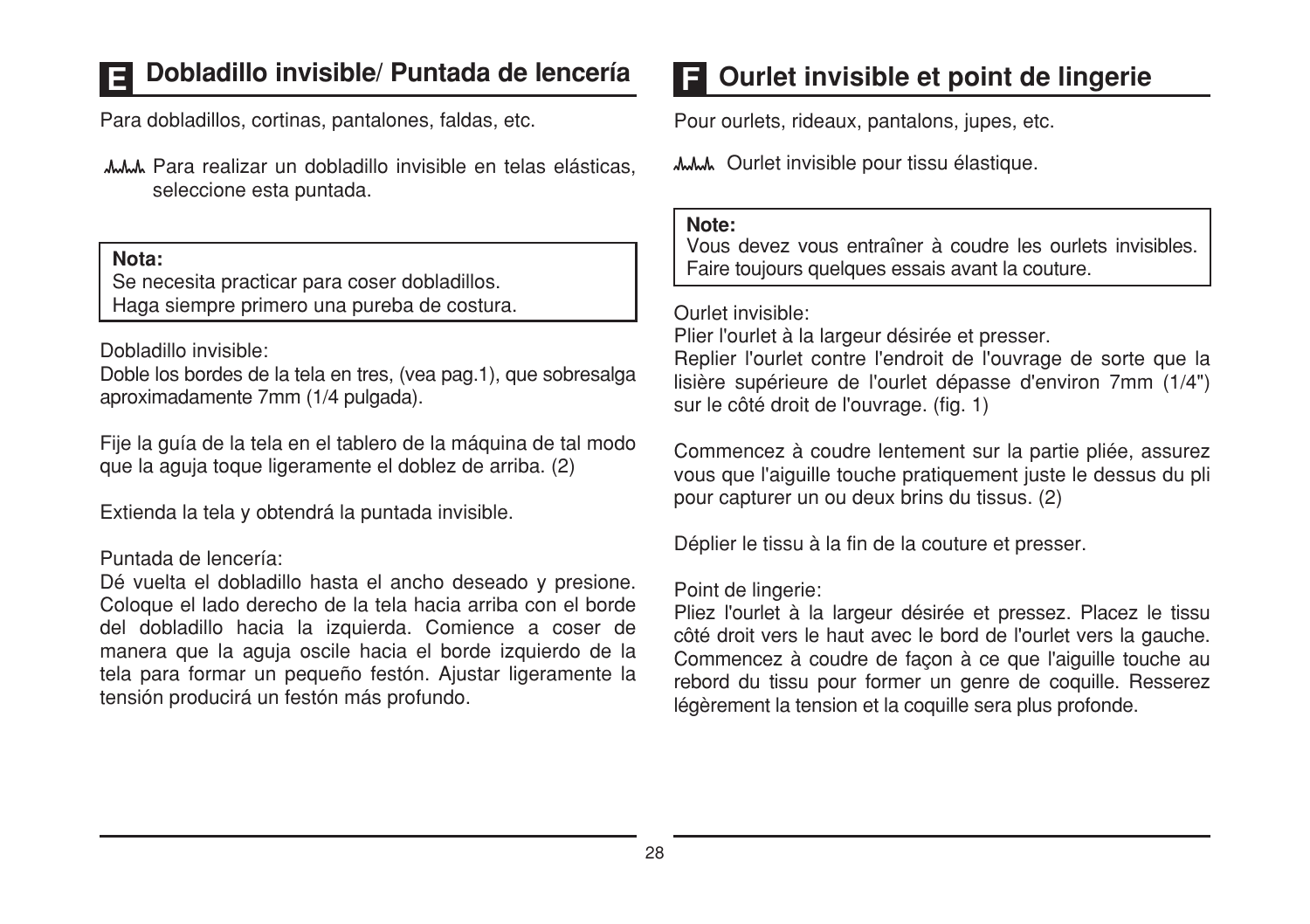### **EN Sew 4-step Buttonholes**

#### **Prepare**

- 1. Take off the all purpose foot and attach the buttonhole foot.
- 2. Measure diameter and thickness of button and add 0.3cm (1/8") for bartacks to obtain correct buttonhole length; mark buttonhole size on fabric. (a)
- 3. Place fabric under the foot, so that marking on the buttonhole foot aligns with starting marking on fabric. Lower the foot, so that the buttonhole center line marked on the fabric aligns with the center of the buttonhole foot. (B)

#### Note:

Density varies according to the fabric.

Always test sew a buttonhole on the fabric you are using to sew the buttonhole

Follow the 4-step sequence changing from one step to another with the pattern selector dial. When moving from step to step through the buttonhole process, be sure that the needle is raised before turning the pattern selector dial to the next step. Take care not to sew too many stitches in steps 1 and 3. Use seam ripper and cut buttonhole open from both ends towards the middle.

#### Tips:

- Slightly reducing upper thread tension will produce better results
- Use a stabilizer for fine or stretchy fabrics.
- It is advisable to use heavy thread or cord for stretch or knit fabrics. The zig-zag should sew over the heavy thread or cord. (A)

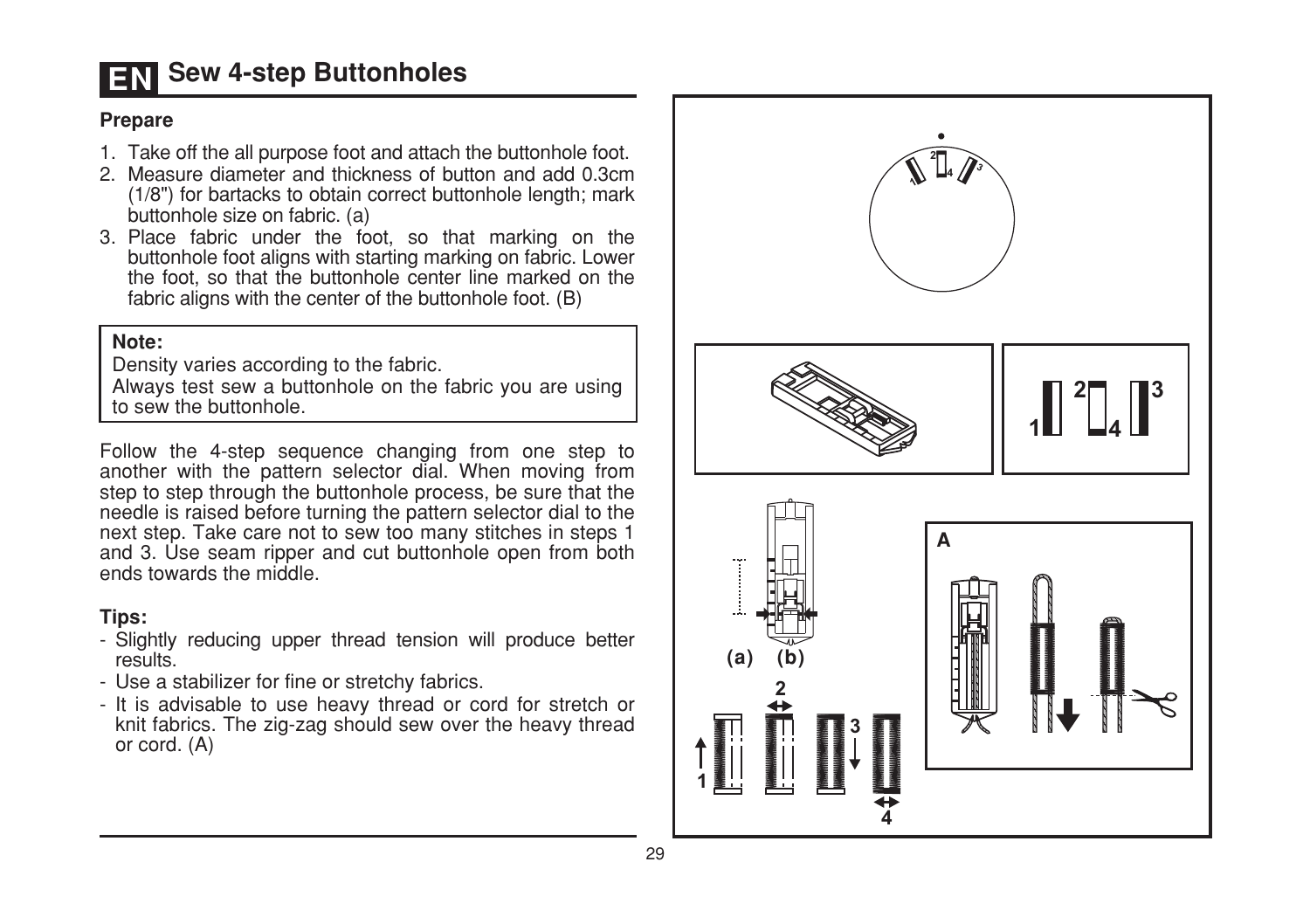### Cómo coser ojales en 4 pasos

#### Preparación

- 1. Quite el prensatelas de usos múltiples y cologue el prensatelas para hacer ojales (a).
- 2. Mida el diámetro y el espesor del botón y agregue 0.3cm (1/8") para que las presillas tengan la longitud correcta del ojal; marque el tamaño del ojal en la tela (a).
- 3. Cologue la tela debajo del prensatelas de modo que la señal en el prensatelas se alinee con la señal en la tela de donde comenzar. Baie el prensatelas de modo que la línea del centro del botón que esta señalada en la tela se alinee con el centro del prensatelas para hacer ojales (b).

#### Nota:

El espesor varía según la tela.

Siempre haga un oial de prueba en la tela que usará para coser.

Siga la serie de 4 pasos, pasando de un paso a otro utilizando el selector de puntadas. Tenga cuidado de no coser demasiadas puntadas en los pasos 1 y 3. Utilice el descosedor y abra cuidadosamente el ojal cortándolo de ambos extremos hacia el centro

#### **Consejos:**

- Afloje un poco la tensión del hilo superior para obtener un mejor resultado.
- Utilice refuerzo (bajo tela) para telas muy finas o elásticas.
- Es aconsejable utilizar un hilo grueso para telas elásticas o de lana teiida.
- El zigzag debe coser por encima del hilo grueso. (A)

#### **Comment faire des boutonnières** EI (Boutonnières 4 étapes)

#### Préparation

- 1. Enlevez le pied universel et installez le pied boutonnière.
- 2. Mesurez le diamètre et l'épaisseur du bouton et ajoutez 3 mm (1/8") pour les points d'arrêt pour ainsi obtenir la bonne longueur de boutonnière: marquez sur le tissu la dimension de la boutonnière (a).
- 3. Installez le tissu sous le pied de facon à ce que le repère sur le pied boutonnière coïncide avec la marque du début de la boutonnière sur le tissu. Abaissez le pied de facon à ce que la ligne centrale de la boutonnière marquée sur le tissu coïncide avec la ligne centrale du pied boutonnière (b).

Remarque: La densité varie suivant le tissu. Faites toujours l'essai d'une boutonnière sur un échantillion du même tissu à être utilisé.

Suivez les 4 étapes de réalisation de la boutonnière en passant d'une étape à l'autre à l'aide du bouton de sélection des points. Veillez à ne pas faire trop de points aux étapes 1 et 3. Ouvrez la boutonnière à l'aide de votre découseur: commencez toujours aux extrémités de la boutonnière et allez vers le centre.

#### Conseils:

- Diminuez légèrement la tension du fil supérieur pour obtenir de meilleurs résultats
- Utilisez un entoilage pour les tissus fin ou élastique.
- Il est conseillé d'utiliser un fil épais ou un cordonnet pour les tissus stretch ou le tricot.
- Le zigzag de la boutonnière devrait recouvrir ce fil épais ou ce cordonnet. (A)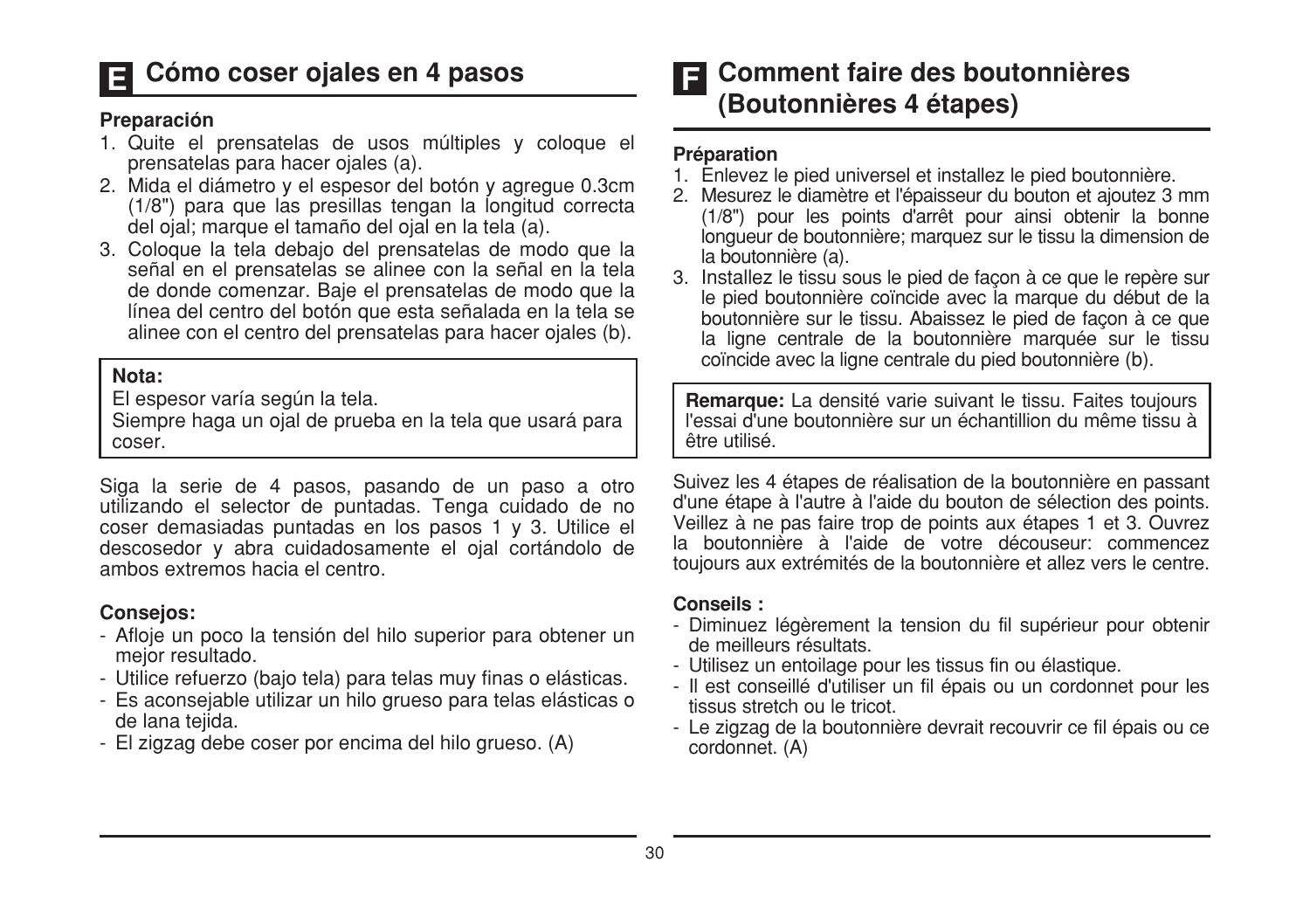### **EN** Sewing on Buttons

Install the darning plate. (1)

Position the work under the foot.

Place the button in the desired position and lower the foot.

Set the Pattern Selector Dial for zig-zag pattern, which should correspond to the distance between the two holes of the button. Turn the handwheel toward you to check if the needle goes into the right and left hole of the button without hitting the button. Slowly sew on the button with about 10 stitches. (2)

Bring the thread tails to the back of the work, then tie off manually.

If a shank is required, place a darning needle on top of the button and sew. (3)

For buttons with 4 holes, sew through the front two holes first, push the work forward and then sew through the back two holes.

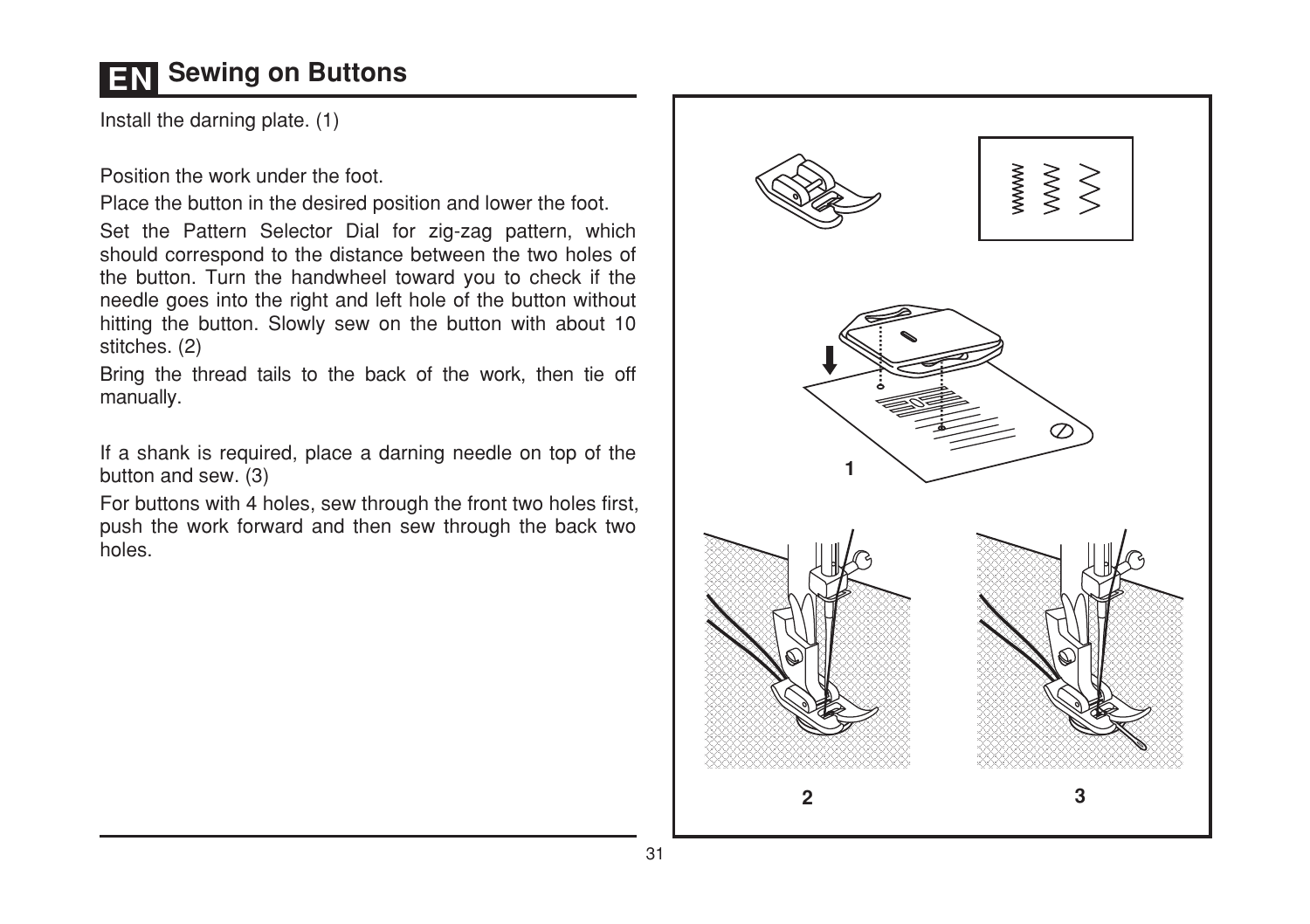### Pegado de botones

Instalar la placa cubre impelentes. (1)

Coloque el trabajo abajo del prensatelas.

Coloque el botón en la posición deseada y baje el pie.

Fije el Selector de Puntada en la segunda puntada de Zigzag (como se muestra), la cual deberá corresponder a la misma distancia entre los dos orificios del botón. Gire el volante hacia usted para verificar que la aquia penetre en los orificios derecho e izquierdo del botón sin golpear el botón. Despacio, cosa en el botón alrededor de 10 puntadas. (2)

Lleve las puntas del hilo hacia atrás del trabajo y corte manualmente.

Si se precisa coser un tallo de botón, utilizar una aguja de zurcir en la parte superior del botón y coser. (3)

Para botones con cuatro agujeros, coser primero a través de los dos agujeros frontales, empujar la tela hacia delante y cosa luego a través de los dos agujeros posteriores.

### Couture de boutons

Placez la plaque de reprisage sur la plaque à aiguille. (1)

Installez votre travail en dessous du pied presseur.

Placez le bouton dans la position désirée et abaissez le pied presseur.

Réglez le Cadran Sélecteur du Point sur le deuxième zig-zag (comme indiqué), ce qui devrait correspondre à la distance entre les deux trous de votre bouton. Tournez le volant à la main vers vous pour vérifier si l'aiguille pénètre dans le trou de gauche et de droite sans frapper sur le bouton. Cousez lentement sur le bouton, environ 10 points. (2)

Amenez la queue du fil à l'endos de votre travail, puis faites un point d'arrêt manuellement.

Si une tige de maintien est requise, placez une aiguille de reprisage sur le bouton et coudre. (3)

Pour les boutons à 4 trous, coudre d'abord à travers les deux premiers trous, repositionnez le tissu, puis cousez à travers les deux autres trous.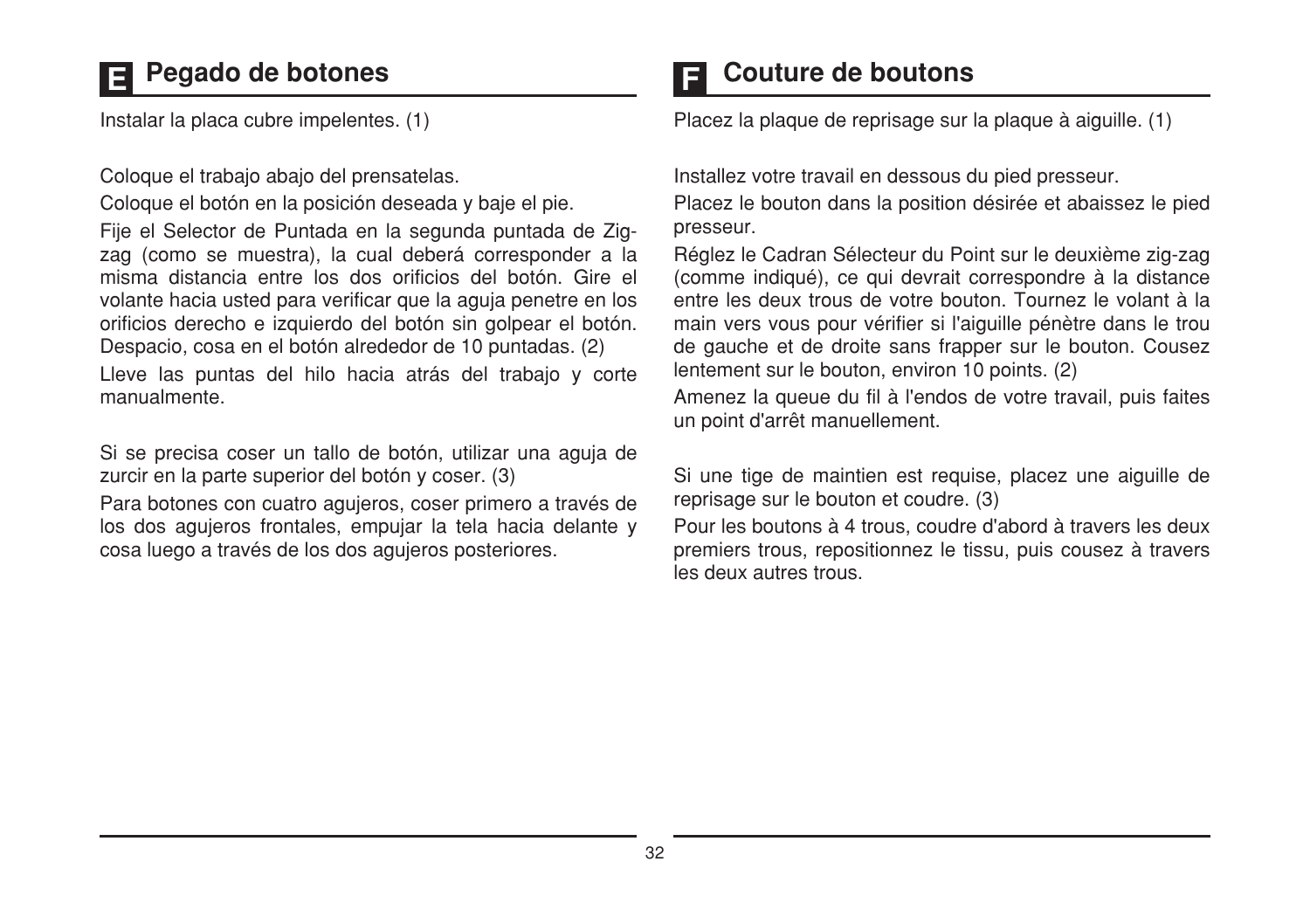## **EN Zippers and piping**

Set the machine as illustrated.

Change to zipper foot.

The zipper foot can be attached right or left, depending on which side of the foot you are going to sew. (1)

To sew past the zipper tab, lower the needle into the fabric, raise the presser foot and push the zipper tab behind the presser foot. Lower the foot and continue to sew.

It is also possible to sew a length of cord into a bias strip to form a "welt" or piping. (2)

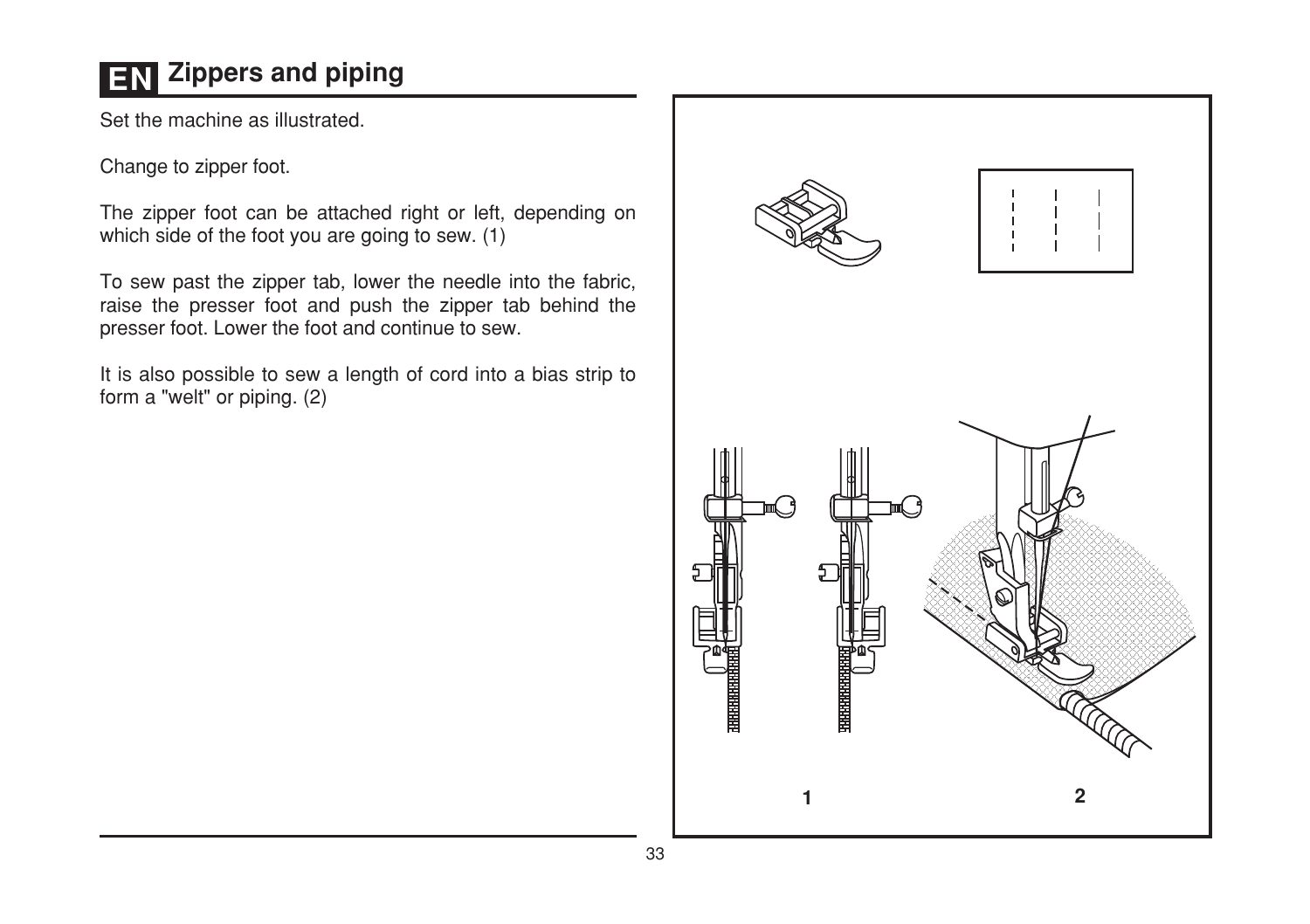## **E** Cremalleras y ribetes

Cambie al prensatelas para cremalleras.

El prensatelas para cremalleras puede incorporarse a la derecha o a la izquierda (1) dependiendo de qué lado del prensatelas que va a coser.

Para coser más allá de la tracción de la cremallera, baje la aguja a la tela, eleve el prensatelas y empuje el elemento de tracción de la cremallera detrás del prensatelas. Baje el prensatelas y siga cosiendo.

También es posible coser un trozo de cordocillo en una tira al bies para formar un ribete. (2)

### $\mathbf F$  Fermeture et ganse

Changer le pied de fermeture.

Le pied pour fermeture à glissière peut être fixé soit à droite, soit à gauche (1) en fonction du côté du pied/fermeture à glissière que vous allez coudre.

Pour coudre au delà de la tirette de la fermeture à glissière, abaisser l'aiguille sur le tissu, lever le pied presseur et pousser la tirette de la fermeture à glissière derrière le pied presseur. Abaisser le pied et continuer à coudre.

Il est aussi possible de coudre une longueur de cordon dans un biais afin de former une bordure (2) ou pour fixer un passepoil ou tout autre finition décorative en utilisant cette méthode.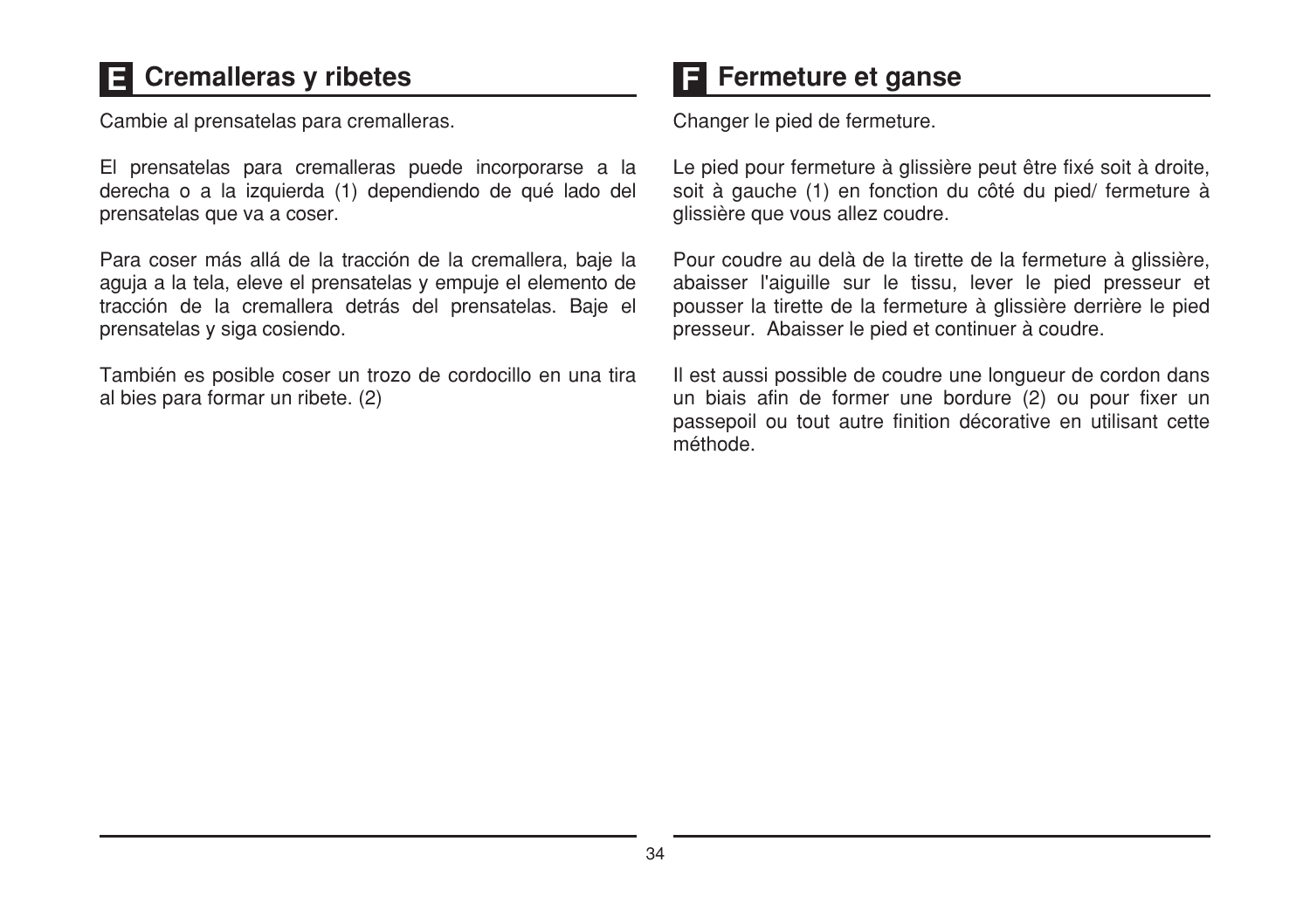### **EN** Free Motion Darning, Stippling

\* The darning/ embroidery foot is an optional accessory not included with your machine.

#### Darning:

Install the darning plate. (1)

Remove the presser foot shank. (2)

Attach the darning/ embroidery foot to the presser foot bar. The lever (a) should be behind the needle clamp screw (b). Press the darning/embroidery foot on firmly from behind with your index finger and tighten the screw (c). (3)

For darning, first sew around the edge of the hole (to secure the threads). (4)

First row: Always work from left to right. Turn work by 90° and sew over previous stitching. A darning hoop is recommended for easier sewing and better results.

#### Note:

Free motion darning is accomplished without the sewing machine internal feed system. Movement of the fabric is controlled by the operator. It is necessary to coordinate sewing speed and movement of fabric.

#### Stippling:

Set the machine for straight stitch. Using the optional darning/ embroidery foot will help guide you as you sew, in a meandering fashion to create small curving lines to hold layers of fabric and batting together.

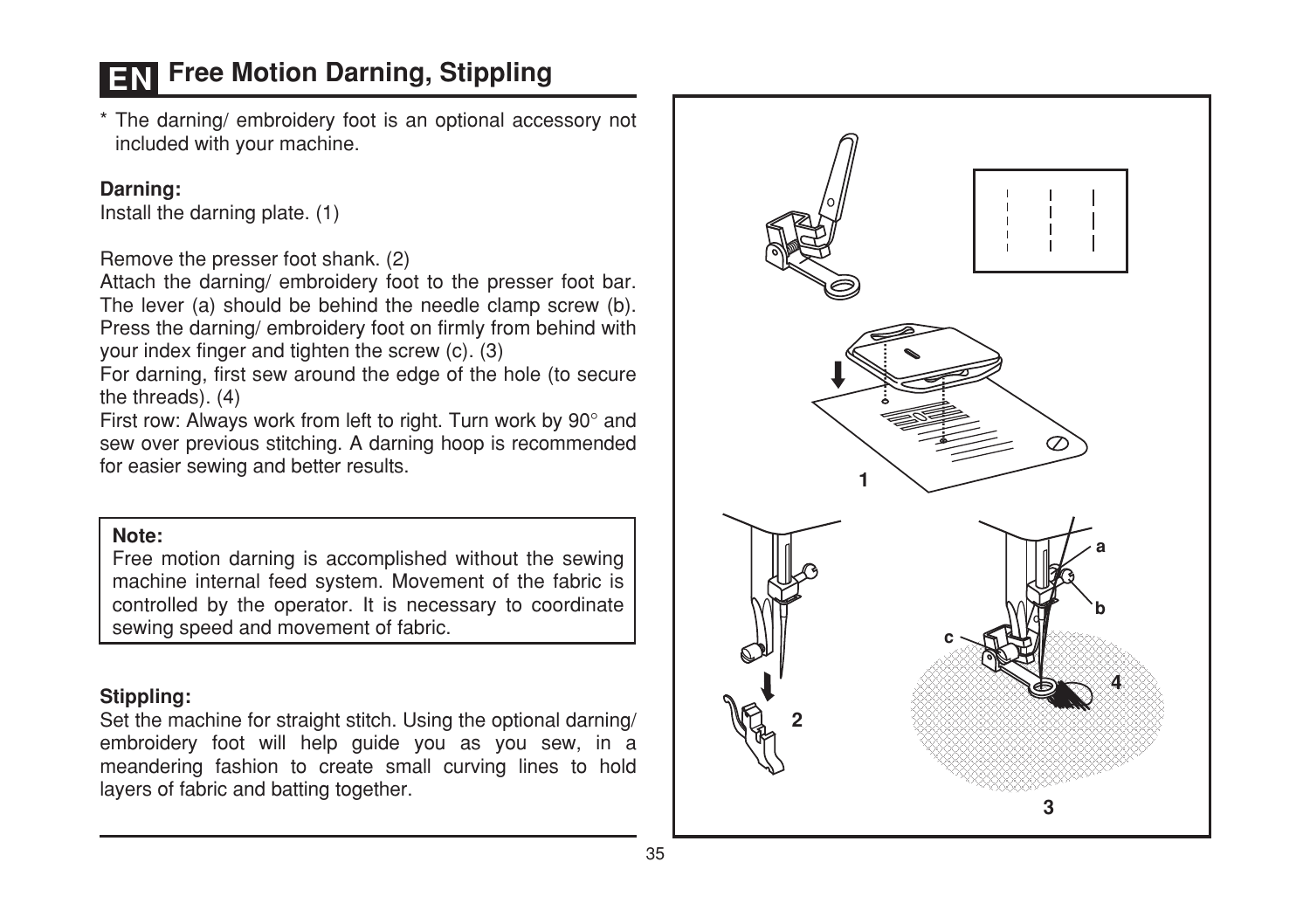### El Zurcido y bordado libre

\* El prensatelas de bordado libre es un accesorio opcional no suministrado con su máquina.

Instale la placa cubre impelentes. (1)

#### Retire el porta-prensatelas. (2)

Fije el prensatelas de zurcir y bordar en la barra prensatelas. La palanca (a) debe estar detrás del tornillo de sujeción de la aquia (b). Presione el prensatelas de zurcir y bordar con firmeza desde atrás con el dedo índice y apriete el tornillo (c).  $(3)$ 

Para zurcir, primero debe coser alrededor del agujero (para asegurar los hilos). (4)

Primera hilada: Trabaie siempre de izquierda a derecha. Gire el trabajo en 1/4 y realice una sobrecostura. Un anillo de bordar/ zurcir es recommendable para facilitar la costura v obtener mejores resultados.

Cosa en puntada recta o Satin controlando el movimiento de la tela. Utilizando el prensatelas (opcional) de zurcir, le servirá como quía en su costura.

#### Nota:

El zurcido y el bordado libre se realiza sin el sistema de avance interno de la máquina de coser. El movimiento de la tela es controlada por el operador. Es necesario coordinar la velocidad de la costura y el movimiento de la tela

#### Punteado:

Cosa una puntada recta. Usando el pie opcional para zurcir le servirá de guía a usted para coser en un estilo serpenteante para crear pequeñas lineas de curvatura para aguantar capas de tela y de bateo.

### **El Reprisage et matelassage pointillé**

\* Le pied de raccommodage est un accessoire optionnel qui n'est pas inclus avec votre machine.

Placer la plaque de reprisage sur la plaque aiguille. (1)

Retirer le pied presseur et l'attache. (2)

Fixer le pied pour raccommodage à la tige du pied presseur. Le levier (a) doit se trouver derrière, au-dessus de la vis de fixation de l'aiguille (b). Avec l'index, appuyer fermement par l'arrière sur le pied a repriser, puis serrer la vis (c). (3) Pour repriser, commencer par coudre autour du rebord du trou (pour sécuriser le fil), (4)

Premier rang: Toujours débuter de la gauche vers la droite. Tournez ensuite votre travail de 90 degrés (1/4 de tour) et coudre par dessus les points cousus précédemment. L'utilisation d'un cerceau pour broderie est recommandé pour obtenir de meilleurs résultats et ce plus facilement.

#### Note:

Le raccommodage avec mouvement libre se fait sans utiliser le système d'entraînement interne de la machine à coudre. L'opérateur contrôle le mouvement du tissu. Il est nécessaire de coordonner la vitesse d'exécution de la couture et le mouvement du tissu.

#### Matelassage pointillé:

Cousez des lignes de points droits aleatoires pour couvrir et retenir les épaisseurs d'une courte pointe.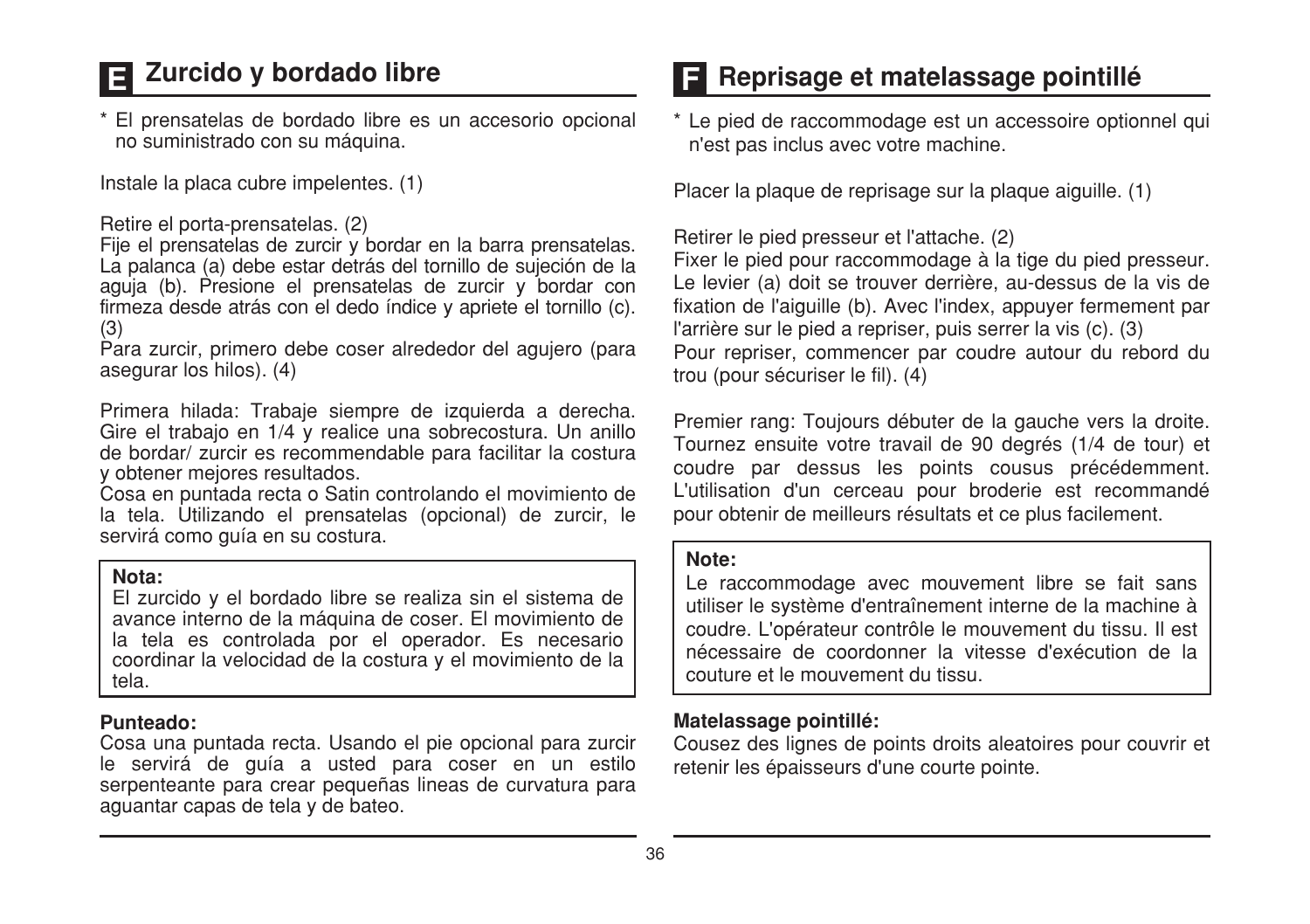## **EN Installing the Removable Extension Table**

Hold the removable extension table horizontally, and push it in the direction of the arrow. (1)

To remove the extension table, pull it toward the left.

The inside of the removable extension table can be utilized as an accessory box.

To open, flip cover down as shown. (2)

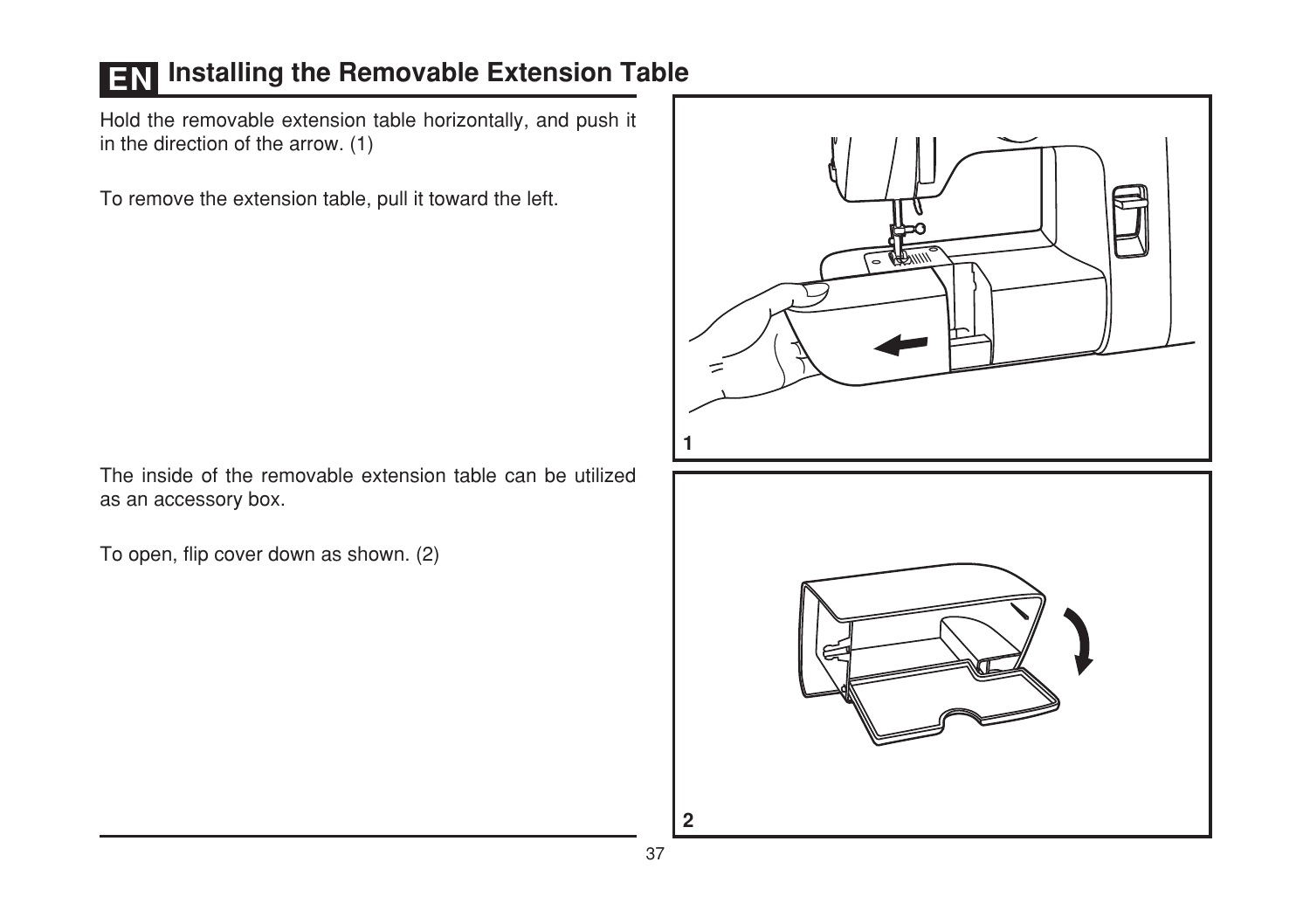#### Instalación de la cubierta removible E

Coloque la máquina en una superficie estable, empuje la cubierta removible como indica la flecha, y luego jale hacia afuera. (1)

### **El Installation du bras amovible**

Maintenir le bras amovible en position horizontale et le pousser dans la direction de la flèche. (1)

Pour enlever le bras amovible, tirez vers la gauche.

El interior de la cubierta removible, se puede utilizar para guardar los accesorios de la máquina.

Para abrirla, elévela siguiendo la dirección de la flecha. (2)

L'intérieur du bras amovible peut être utilisé comme boîte de rangement pour les accessoires.

Pour ouvrir, tirer vers vous comme indiqué. (2)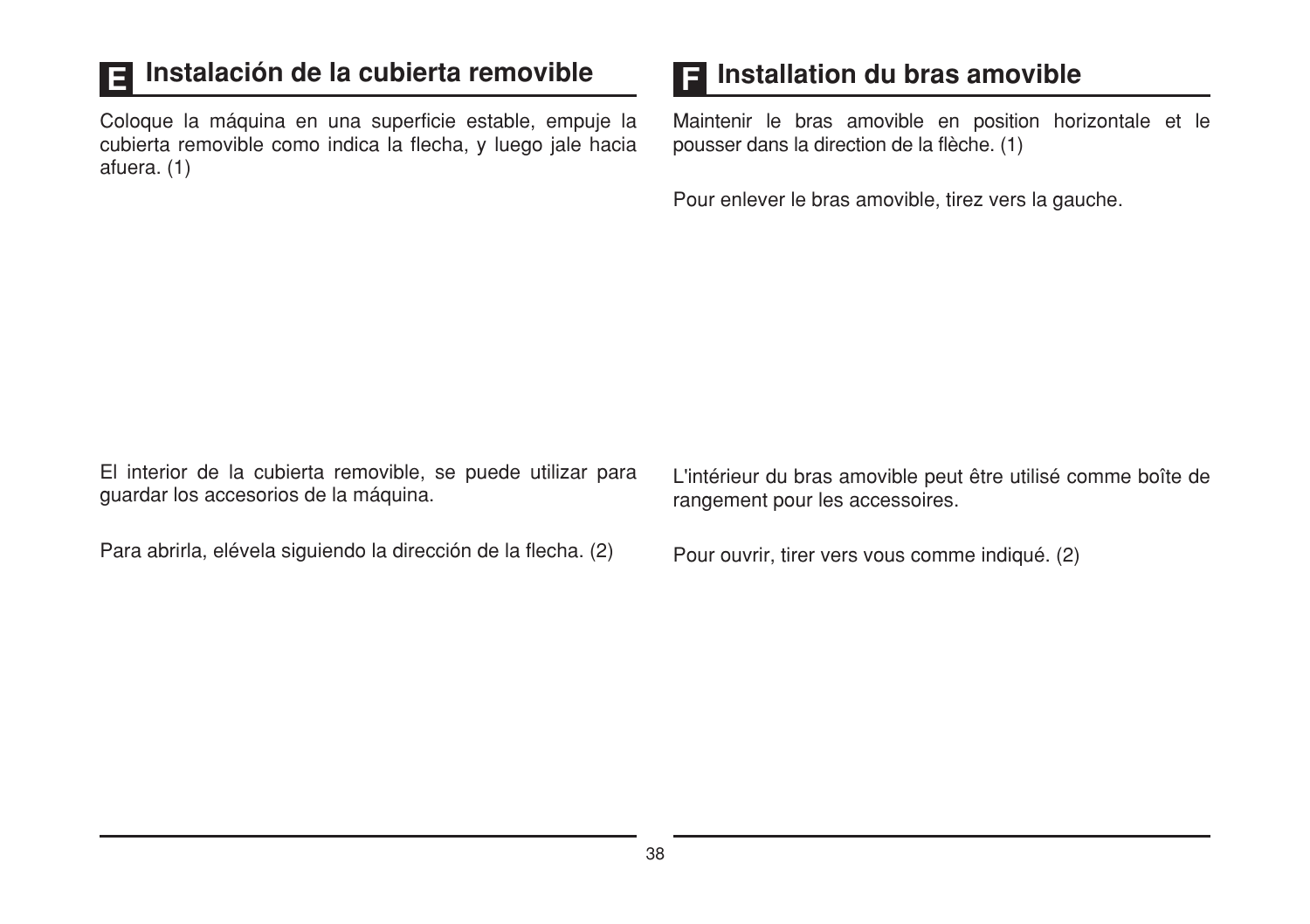### **EN** Attaching the Presser Foot Shank

Raise the presser bar (a) with the presser foot lifter. Attach the presser foot shank (b) as illustrated. (1)

#### Attaching the presser foot

Install the pin (d) of the presser foot (e) into the cut-out (c) of the presser foot lifer. (2)

#### Removing the presser foot

Push the presser foot (e) to disengage from the cut-out (c).  $(3)$ 

#### Attaching the edge/guilting guide

Attach the edge/guilting guide (f) in the slot as illustrated. Adjust as needed for hems, pleats, quilting, etc. (4)

#### **Attention:**

Turn power switch to off ("O") when carrying out any of the above operations!

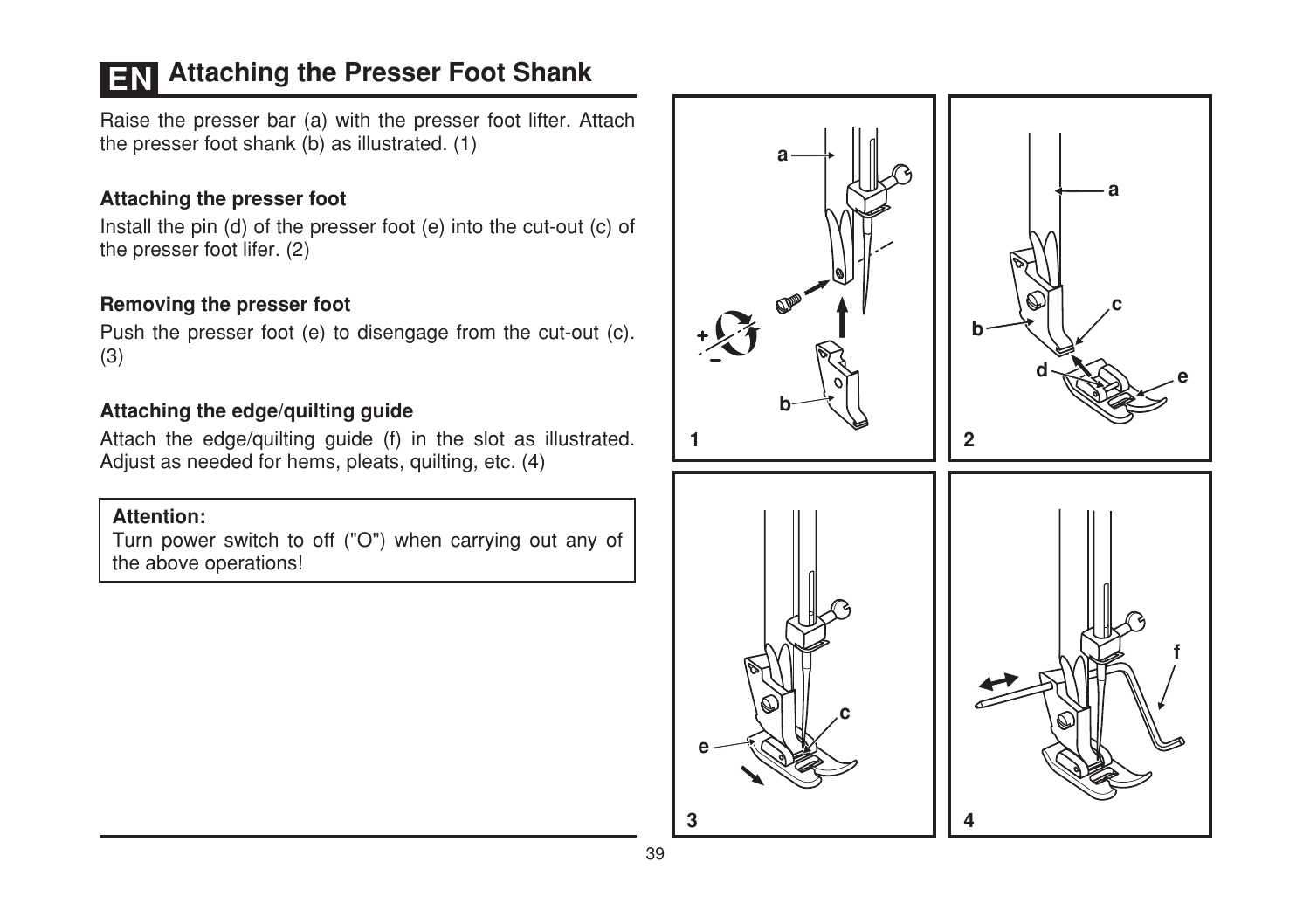## Colocación del portaprensatelas

Eleve la barra del presatelas (a). Coloque el portaprensatelas (b) según se ilustra. (1)

#### Colocando el prensatelas

Instale el pasador (d) del prensatelas (e) en la saliente (c) de la base que levanta el prensatelas. (2)

#### Removiendo el prensatelas

Empuje el prensatelas (e) para separarlo del sujetador (c). (3)

#### Colocación de la barra quía de acolchado

Coloque la quía de acolchado (f) en la ranura según se ilustra. Ajuste de acuerdo a sus necesidades de costura. (4)

#### Atención:

Gire el interruptor principal a la posición ("O") cuando realice cualquiera de las anteriores operaciones.

### $\blacksquare$  Fixez le support du pied presseur

Relever la barre du pied (a) à l'aide du levier du pied presseur. Attacher le support du pied presseur (b) comme illustré, (1)

#### Fixez le pied presseur

Insérez la tige (d) sur le pied presseur (e), dans l'encavure du support du pied presseur (c), (2)

#### Retirer le pied presseur

Pousser le pied presseur (e) pour le désengager de l'attache  $(c)$ .  $(3)$ 

#### Poser le quide-bord/quide pour courte-pointe

Poser le quide-borde/quide pour courte-pointe (f) dans la rainure, comme illustré. Régler au besoin pour les ourlets, pils, courte-pointe, etc. (4)

#### **Attention:**

Eteindre l'interrupteur (sur "O") lorsque vous effectuez l'une des operations ci-dessus!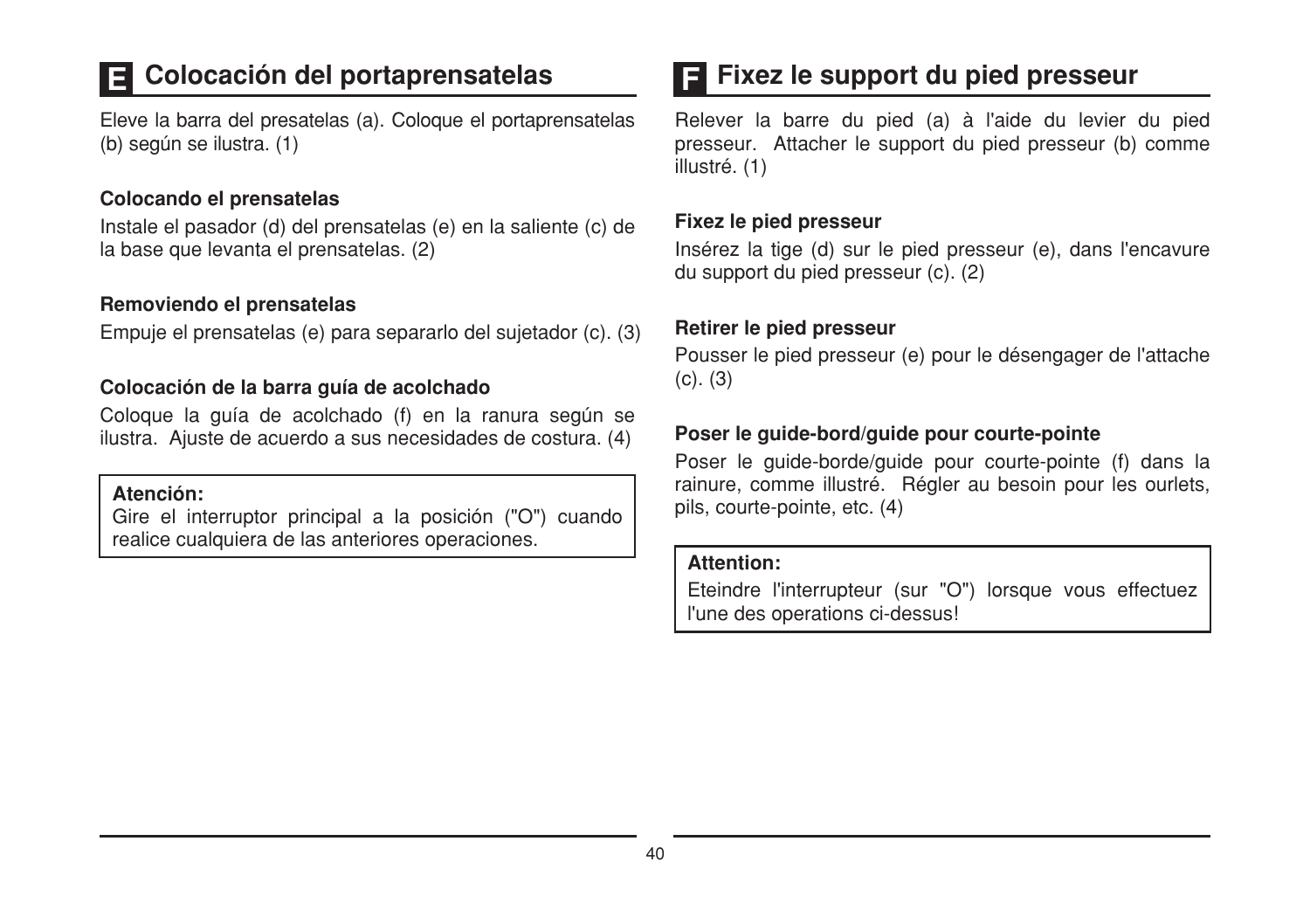#### NEEDLE, FABRIC, THREAD SELECTION GUIDE

| <b>NEEDLE SIZE</b> | <b>FABRICS</b>                                                                                                                                            | <b>THREAD</b>                                                                                                                                             |  |
|--------------------|-----------------------------------------------------------------------------------------------------------------------------------------------------------|-----------------------------------------------------------------------------------------------------------------------------------------------------------|--|
| $9-11(70-80)$      | Lightweight fabrics-thin cottons, voile, silk, muslin,<br>interlocks, cotton knits, tricots, jerseys, crepes, woven<br>polyester, shirt & blouse fabrics. | Light-duty thread in cotton, nylon, polyester or<br>cotton wrapped polyester.                                                                             |  |
| 11-14 (80-90)      | Medium weight fabrics-cotton, satin, kettlecloth, sailcloth,<br>double knits, lightweight woolens.                                                        | Most threads sold are medium size and suitable<br>for these fabrics and needle sizes.                                                                     |  |
| 14 (90)            | Medium weight fabrics-cotton duck, woolen, heavier knits,<br>terrycloth, denims.                                                                          | Use polyester threads on synthetic materials<br>and cotton on natural woven fabrics for best<br>results.<br>Always use the same thread on top and bottom. |  |
| 16 (100)           | Heavyweight fabrics-canvas, woolens, outdoor tent and<br>quilted fabrics, denims, upholstery material (light to medium).                                  |                                                                                                                                                           |  |
| 18 (110)           | Heavy woolen, overcoat fabrics, upholstery fabrics, some<br>leathers and vinyls.                                                                          | Heavy duty thread, carpet thread.                                                                                                                         |  |

**IMPORTANT:** Match needle size to thread size and weight of fabric.

#### **NEEDLE, FABRIC SELECTION**

| <b>NEEDLES</b>           | <b>EXPLANATION</b>                                                                       | <b>TYPE OF FABRIC</b>                                                                                                                                                             |
|--------------------------|------------------------------------------------------------------------------------------|-----------------------------------------------------------------------------------------------------------------------------------------------------------------------------------|
|                          | SINGER® 2020   Standard sharp needles. Sizes range<br>thin to large. 9 (70) to 18 (110). | Natural woven fabrics-wool, cotton, silk, etc.<br>Not recommended for double knits.                                                                                               |
|                          | SINGER <sup>®</sup> 2045   Semi-ball point needle, scarfed.<br>9 (70) to 18 (110).       | Natural and synthetic woven fabrics, polyester blends.<br>Knits-polyesters, interlocks, tricot, single and double knits.<br>Also sweater knits, Lycra®, swimsuit fabric, elastic. |
| SINGER <sup>®</sup> 2032 | Leather needles. 12 (80) to 18 (110).                                                    | Leather, vinyl, upholstery. (Leaves smaller hole than standard<br>large needle.)                                                                                                  |

#### Note:

1. For best sewing results always use genuine SINGER® needles.

2. Replace needle often (approximately every other garment) and/ or at first thread breakage or skipped stitches.

3. Use a backing for fine or stretchy fabrics.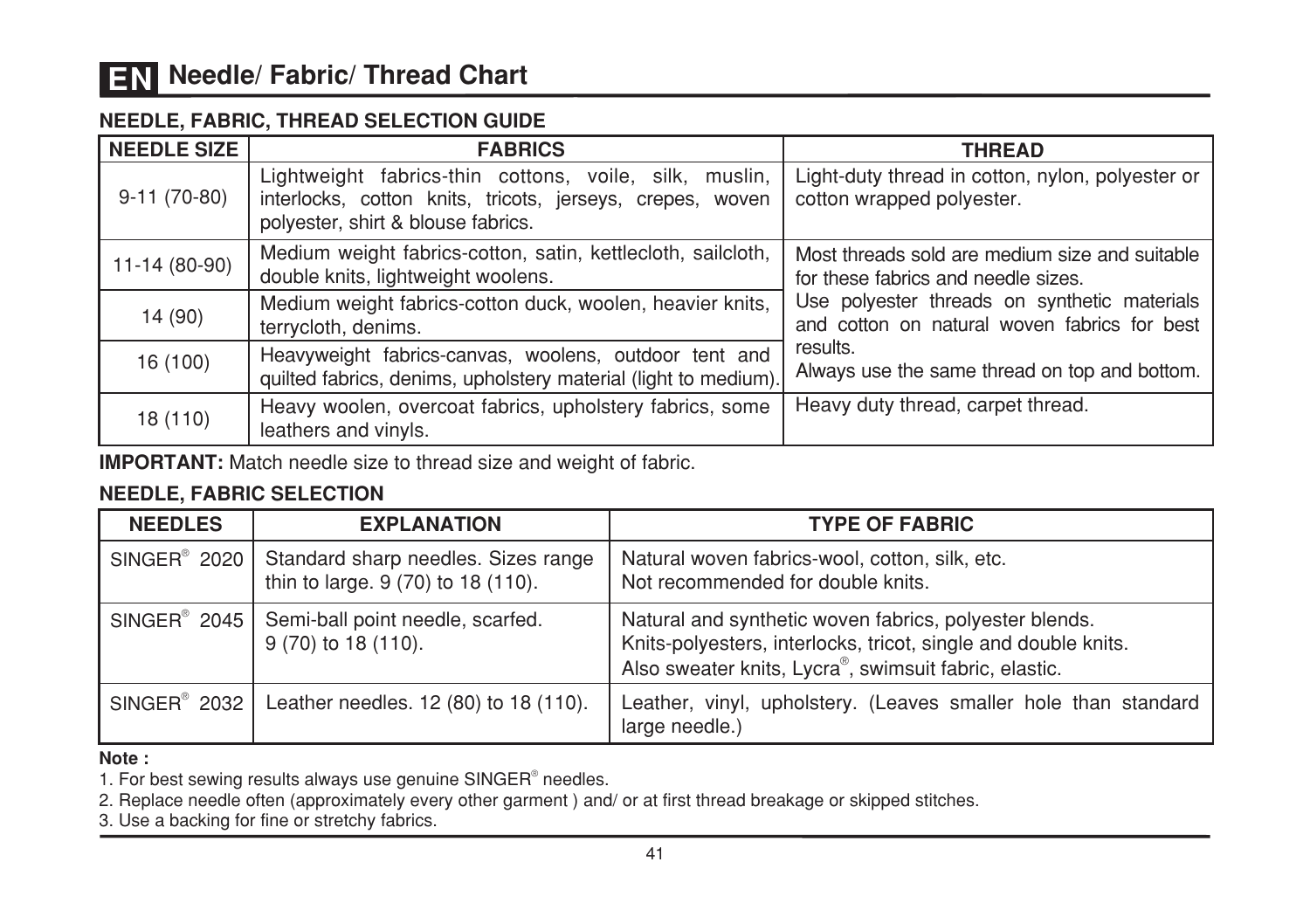### Guía de selección de agujas/ telas/ hilos

#### **GUÍA DE SELECCIÓN DE AGUJAS/ TELAS/ HILOS**

| <b>CALIBRE DE LA</b><br><b>AGUJA</b> | <b>TELA</b>                                                                                                                                                                                                   | <b>HILO</b>                                                                                                                                                                                                          |  |
|--------------------------------------|---------------------------------------------------------------------------------------------------------------------------------------------------------------------------------------------------------------|----------------------------------------------------------------------------------------------------------------------------------------------------------------------------------------------------------------------|--|
| $9-11(70-80)$                        | Telas de poco peso - algodones delgados, Voile, sarga, seda,<br>muselina, interlocks (puntadas entrelazadas), tejidos de algodón,<br>tricots, jerseys, crepés, poliester tejido, telas para camisas y blusas. | Hilo ligeros en algodón, nylon, poliester o<br>poliester bordado.                                                                                                                                                    |  |
| 11-14 (80-90)                        | Telas de peso medio, raso, lona, tela de velas, géneros de punto doble,<br>tejidos de lana.                                                                                                                   | La mayoría de los hilos son de tamaño<br>medio y adecuados para estos tejidos y                                                                                                                                      |  |
| 14 (90)                              | Telas de peso medio, tejidos de lona, tejidos de lana cardada, tejidos<br>de punto gruesos, mezclilla.                                                                                                        | tamaños de aquia. Use hilos de poliester en<br>materiales sintéticos y de algodón en los<br>tejidos naturales para obtener mejores<br>resultados. Use siempre el mismo hilo en el<br>las partes superior e inferior. |  |
| 16 (100)                             | Telas pesadas - Ionas, tejidos de lana cardada, tejidos acolchados y<br>lona para tiendas de campaña de exteriores, mezclillas, material de<br>tapiceria (ligero a medio).                                    |                                                                                                                                                                                                                      |  |
| 18(110)                              | Tejidos de lana cardada gruesos, tejidos para abrigos de vestir,<br>tejidos para tapicerías y, algunos cueros.                                                                                                | Hilo robusto, hilo para alfombras.                                                                                                                                                                                   |  |

NOTA IMPORTANTE: Hay que adaptar el tamaño de la aguja al tamaño del hilo y al peso del la tela.

#### SELECCIÓN DE AGUJA Y DE TELA

| <b>AGUJAS</b>            | <b>EXPLICACION</b>                                                                     | <b>TIPO DE TEJIDO</b>                                                                                                                                                                                                     |
|--------------------------|----------------------------------------------------------------------------------------|---------------------------------------------------------------------------------------------------------------------------------------------------------------------------------------------------------------------------|
| SINGER <sup>®</sup> 2020 | Aquias de afilado normal. Gama de tamaño<br>desde delgada a grande: 9 (70) a 18 (110). | Telas de tejido normal - lana. Algodón, seda, etc.<br>No recomendada para tejidos de punto.                                                                                                                               |
| $SINGER^{\circ} 2045$    | Agujas de punta semiesférica, biselada.<br>$9(70)$ a 18 (110).                         | Tejidos naturales y sintéticos, mezclas de poliester, tejidos de punto<br>poliester entrelazados, tricots, puntos simples y dobles. También puntos de<br>jerseys, Licra®, tejidos para trajes de baño, tejidos elásticos. |
| SINGER <sup>®</sup> 2032 | Agujas para cuero. 11 (80) a 18 (110).                                                 | Cuero, vinilo, tapicería (deja un agujero más pequeño que la aguja<br>grande estándar.                                                                                                                                    |

#### Nota:

1. Para mejores resultados de la costura, utilice solamente agujas SINGER® originales.

2. Cambie la aguja con frecuencia (aproximadamente cada dos prendas) y/ o a los primeros hilos rotos o fallas en las puntadas.

3. Para las telas finas y extensibles, utilice un material de refuerzo.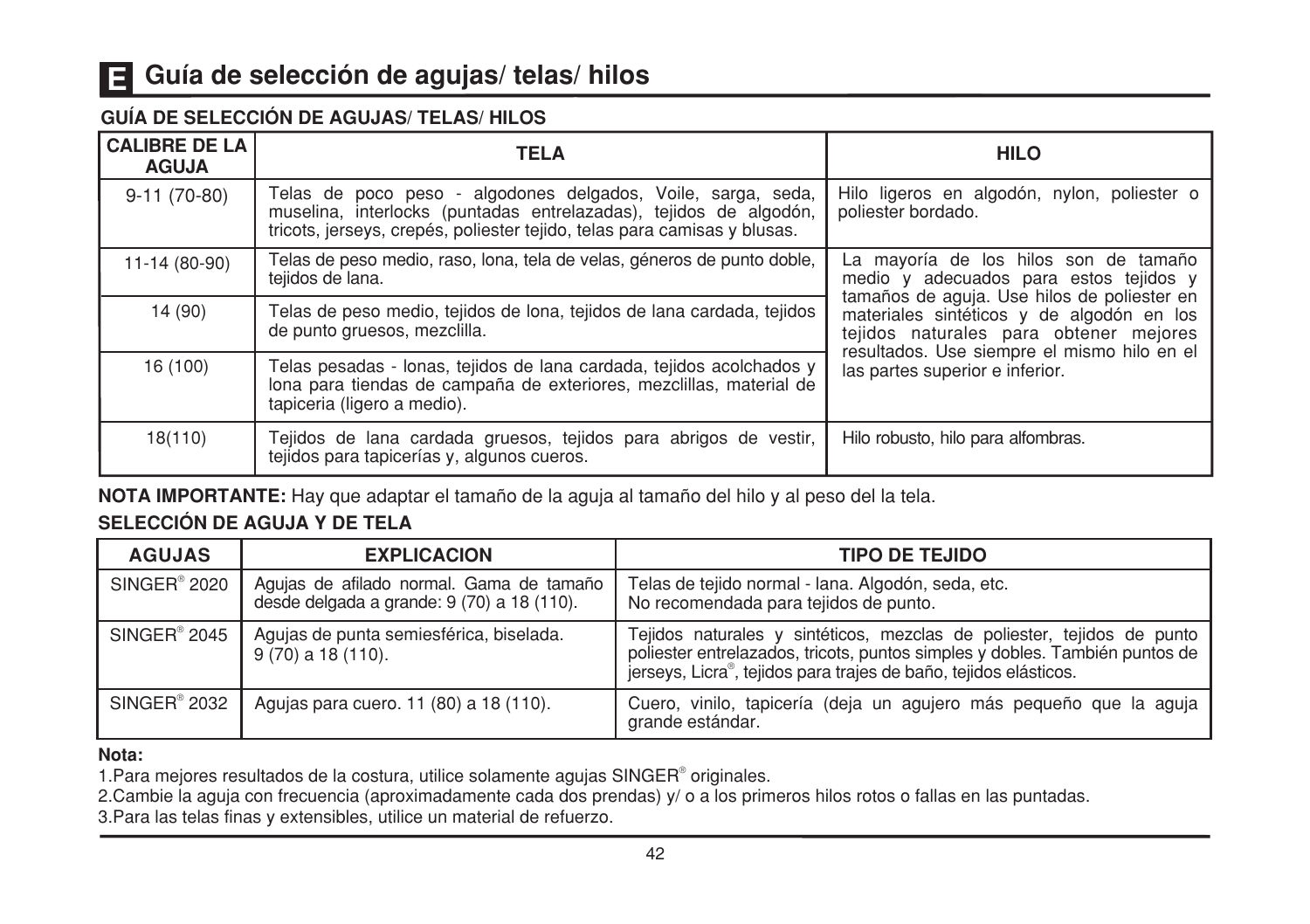### Table de correspondance de l'aiguille, du tissu et du fil

#### **GUIDE DE SÉLECTION DE L'AIGUILLE, DU TISSU ET DU FIL**

| <b>DIMENSIONS DE</b><br><b>L'AIGUILLE</b> | <b>TISSUS</b>                                                                                                                                                                          | FIL                                                                                                                                                                                                                                                                                                                                            |  |
|-------------------------------------------|----------------------------------------------------------------------------------------------------------------------------------------------------------------------------------------|------------------------------------------------------------------------------------------------------------------------------------------------------------------------------------------------------------------------------------------------------------------------------------------------------------------------------------------------|--|
| $9-11(70-80)$                             | Tissus légers, cotons légers, voile, serge, soie, mousseline, Qiana, tissu interlock, tricots de coton, tricots, jerseys, crêpes,<br>polyester tissé, tissus pour chemises et blouses. | File de coton léger, nylon, polyester ou de<br>coton enrobé de polyester.                                                                                                                                                                                                                                                                      |  |
| 11-14 (80-90)                             | Tissus d'épaisseur moyenne, coton, satin, kettlecloth, tissu de marine, jersey double, lainages légers.                                                                                | La plupart des types de fils vendus sont de<br>calibre moven et conviennent pour ces tissus et<br>dimensions d'aiguille. Utiliser un fil polyester<br>pour des tissus synthétiques et un fil de coton<br>pour les fibre naturelles et tissées pour un<br>meilleur résultat. Toujours utiliser le même fil<br>sur la bobine et dans la canette. |  |
| 14 (90)                                   | Tissus d'épaisseur moyenne, cirés en coton, lainage, jerseys<br>plus épais, tissus éponge et jeans.                                                                                    |                                                                                                                                                                                                                                                                                                                                                |  |
| 16 (100)                                  | Tissus épais, canevas, lainage, tentes et tissus courtepointe,<br>jeans, tissus pour rembourrage (légers et moyens).                                                                   |                                                                                                                                                                                                                                                                                                                                                |  |
| 18 (110)                                  | Lainage épais, tissus pour manteaux et pardessus, tissus pour rembourrage, certains cuirs et vinyle.                                                                                   | Fil résistant, fil pour tapis.                                                                                                                                                                                                                                                                                                                 |  |

IMPORTANT: Adapter les dimensions de l'aiguille au fil et à la qualité du tissu.

#### SÉLECTION DE L'AIGUILLE ET DU TISSU

| <b>AIGUILLES</b>         | <b>EXPLICATIONS</b>                                                                        | <b>TYPE DE TISSU</b>                                                                                                                                                                                                   |
|--------------------------|--------------------------------------------------------------------------------------------|------------------------------------------------------------------------------------------------------------------------------------------------------------------------------------------------------------------------|
| SINGER <sup>®</sup> 2020 | Aiguille pointue réglementaire. La dimension<br>varie de fine à grande. 9 (70) à 18 (110). | Tissus naturels tissés laine, coton, soie, etc.<br>Qiana. N'est pas recommandé pour des jerseys doubles.                                                                                                               |
| $SINGER^{\circ}$ 2045    | Aiguille à pointe ronde. 9 (70) à 18 (110).                                                | Tissus naturels et synthétiques tissés, mélanges polyester,<br>tricots en polyester, tissus interlock, jerseys simples et doubles.<br>Également, tissus en Lycra®, tissus pour maillots de bain, tissus<br>élastiques. |
| SINGER <sup>®</sup> 2032 | Aiguilles pour cuir 12 (80) à 18 (110).                                                    | Cuir, vinyle, tissus pour rembourrage.<br>(Fait de plus petits trous que les grandes aiguilles standard).                                                                                                              |

#### NOTE:

1. Pour de meilleurs résultats, n'utilisez que des aiguilles authentiques SINGER®.

2. Remplacez régulièrement l'aiguille (chaque fois que vous commencez un nouveau vêtement) et/ ou quand le fil casse ou les points sautent. 3. Pour les tissus fins et extensibles, utilisez un materiau de renfort.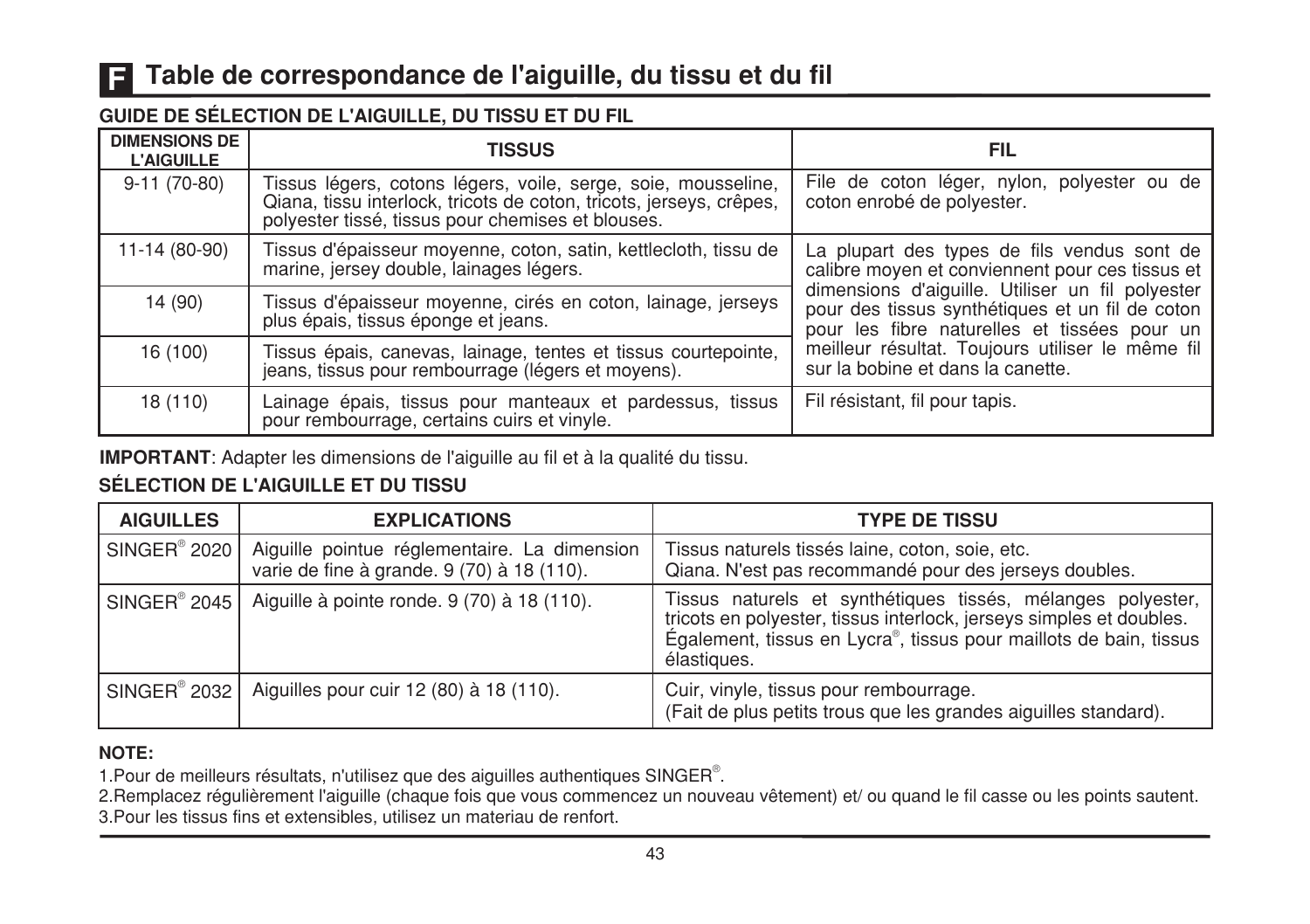## **EN** Darning Plate

For certain types of work, (e.g. darning or free-hand embroidery), the darning plate must be used.

Install the darning plate as illustrated.

For normal sewing, remove the darning plate.

For free-motion sewing it is recommended to use a darning/embroidery foot, available as an optional accessory from authorized SINGER® retailers. (See page 9 for part number of darning/embroidery foot)

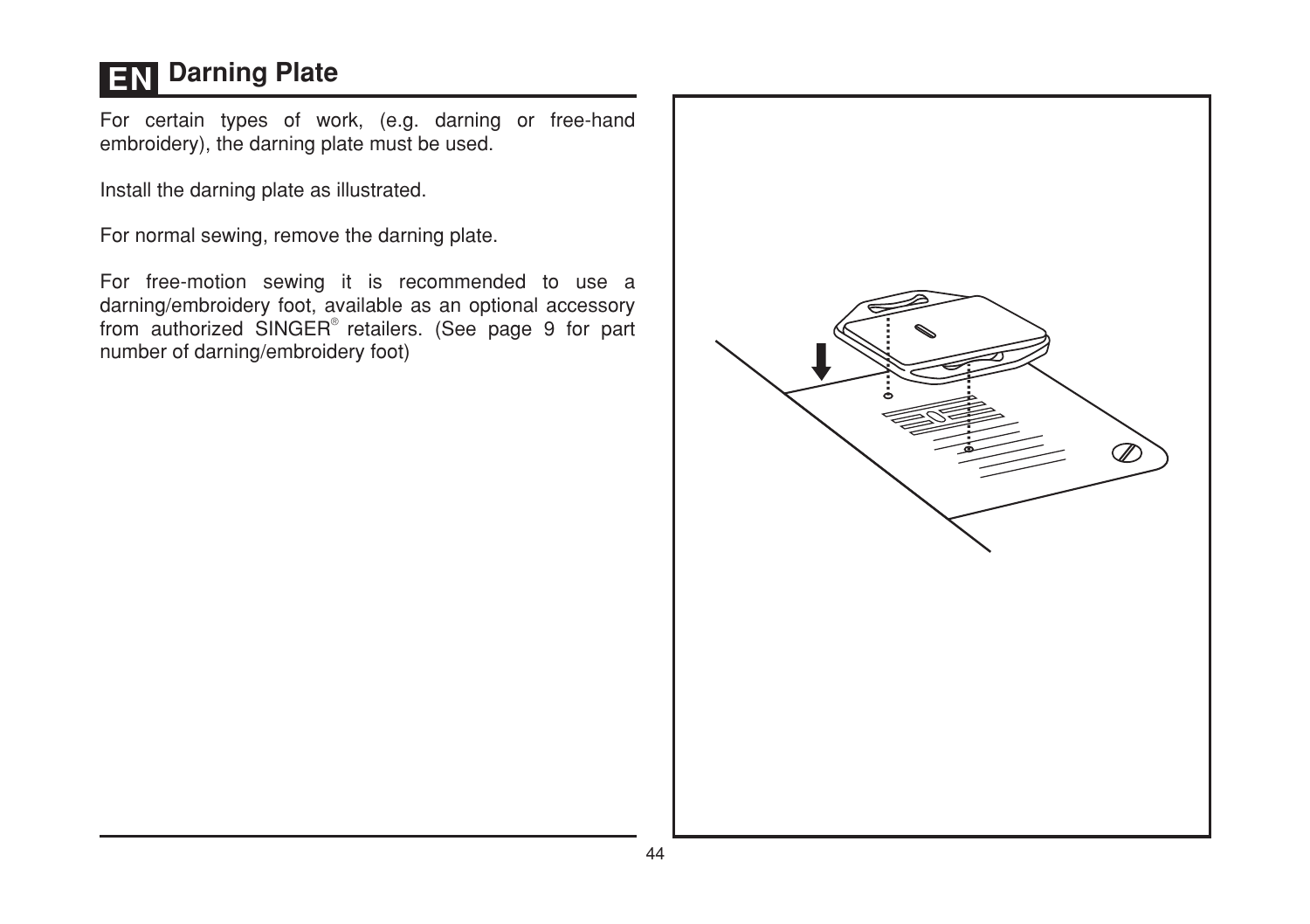#### **Placa cubre impelentes** IE.

Si la ropa no tiene que ser quiada por la máquina, como por ejemplo para zurcir o para bordar a mano libre, etc. entonces hay que colocar la placa cubre impelentes.

Instalar la placa cubre impelentes según la ilustración.

Para los trabajos comunes, quitar la placa cubre impelentes.

Para el bordado libre se recomienda usar un prensatelas para zurcir/bordar, el cual es un accesorio opcional con los Distribuidores Autorizados SINGER<sup>®</sup>. (Ver página 9 para número de parte del Prensatelas para bordado y zurcido)

### **El Plaque à repriser**

Pour certains types de travaux, (par ex. reprisage ou broderie à main levée), la plaque à repriser doit être utilisée.

Installer la plaque à repriser comme illustré.

Pour la couture normale, retirer la plaque à repriser.

Pour la couture à main libre il est recommandée d'utiliser un pied à reprisage/ broderie, disponible comme accessoire optionnel chez votre revendeur autorisé SINGER®. (Voir page 9 pour le numéro de pièce du pied à reprisage/ broderie)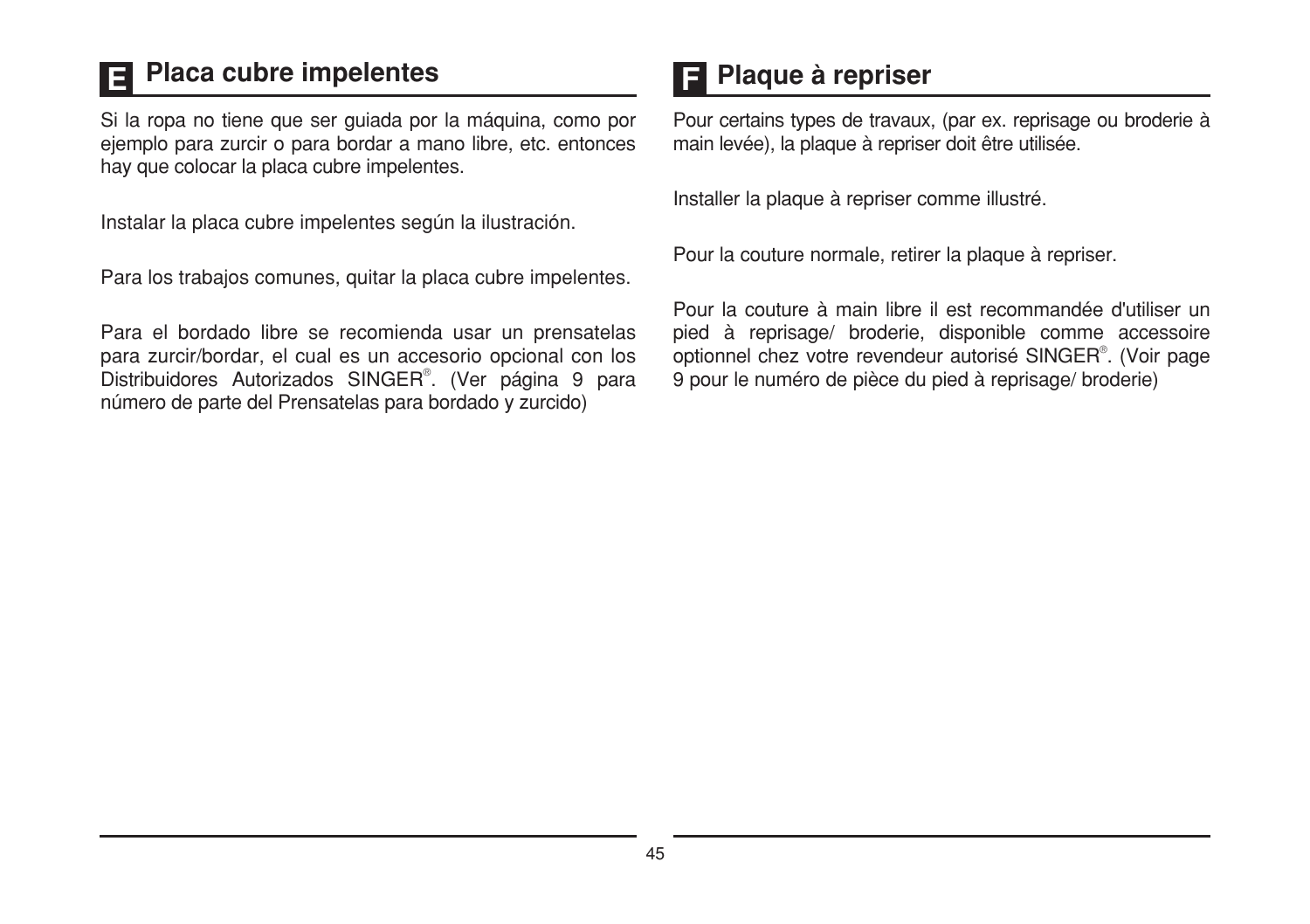### **EN Inserting & Changing Needles**

Change the needle regularly, especially if it is showing signs of wear and causing problems. For best sewing results always use SINGER® Brand Needles.

Insert the needle as illustrated as follows:

- A. Loosen the needle clamp screw and tighten again after inserting the new needle. (1)
- B. The flat side of the shaft should be towards the back.

C/D. Insert the needle as far up as it will go.

**Attention:** 

Turn power switch to off ("O") before inserting or removing the needle.

Needles must be in perfect condition. (2)

Problems can occur with:

- A. Bent needles
- B. Damaged points
- C. Blunt needles

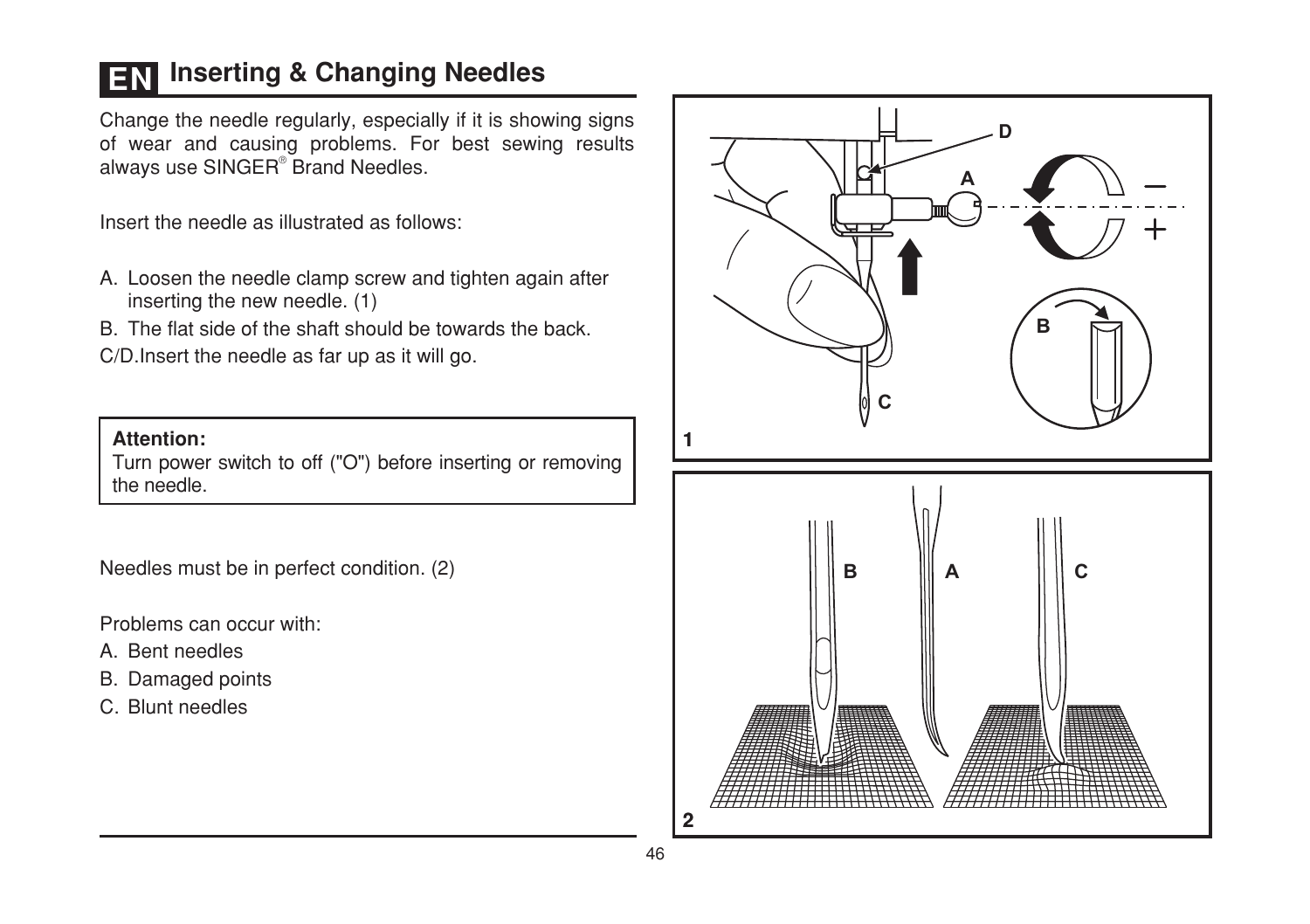## Colocación y cambio de agujas

Cambie la aguja preiódicamente, sobre todo si muestra signos de desgaste y origina problemas. Para mejores resultados de la costura, utilice siempre agujas originales de SINGFR<sup>®</sup>

Inserta la aquia como se ilustra:

- A. Afloje el tornillo de la abrazadera de la aguja y vuélvalo a apretar después de insertar la aguja nueva. (1)
- B. El lado plano de la aguia debe quedar hacia la parte posterior.

C/D. Inserte la aquia lo más arriba posible.

#### Atención:

Apague el interruptor principal ("O") antes de insertar o retirar la aguja.

Las agujas deben estar en buenas condiciones. (2)

Pueden producirse problemas con:

- A. Aquias torcidas
- B. Puntas deterioradas
- C. Agujas despuntadas

### **E** Insertion et changement d'aiguille

Remplacer l'ajquille réqulièrement, plus particulièrement si elle indique des signes d'usure et cause des problèmes. Pour obtenir les meilleurs résultats, toujours utiliser des aiquilles fabriquées par SINGER<sup>®</sup>.

Insérer l'aiguille tel qu'indiqué:

- A. Desserrer la vis du pince aiguille et la resserrer après avoir inséré une nouvelle aiguille. (1)
- B. Le côté plat de la tige doit être face à l'arrière.

C/D.Insérer l'aiquille jusqu'au bout.

#### **Attention:**

Mettre l'interrupteur d'alimentation sur arrêt ("O") avant d'insérer ou de retirer l'aiquille.

Les aiguilles doivent être en parfait état. (2)

Des problèmes peuvent survenir si:

- A. L'aiguille est tordue
- B. L'extrémité de l'aiguille est endommagée
- C. L'aiguille est épointée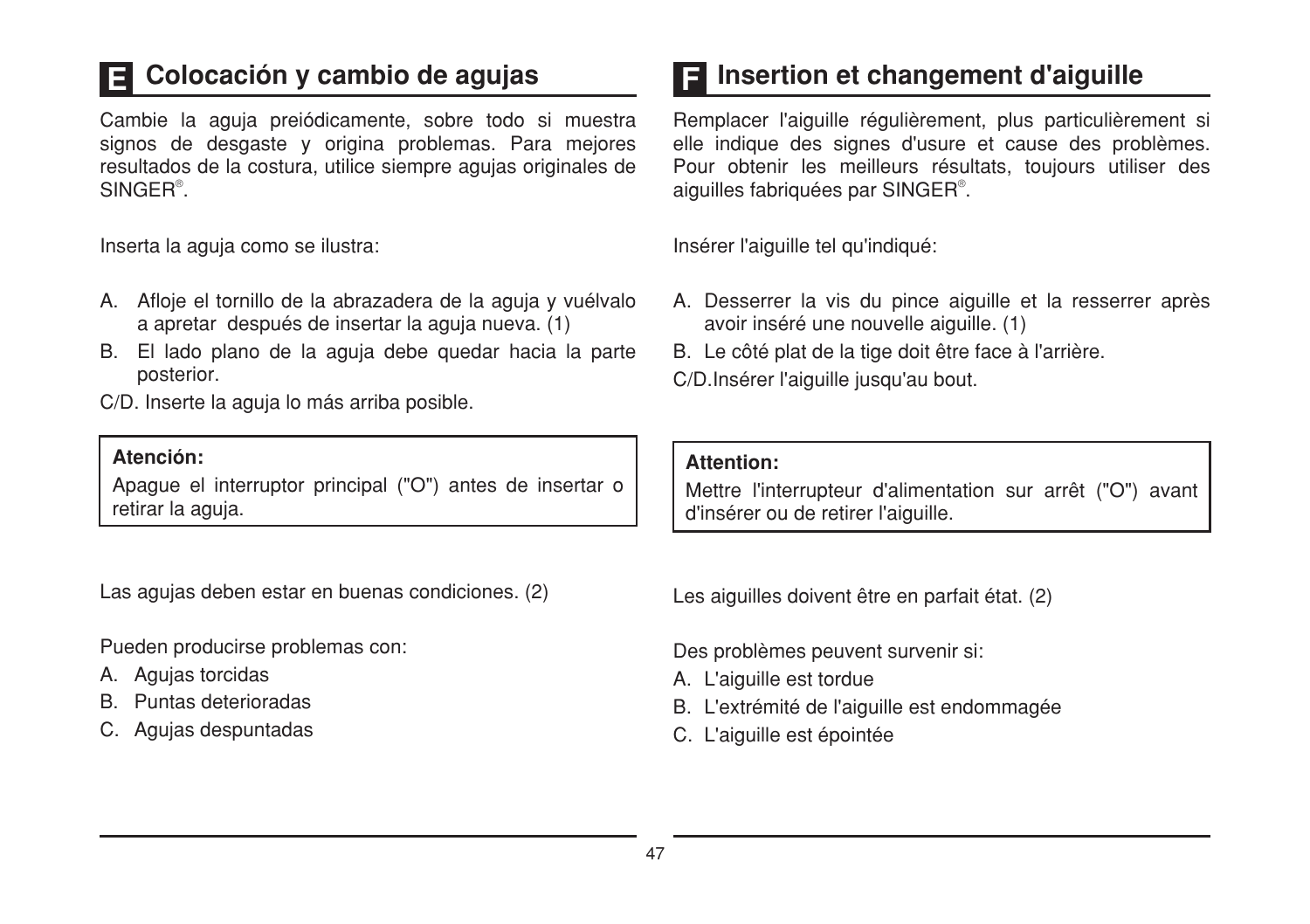## **EN** Maintenance

#### **Attention:**

Disconnect the machine from the electrical supply by removing the plug from the main socket. When cleaning the machine, it must always be disconnected from the electrical supply.

#### Remove the needle plate:

Turn the handwheel until the needle is fully raised. Open the hinged front cover and unscrew the needle plate screws with the screw driver. (1)

#### Cleaning the feed dogs:

Use the brush supplied to clean the whole area. (2)

#### Cleaning and lubricating the hook:

Remove the bobbin case. Snap the two hook retaining arms (3) outwards. Remove the hook race cover (4) and the hook (5) and clean with a soft cloth. Lubricate at the point (6) (1-2) drops) with sewing machine oil. Turn the handwheel until the hook race (7) is in the left position. Replace the hook (5). Replace the hook race cover and snap back the two hook retaining arms. Insert the bobbin case and bobbin and replace the needle plate.

#### Important:

Fabric lint and threads must be removed regularly. Your machine should be serviced at regular intervals at one of our service centers.



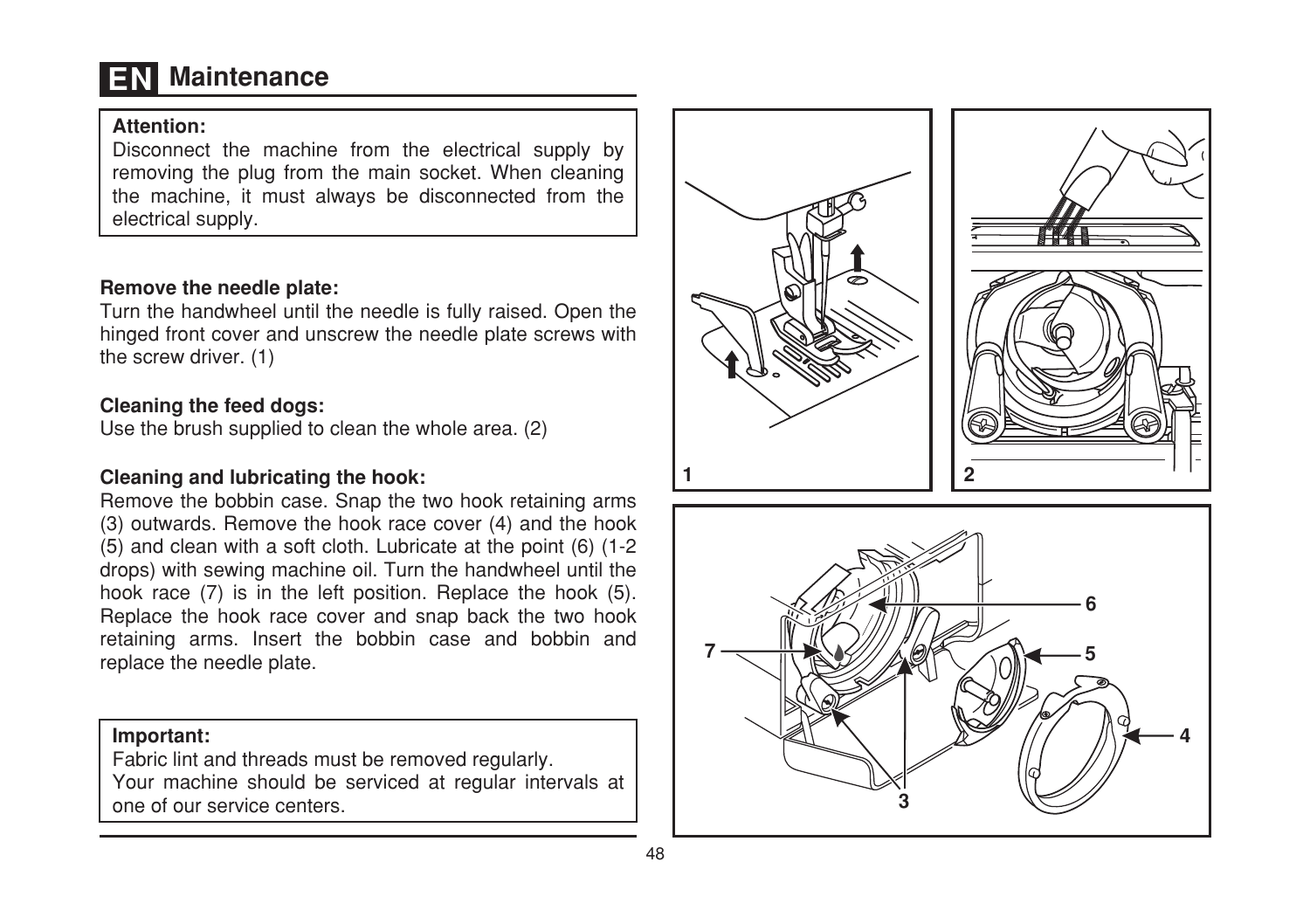### E Mantenimiento de la máquina

#### Atención:

Antes de la limpieza desconectar la máquina quitando el enchufe de la red eléctrica

#### Quitar la placa de la aguja:

Girar el volante hasta que la aguja este en el punto más alto. Abrir la tapa frontal y sacar los tornillos de la placa de aquia con el destornillador. (1)

#### Limpieza del transportador:

Sacar el porta-canillas. Limpiar bien toda la zona con una brocha.  $(2)$ 

#### Limpieza y aceitado de la lanzadera:

Sacar el porta-canillas. Girar los dos gatillos de sujeción hacia afuera como en la ilustración

Sacar la tapa del carril (4) y la lanzadera (5). Limpiar todo con una brocha suave.

Poner 1-2 gotas de aceite de máquina de coser en el (6).

Girar el volante hasta que el carril de la lanzadera (7) esté en la izquierda. Poner la lanzadera (5) y la tapa del carril (4).

Cerrar de nuevo los dos gatillos de sujeción (3). Meter de nuevo el porta-canillas y la placa de la aguja.

#### Importante:

De vez en cuando se deben quitar los residuos de hilo y el polvo. Para que su máquina de coser esté siempre en buenas condiciones, es recommendable un chequeo periódico en uno de nuestros centros de servicio técnico.

### Entretien de la machine

#### Attention:

Débranchez la machine avant toute opération de nettoyage.

#### Enlever la plaque à aiguille :

Pour retirer la plaque à ajouille, mettez l'ajouille dans sa position la plus haute en tournant le volant.

Ouvrez le couvercle d'accès. Avec le tournevis, desserrez les 2 vis (1) et enlevez la plaque à aiguille.

#### Nettovage des griffes d'entraînement:

Retirez la boîte à canette. Nettoyez à fond à l'aide du pinceau. (2)

#### Nettoyage et huilage du crochet:

Retirez la boîte à canette. Tournez les deux fixations du crochet (3) vers l'extérieur (voir dessin).

Enlevez l'anneau de fixation du crochet (4) et le crochet (5) et nettoyez-les avec un chiffon doux. Mettez 1 à 2 gouttes d'huile pour machines à coudre à la coursière du crochet (6).

Tournez le volant jusqu'à ce que la coursière du crochet (7) soit à gauche.

Remettez le crochet et l'anneau de fixation du crochet et repoussez les deux fixations vers l'intérieur. Bemettez la boîte à canette et la plaque à aiguille.

#### Remarque importante:

Enlevez régulièrement la poussière et les déchets de fil susceptibles d'encrasser la machine.

Pour maintenir votre machine en parfait état de marche, faites-la réviser régulièrement par notre service après-vente.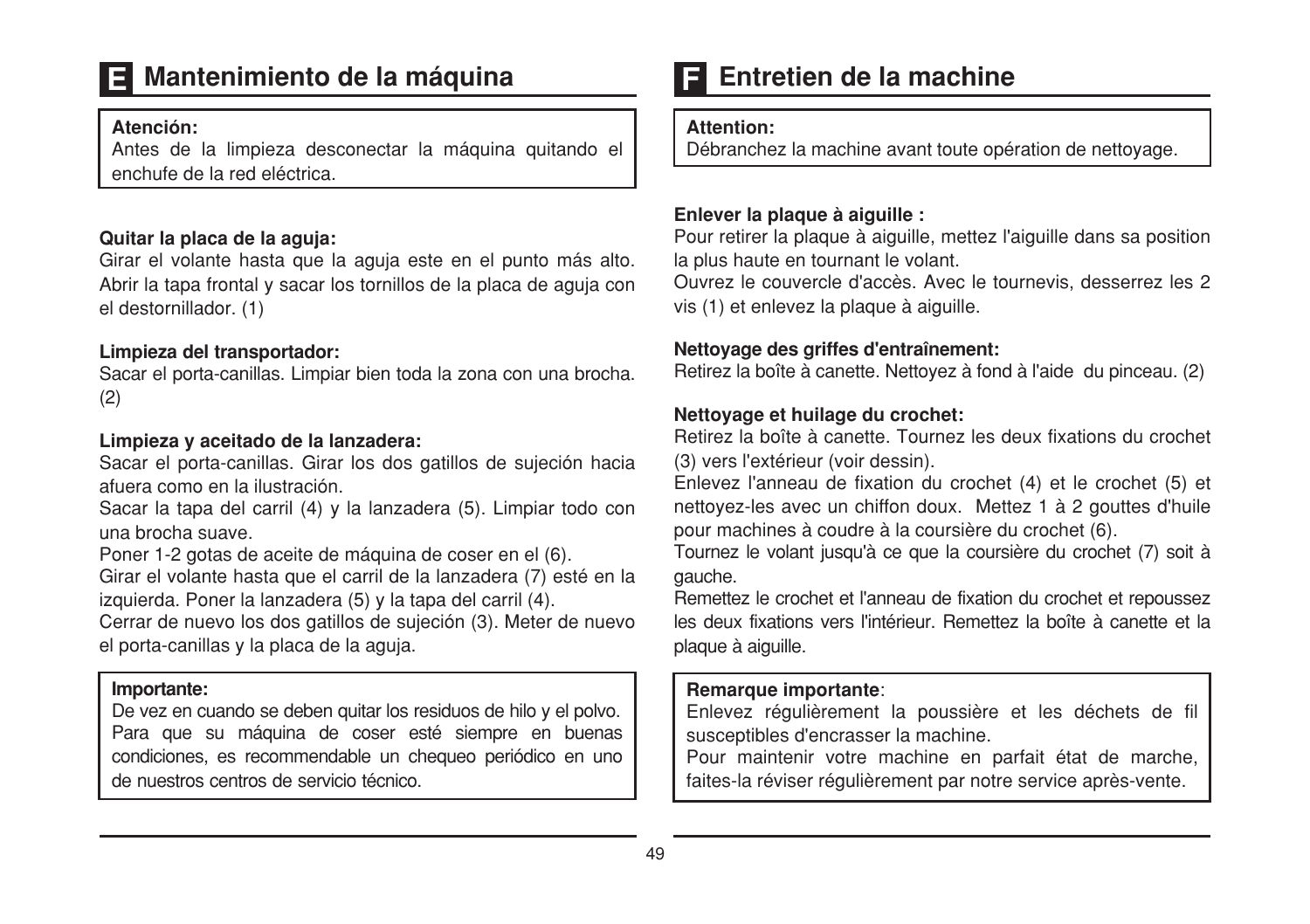## **EN** Troubleshooting Guide

| Problem                         | Cause                                                                                                                                                                                                                                                          | Correction                                                                                  |
|---------------------------------|----------------------------------------------------------------------------------------------------------------------------------------------------------------------------------------------------------------------------------------------------------------|---------------------------------------------------------------------------------------------|
| Upper thread<br>breaks          | 1. The machine is not threaded correctly.<br>2. The thread tension is too tight.<br>3. The thread is too thick for the needle.<br>4. The needle is not inserted correctly.<br>5. The thread is wound around the spool holder pin.<br>6. The needle is damaged. | 1. Rethread<br>2. Reduce th<br>3. Select a la<br>4. Remove a<br>5. Remove t<br>6. Replace t |
| Lower thread<br>breaks          | 1. The bobbin case is not inserted correctly.<br>2. The bobbin case is threaded wrong.<br>3. The lower thread tension is too tight.                                                                                                                            | 1. Remove a<br>The threa<br>2. Check bo<br>3. Loosen lo                                     |
| Skipped stitches                | 1. The needle is not inserted correctly.<br>2. The needle is damaged.<br>3. The wrong size needle has been used.<br>4. The foot is not attached correctly.                                                                                                     | 1. Remove a<br>2. Insert a n<br>3. Choose a<br>4. Check an                                  |
| Needle breaks                   | 1. The needle is damaged.<br>2. The needle is not correctly inserted.<br>3. Wrong needle size for the fabric.<br>4. The wrong foot is attached.                                                                                                                | 1. Insert a n<br>2. Insert the<br>3. Choose a<br>4. Select the                              |
| Loose stitches                  | 1. The machine is not correctly threaded.<br>2. The bobbin case is not correctly threaded.<br>3. Needle/ fabric/ thread combination is wrong.<br>4. Thread tension wrong.                                                                                      | 1. Check the<br>2. Thread th<br>3. The need<br>4. Correct th                                |
| Seams gather or<br>pucker       | 1. The needle is too thick for the fabric.<br>2. The stitch length is wrong adjusted.<br>3. The thread tension is too tight.<br>4. Fabric puckers.                                                                                                             | 1. Select a fi<br>2. Readjust<br>3. Loosen th<br>4. Use a bad                               |
| Uneven stitches.<br>uneven feed | 1. Poor quality thread.<br>2. The bobbin case is wrong threaded.<br>3. Fabric has been pulled.                                                                                                                                                                 | 1. Select a b<br>2. Remove b<br>3. Do not pu<br>machine.                                    |
| The machine is<br>noisy         | 1. Lint or oil have collected on the hook or needle bar.<br>2. The needle is damaged.                                                                                                                                                                          | 1. Clean the<br>2. Replace t                                                                |
| The machine<br>jams             | Thread is caught in the hook.                                                                                                                                                                                                                                  | Remove the<br>backwards a                                                                   |

|    | 1. Rethread the machine.<br>2. Reduce the thread tension. (lower number)<br>3. Select a larger needle.<br>4. Remove and reinsert the needle. (flat side towards the back)<br>5. Remove the reel and wind thread onto reel.<br>6. Replace the needle. |
|----|------------------------------------------------------------------------------------------------------------------------------------------------------------------------------------------------------------------------------------------------------|
|    | 1. Remove and reinsert the bobbin case and pull on the thread.<br>The thread should pull easily.<br>2. Check both bobbin and bobbin case.<br>3. Loosen lower thread tension as described.                                                            |
|    | 1. Remove and reinsert needle. (flat side towards the back)<br>2. Insert a new needle.<br>3. Choose a needle to suit the thread and fabric.<br>4. Check and attach correctly.                                                                        |
|    | 1. Insert a new needle.<br>2. Insert the needle correctly. (flat side towards the back)<br>3. Choose a needle to suit the thread and fabric.<br>4. Select the correct foot.                                                                          |
|    | 1. Check the threading.<br>2. Thread the bobbin case as illustrated.<br>3. The needle size must suit the fabric and thread.<br>4. Correct the thread tension.                                                                                        |
|    | 1. Select a finer needle.<br>2. Readjust the stitch length.<br>3. Loosen the thread tension.<br>4. Use a backing for fine or stretchy fabrics.                                                                                                       |
|    | 1. Select a better quality thread.<br>2. Remove bobbin case, thread and insert correctly.<br>3. Do not pull on the fabric while sewing, let it be taken up by the<br>machine.                                                                        |
| ٠. | 1. Clean the hook and feed dog as described.<br>2. Replace the needle.                                                                                                                                                                               |
|    | Remove the upper thread and bobbin case, turn the handwheel<br>backwards and forwards by hand and remove the thread.                                                                                                                                 |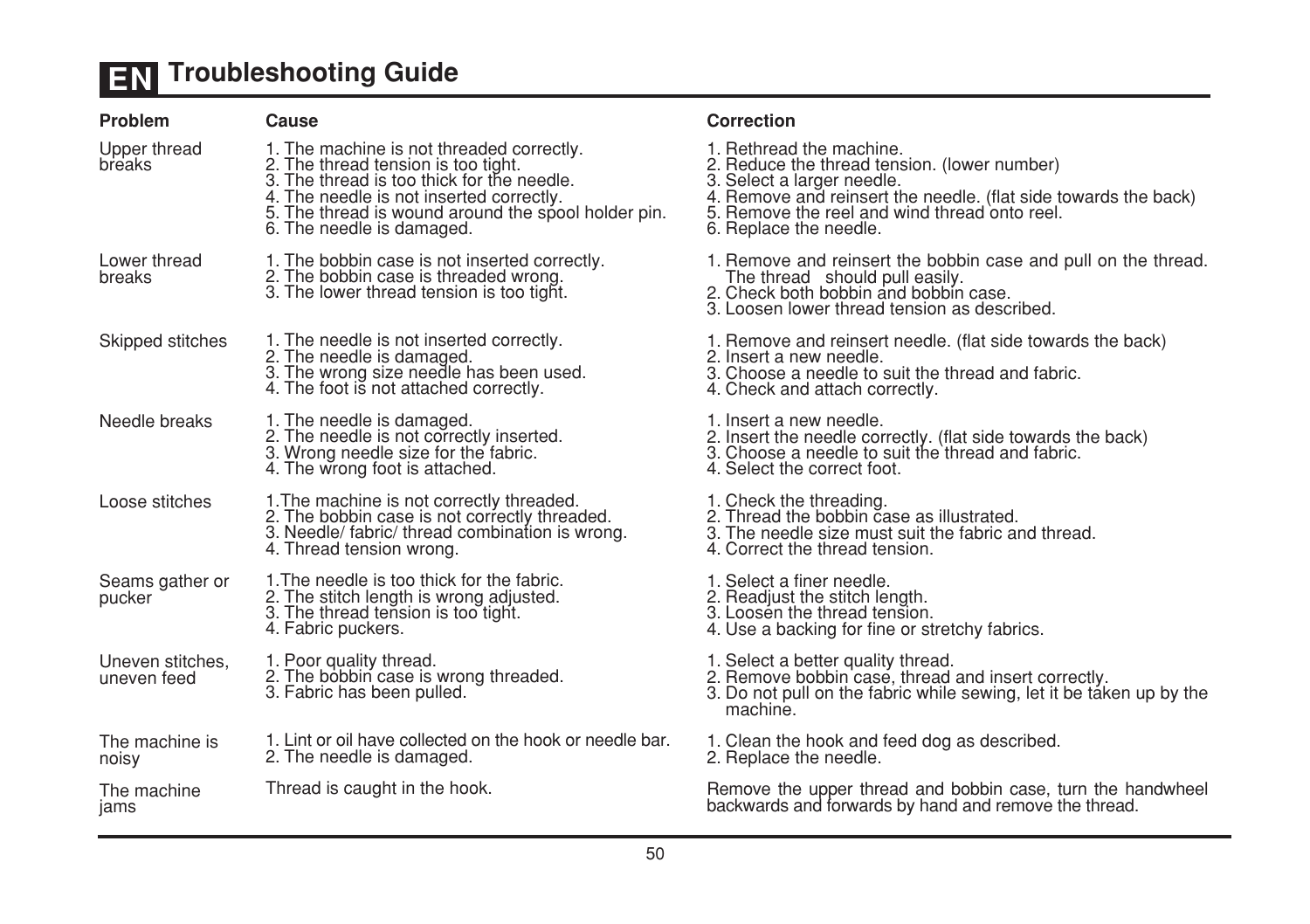## Problemas y soluciones

| Problema                                      | Causa                                                                                                                                                                                                                                                                      |
|-----------------------------------------------|----------------------------------------------------------------------------------------------------------------------------------------------------------------------------------------------------------------------------------------------------------------------------|
| El hilo superior se<br>rompe                  | 1. La máquina está mal enhebrada.<br>2. La tensión del hilo es demasiado fuerte.<br>3. El hilo es demasiado grueso para la aguja.<br>4. La aguja no está colocada correctamente.<br>5. El hilo se ha enredado en la caja bobina.<br>6. La aguja está torcida o despuntada. |
| Salto de puntadas                             | 1. La aguja no está colocada correctamente.<br>2. La aguja está torcida o despuntada.<br>3. Se ha colocado una aguja incorrecta.<br>4. Se ha colocado un prensatelas incorrecto.                                                                                           |
| La aguja se rompe                             | 1. La aguja está torcida o despuntada.<br>2. La aguja no está colocada correctamente.<br>3. Grosor incorrecto de la aguja para la tela.<br>4. Se ha colocado un prensatelas incorrecto.                                                                                    |
| Puntadas sueltas                              | 1. La máquina está mal enhebrada.<br>2. La caja bobina está mal enhebrada.<br>3. La combinación de aguja/ tela/ hilo está mal.<br>4. La tensión de hilo es inadecuada.                                                                                                     |
| La costura se<br>encoge, la tela se<br>frunce | 1. La aguja es demasiado gruesa para el tejido.<br>2. El largo de la puntada está mal regulado.<br>3. La tensión del hilo es demasiado fuerte.<br>4. La tela está arrugada.                                                                                                |
| Puntadas desiguales,<br>arraste no uniforme   | 1. Calidad de hilo deficiente.<br>2. La caja bobina está mal enhebrado.<br>3. La tela está tensionada.                                                                                                                                                                     |
| La máquina hace<br>ruido                      | 1. Pelusa pegada en el garfio o en la barra<br>prensatelas.<br>2. La aguja dañada.                                                                                                                                                                                         |
| Máquina obstruida                             | El hilo está atorado en el gancho.                                                                                                                                                                                                                                         |

#### Solución

| 1. Enhebrar la máquina correctamente.<br>2. Disminuir la tensión del hilo superior. (número menor)<br>3. Usar una aguja más gruesa.<br>4. Colocar la aguja correctamente. (el lado plano hacia atrás)<br>5. Sacar la bobina y devanar el hilo.<br>6. Cambiar la aguja. |
|------------------------------------------------------------------------------------------------------------------------------------------------------------------------------------------------------------------------------------------------------------------------|
| 1. Colocar la aguja correctamente. (el lado plano hacia atrás)<br>2. Cambiar la aguja<br>3. Adaptar la aguja al tejido y al hilo.<br>4. Comprobar si se ha colocado el prensatelas adecuado.                                                                           |
| 1. Cambiar la aguja<br>2. Colocar la aguja correctamente. (el lado plano hacia atrás)<br>3. Adaptar la aguja al tejido y al hilo<br>4. Usar el prensatelas correcto.                                                                                                   |
| 1. Revisar la puntada<br>2. Enhebrar la caja bobina según se ilustra.<br>3. El calibre de la aguja debe ser apto para la tela y el hilo.<br>4. Corregir la tensión del hilo.                                                                                           |
| 1. Usar una aguja más fina.<br>2. Regular correctamente el largo de la puntada.<br>3. Aflojar la tensión del hilo.<br>4. Para las telas finas y extensibles, utilice un material de<br>refuerzo.                                                                       |
| 1. Seleccionar un hilo de mejor calidad.<br>2. Retirar la la caja bobina y re-enhebrar e insertar correctamente<br>3. No tire de la tela cuando está cosiendo, deje que avance al<br>ritmo de la máquina.                                                              |
| 1. Limpiar el garfio y el transportador conforme a las<br>instrucciones.<br>2. Cambiar la aguja.                                                                                                                                                                       |
| Retirar el hilo superior y la bobina, girar a mano el volante hacia<br>atrás y adelante y eliminar los restos de hilo.                                                                                                                                                 |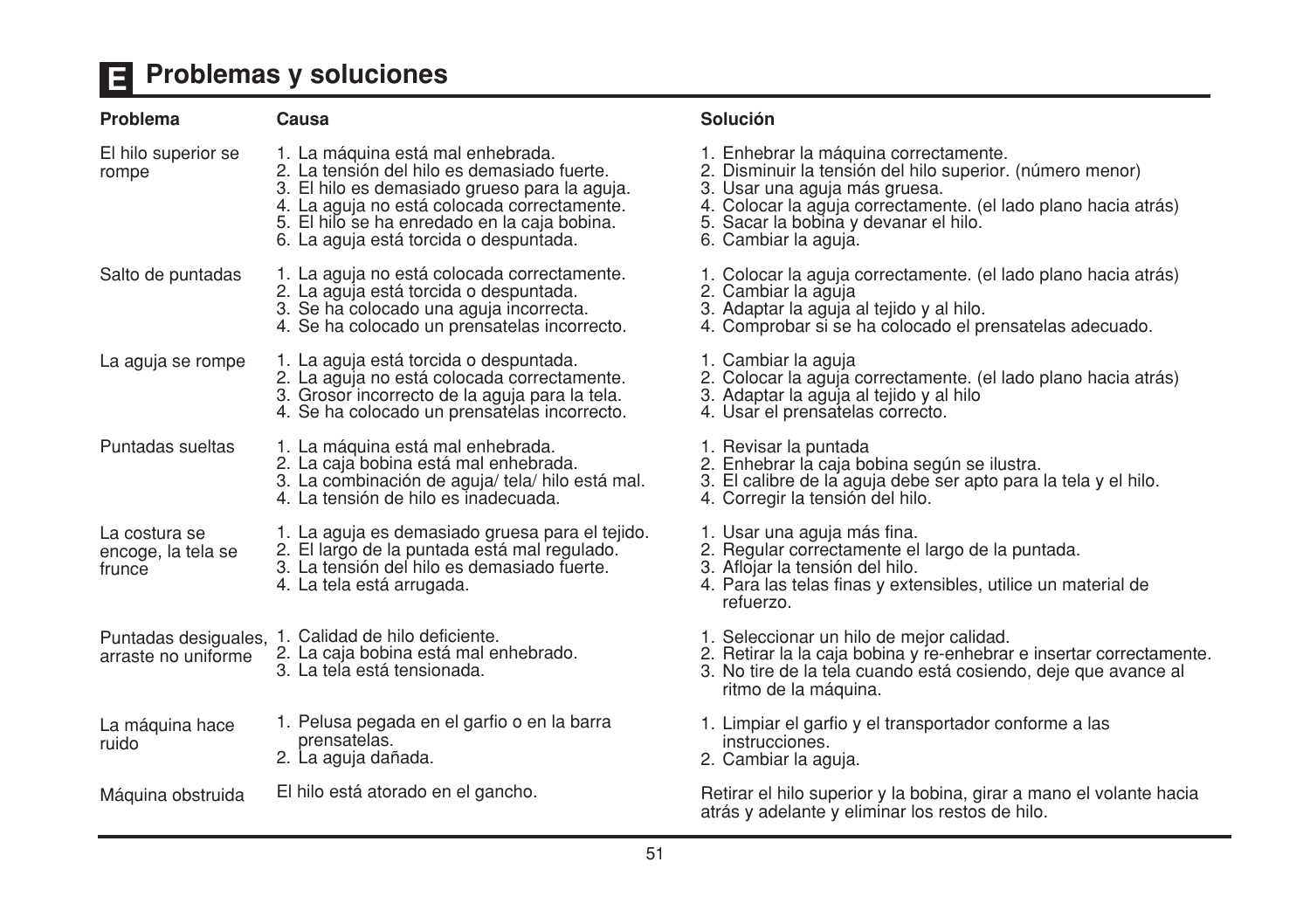## **E** Guide de dépannage

| Problème                                          | Cause                                                                                                                                                                                                                                                         | <b>Solution</b>                                                                                                                                                                                                                           |
|---------------------------------------------------|---------------------------------------------------------------------------------------------------------------------------------------------------------------------------------------------------------------------------------------------------------------|-------------------------------------------------------------------------------------------------------------------------------------------------------------------------------------------------------------------------------------------|
| Le fil supérieur<br>casse                         | 1. La machine n'est pas correctement enfilée.<br>2. La tension du fil est trop élevée.<br>3. Le fil est trop gros pour l'aiguille.<br>4. L'aiguille n'est pas bien insérée.<br>5. Le fil est enroulé autour du porte bobine.<br>6. L'aiguille est endommagée. | 1. Réenfiler la machine.<br>2. Réduire la tension. (valeur inférieure)<br>3. Choisir une aiguille plus grosse.<br>4. La retirer et la réinsérer. (côté plat vers l'arrière)<br>5. Retirer la canette et enrouler le fil.<br>6. Remplacer. |
| Le fil inférieur<br>casse                         | 1. Le boîtier n'est pas bien inséré.<br>2. Le boîtier n'est pas bien enfilé.<br>3. La tension inférieure est trop élevée.                                                                                                                                     | 1. Réinsérer le boîtier de façon correcte.<br>2. Contrôler la canette et le boîtier.<br>3. Réduire la tension du fil de canette.                                                                                                          |
| Points manqués                                    | 1. L'aiguille n'est pas bien insérée.<br>2. L'aiguille est endommagée.<br>3. Une aiguille de dimensions incorrectes a été utilisée. 3. Choisir une aiguille convenant au fil et au tissu.<br>4. Le mauvais pied a été utilisé.                                | 1. La retirer et la réinsérer. (côté plat vers l'arrière)<br>2. Remplacer.<br>4. Vérifiez et fixez le bon pied de biche.                                                                                                                  |
| L'aiguille casse                                  | 1. L'aiguille est endommagée.<br>2. L'aiguille n'est pas bien insérée.<br>3. Aiguille de mauvaises dimensions pour le tissu.<br>4. Le mauvais pied a été fixé.                                                                                                | 1. Insérer une nouvelle aiguille.<br>2. Insérer l'aiguille correctement. (côté plat vers l'arrière)<br>3. Choisir une aiguille convenant au fil et au tissu.<br>4. Choisir le bon pied.                                                   |
| Points lâches                                     | 1. La machine n'est pas correctement enfilée.<br>2. Le boîtier n'est pas bien enfilé.<br>3. La combinaison aiguille/ tissu/ fil n'est pas la bonne.<br>4. La tension du fil est mauvaise.                                                                     | 1. Vérifier l'enfilage.<br>2. Enfiler à nouveau correctement.<br>3. Choisir une aiguille/ fil /tissu adéquat.<br>4. Corriger la tension du fil.                                                                                           |
| La couture fronce                                 | 1. L'aiguille est trop grosse pour le tissu.<br>2. La longueur de point n'a pas été bien ajustée.<br>3. La tension du fil est trop élevée.<br>4. Le tissu est froncé.                                                                                         | 1. Choisir une aiguille plus fine.<br>2. Réajuster la longueur de point.<br>3. Réduire la tension.<br>4. Para las telas finas y extensibles, utilice un material de<br>refuerzo.                                                          |
| Points irréguliers,<br>Entraînement<br>irrégulier | 1. Le fil est de qualité inférieure.<br>2. Le boîtier n'est pas bien enfilé.<br>3. Le tissu a été tiré.                                                                                                                                                       | 1. Choisir un fil de meilleure qualité.<br>2. Retirer la canette réenfiler et l'inserer correctement.<br>3. Ne pas tirer sur le tissu en cousant. Laisser la machine<br>entraîner le tissu.                                               |
| La machine est<br>bruyante                        | 1. De la poussière ou de l'huile s'est accumulée sur le<br>crochet ou la barre d'aiguille.<br>2. L'aiguille est endommagée.                                                                                                                                   | 1. Nettoyer le crochet et ses griffes d'entraînement comme décrit<br>2. Remplacer.                                                                                                                                                        |
| La machine se<br>bloque                           | Du fil est coincé dans le crochet.                                                                                                                                                                                                                            | Retirer le fil supérieur et la bobine, tourner manuellement le<br>volant vers l'avant et vers l'arrière puis retirer les restes de fil.                                                                                                   |